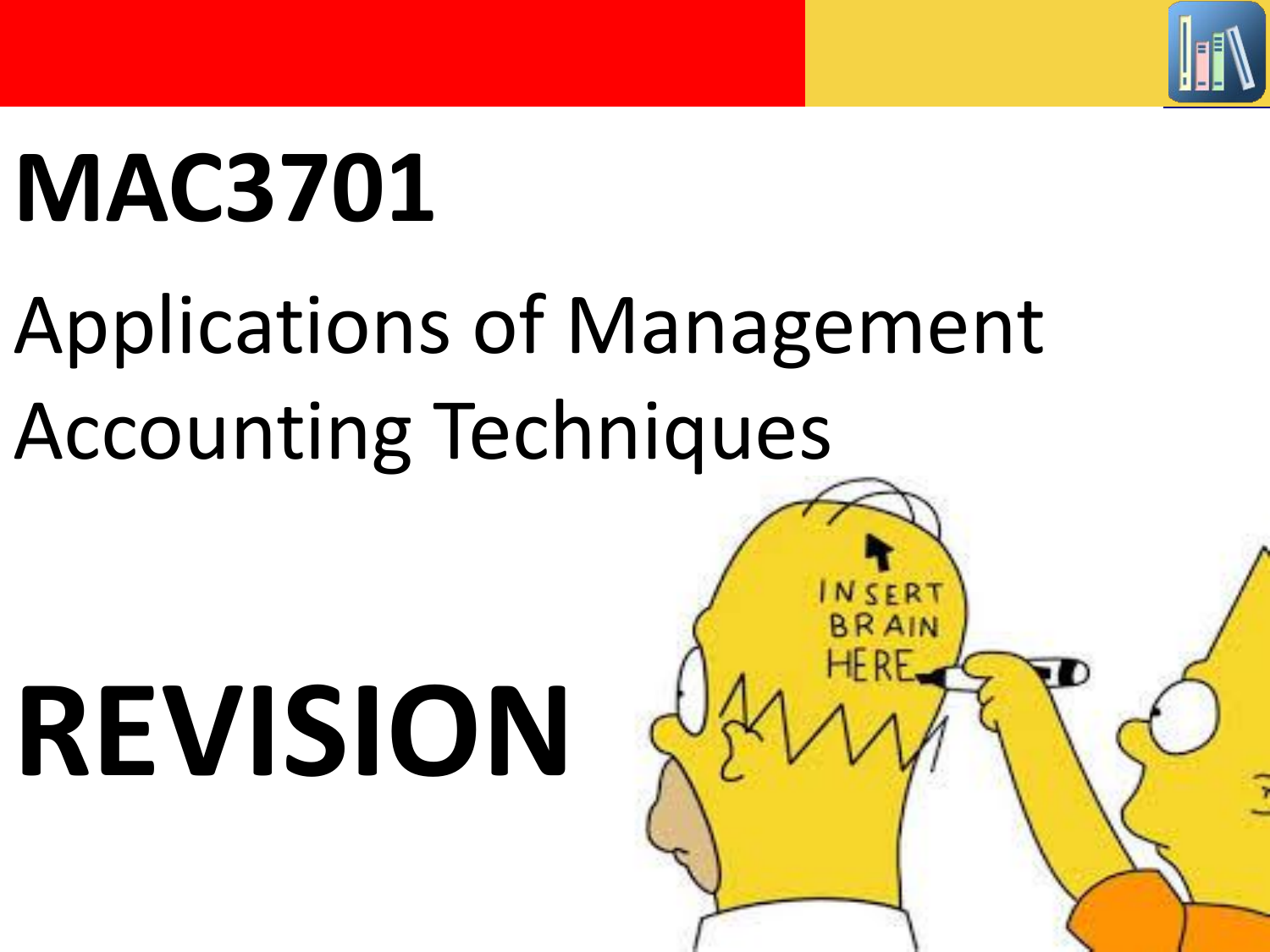### INTRODUCTION

# Presented by: Dries Marais CA(SA) & ACMA/GCMA

## [anmarais@varsitycollege.co.za](mailto:anmarais@varsitycollege.co.za)

# Lecturing: MAC2602; MAC3701; MAC4861; MAC4862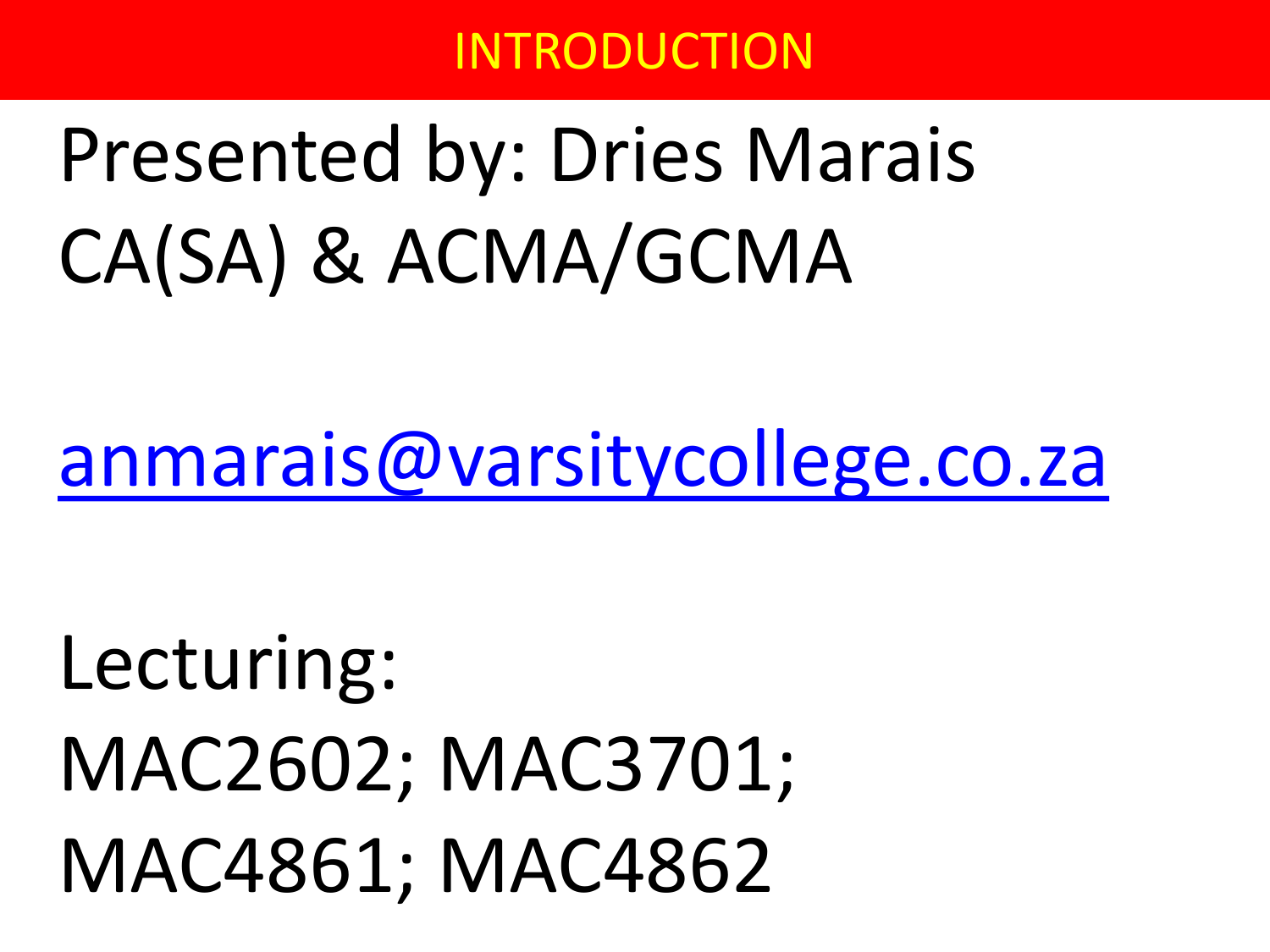### WHAT WE WILL DISCUSS…

- Schedule
- The exam paper
- UNISA Calculator policy
- The syllabus
- Final word
- References

**Slide 3**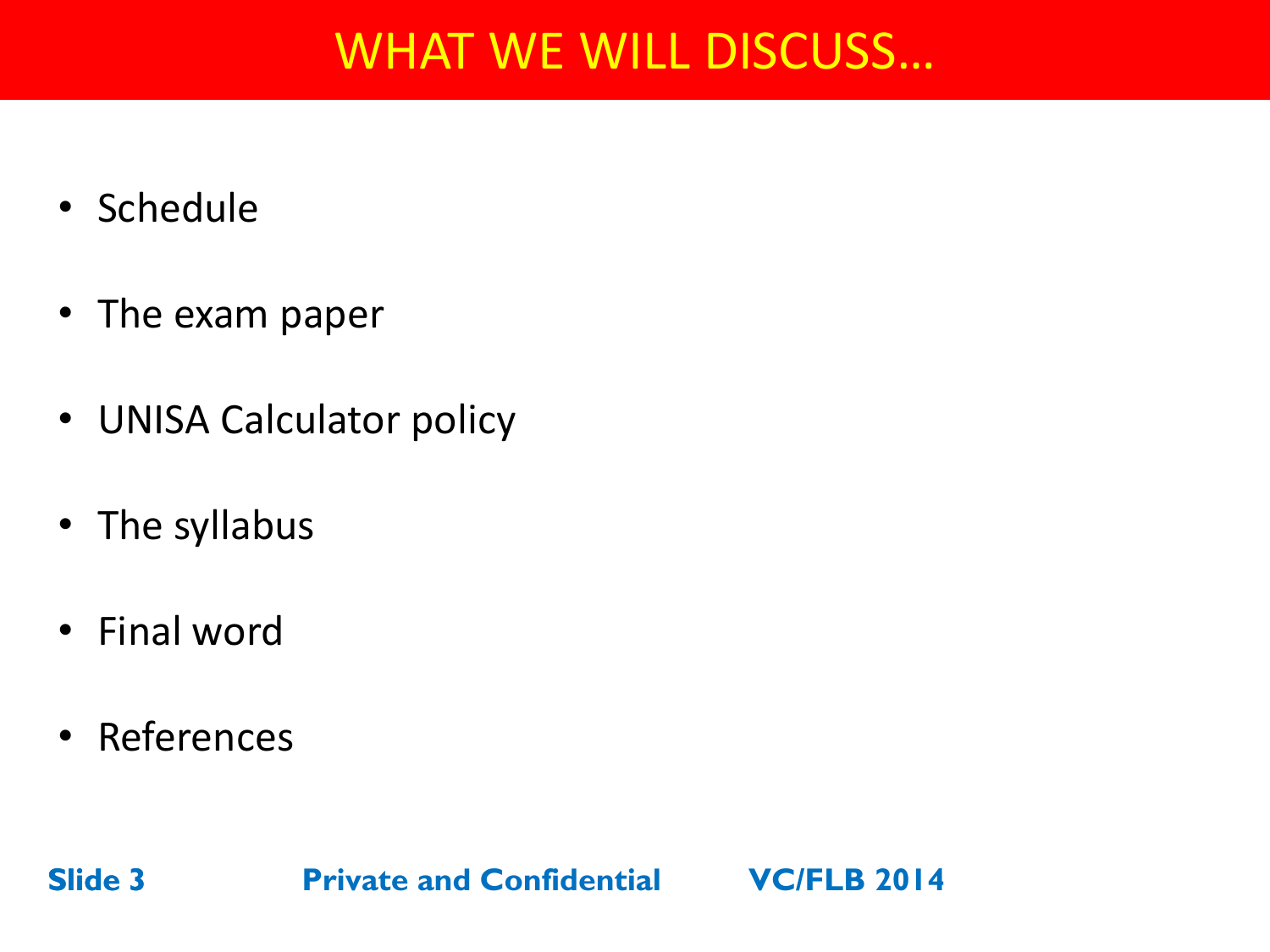### **MARKS: 100**

- **TIME: 120 minutes**
	- *1.2 minutes per mark!!*

### **QUESTIONS: 5**

**MARKS PER QUESTION: 9-30**

### **MARKS PER SUBQUESTION: 2-25**

**Slide 4 Private and Confidential VC/FLB 2014** *Please note all the work remains examinable and that no work will be scoped out.*

![](_page_3_Picture_8.jpeg)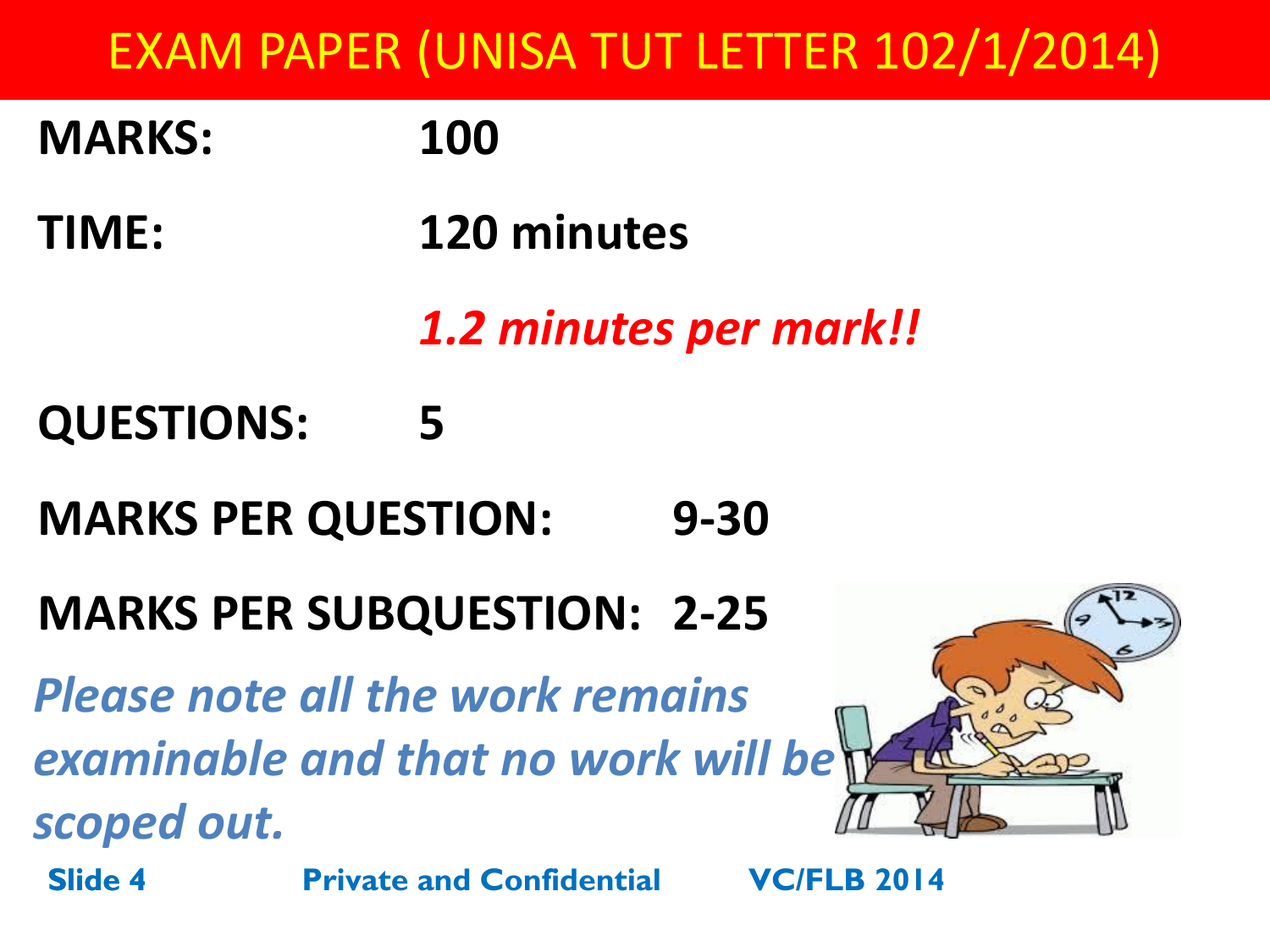- Know your formulae where applicable: no "formula sheet" will be provided.
- Some questions combine more than one topic.
- You need to study all topics.

**Slide 5**

- The weight of your exam mark is 90% of the final mark (subject to a sub-minimum of 40% in the exam).
- A final mark of 50% or more will mean that you pass the module.
- Show and clearly cross-reference all your workings, as this module is mainly based on principles and the markers sometimes refer to calculations to award principle marks if the final answer is incorrect.
- Time management is very important. Proper time management is critical for your success. The following are a few hints with regard to time management and other exam technique: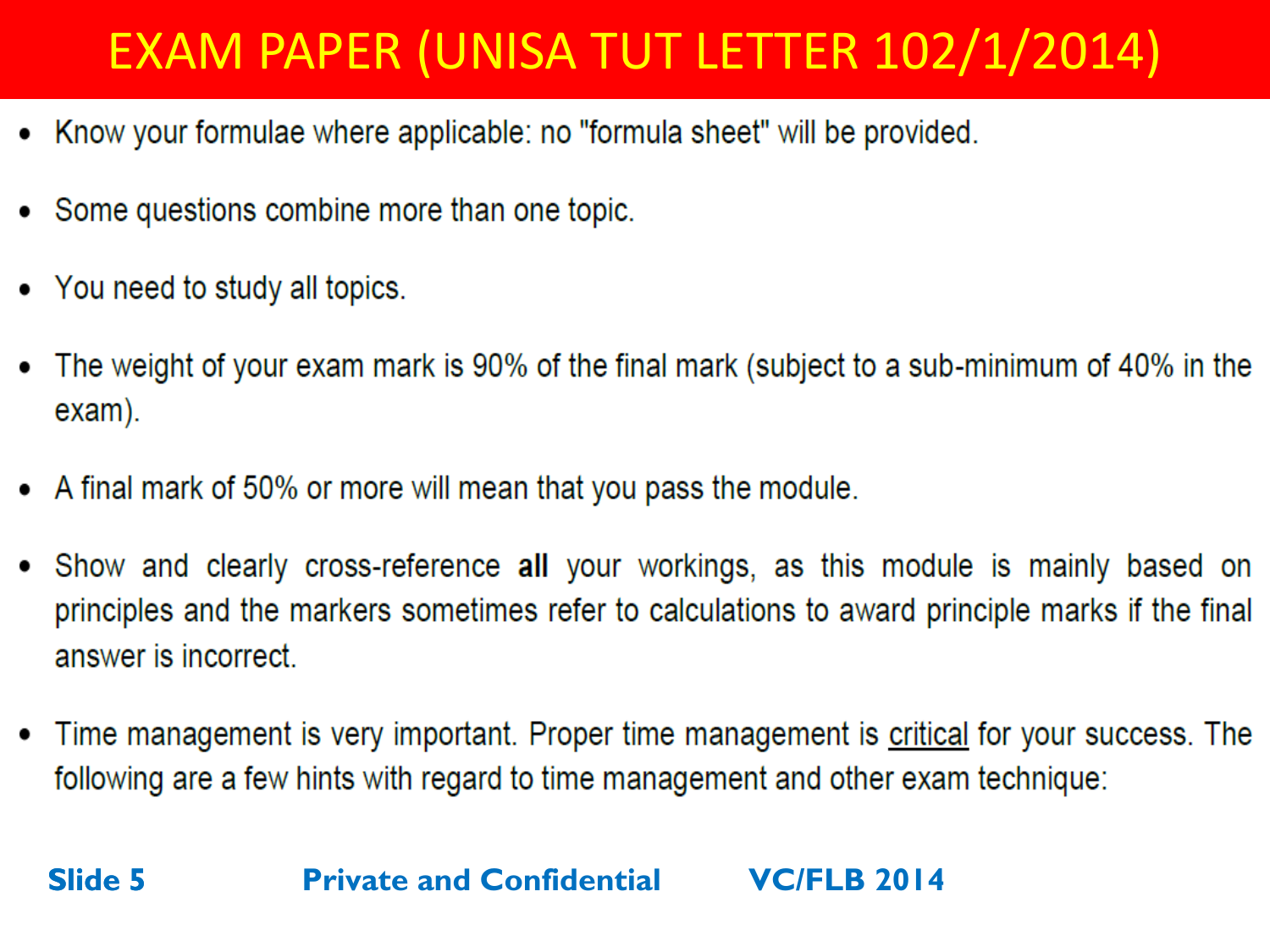- Know your formulae where applicable: no "formula sheet" will be provided.
- Some questions combine more than one topic.
- You need to study all topics.
- The weight of your exam mark is 90% of the final mark (subject to a sub-minimum of 40% in the exam).
- A final mark of 50% or more will mean that you pass the module.
- Show and clearly cross-reference all your workings, as this module is mainly based on principles and the markers sometimes refer to calculations to award principle marks if the final answer is incorrect.
- Time management is very important. Proper time management is critical for your success. The following are a few hints with regard to time management and other exam technique:

#### **Slide 6**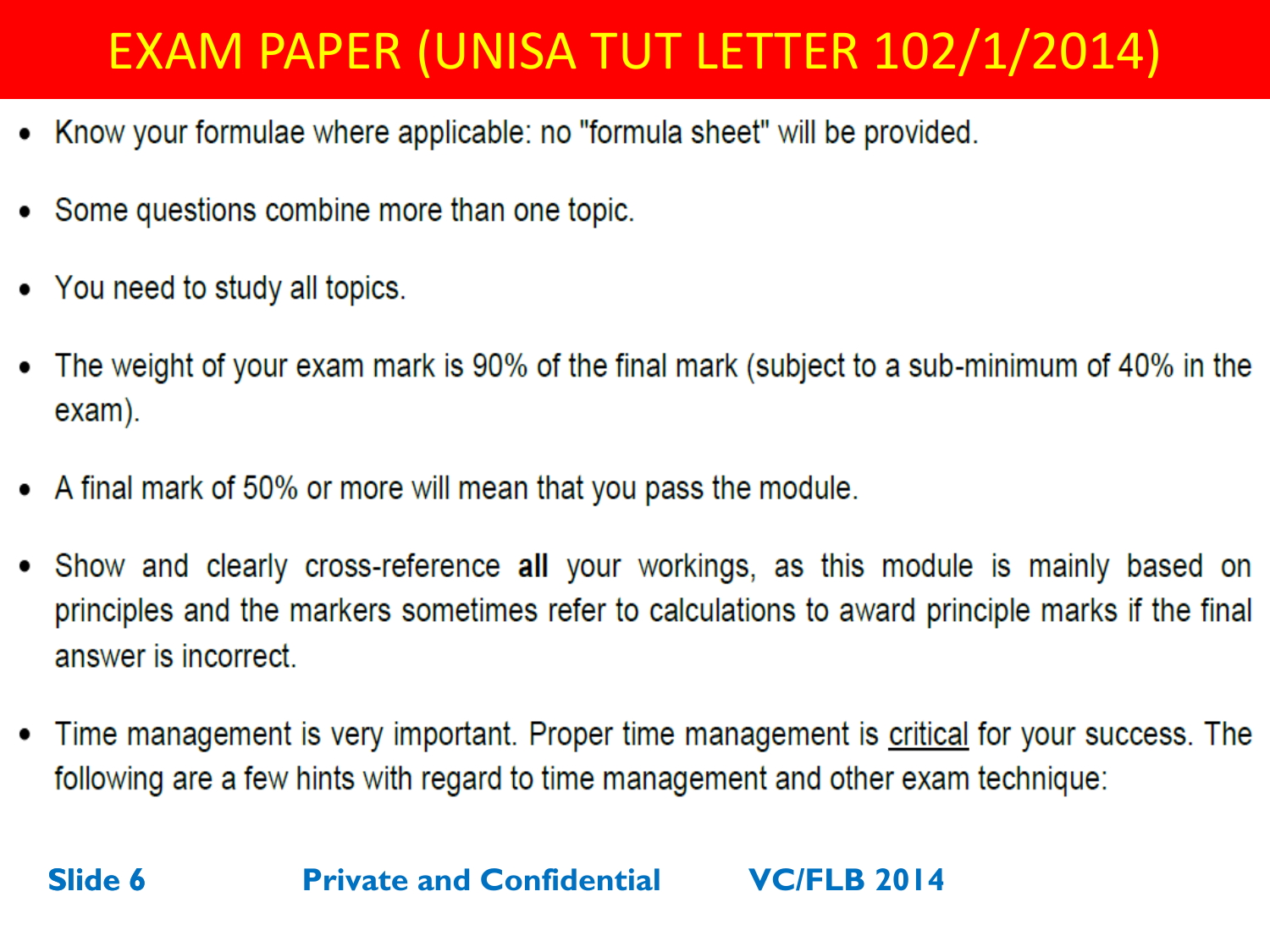- On the day of the exam: Remember your watch and your non-programmable  $\circ$ calculator.
- You will be provided with the necessary answer book in the examination venue.  $\circ$ Make sure that you fill in your student number correctly on the front page of the answer book, but do not write your student number on every page, as this wastes precious time.
- Do not re-write the "required" of the question or write down any unnecessary  $\circ$ headings that won't earn you any marks. Just make sure you number your answers exactly the same as in the question paper  $-$  you can answer the questions in a different order, but they have to have the same numbers as in the question paper.
- Read the question carefully (both the "given" and the "required") while this may  $\circ$ seem obvious, you'd be surprised to see how many students fail to actually read and understand what the question is asking of them.
- Should you use less time than available for a specific question, move to the next  $\circ$ question. Only if you have time left after your final question, return to those questions that you haven't completed within the allocated time.

#### **Slide 7 Private and Confidential VC/FLB 2014**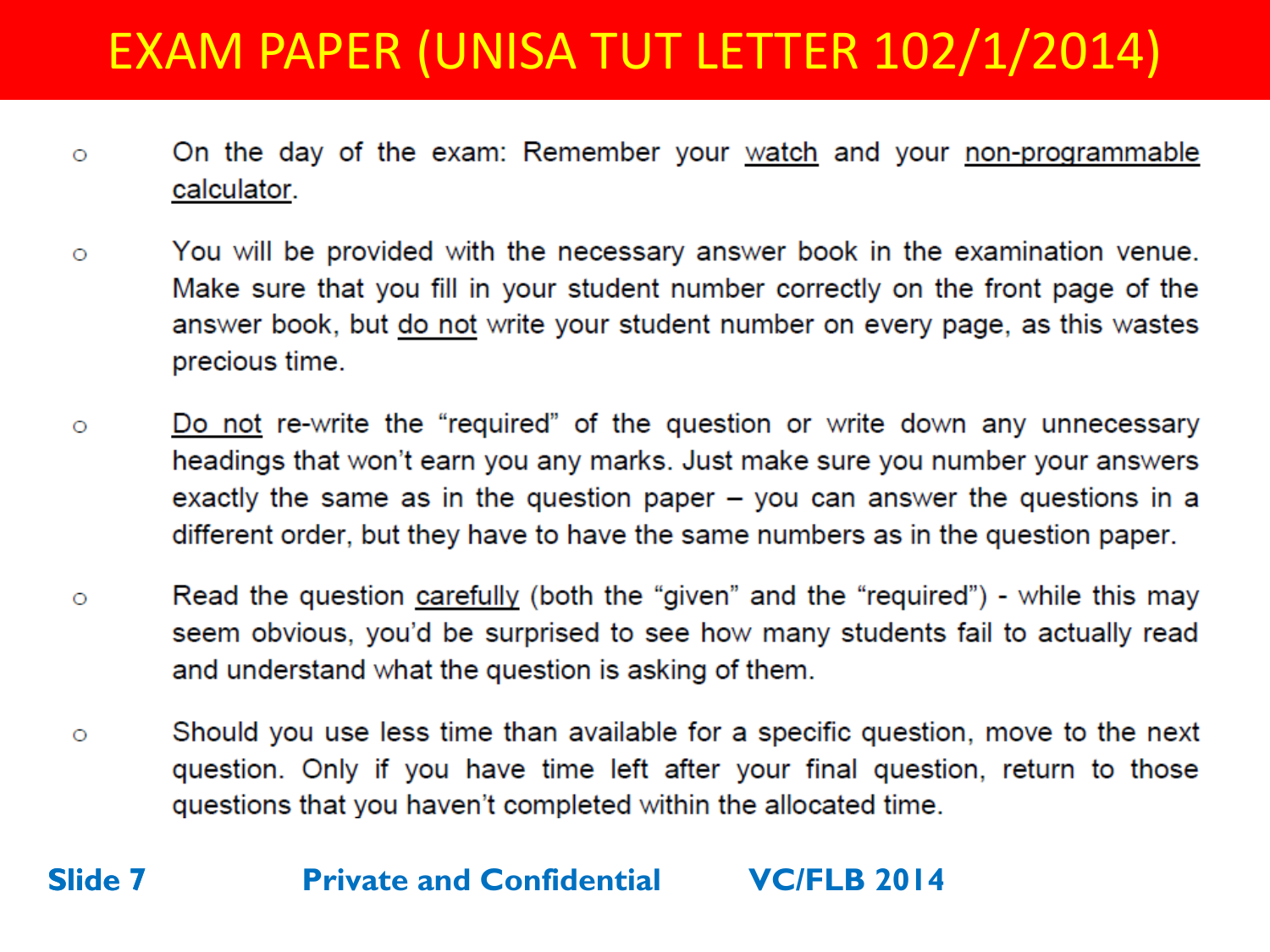- Do not underestimate the importance of revision and practice  $-$  be prepared for the  $\circ$ exams. And don't let the real exam be the first exposure you get to time management!
- Apply these and other time-saving methods that you have discovered and  $\circ$ practised!

![](_page_7_Picture_3.jpeg)

![](_page_7_Picture_4.jpeg)

**Slide 8**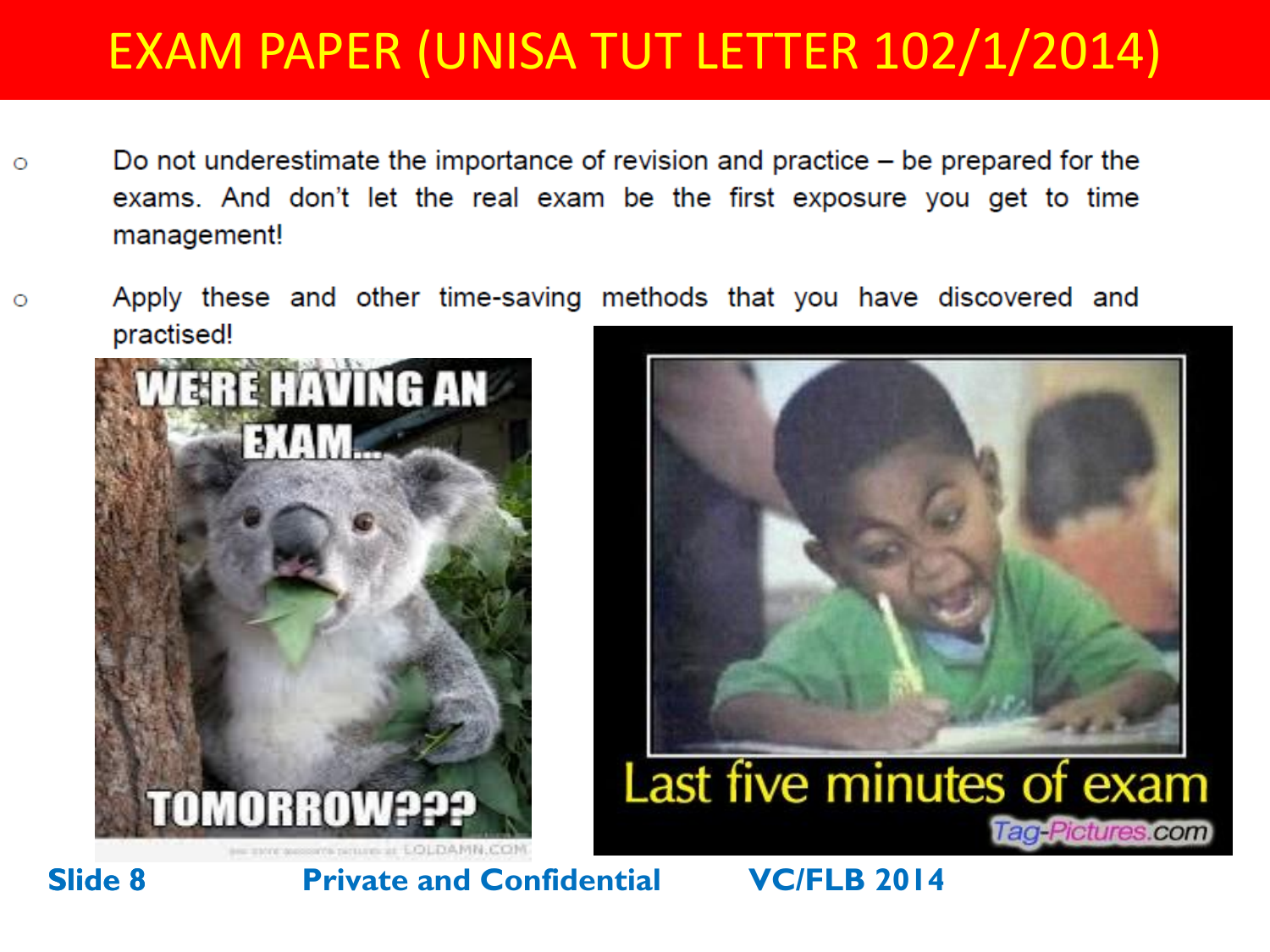#### **Calculator policy**

Candidates may only use silent, electronic, battery-driven pocket calculators (financial calculators will be allowed) subject to the following conditions:

- Calculators must be cordless, and may not have print-out facilities or alpha keys;
- The calculator function on mobile telephones or any electronic device (i.e. laptops and/or any Smart Phone) may not be used; and
- Candidates may not share a calculator with another candidate in the examination room.

Being human is not casy... *unkn* 

Kind Regards, MAC3701 Lecturers

more funny stuff at FUNNYASDUCK.NET

#### **Slide 9**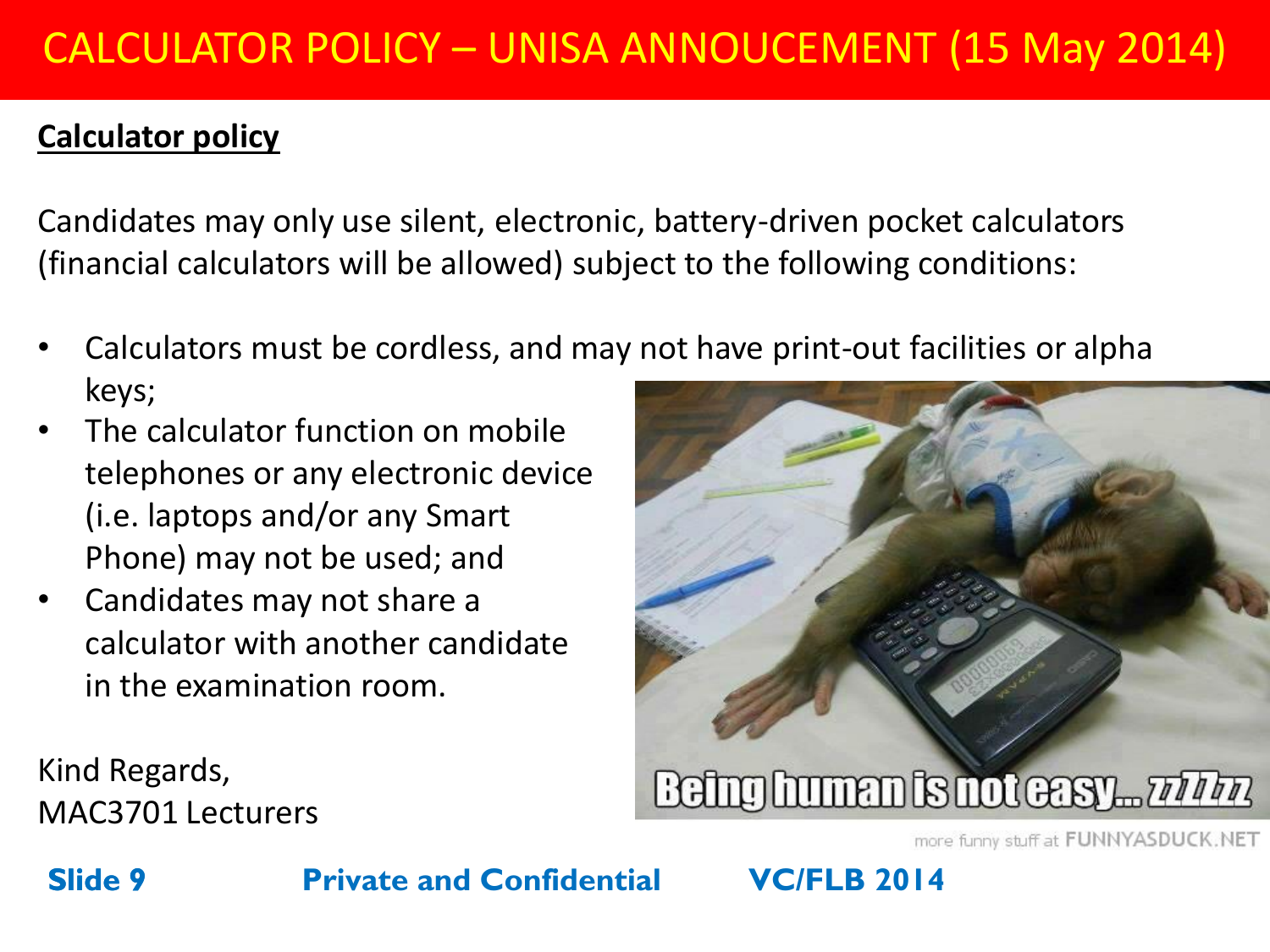### SYLLABUS – STUDY UNITS

![](_page_9_Figure_1.jpeg)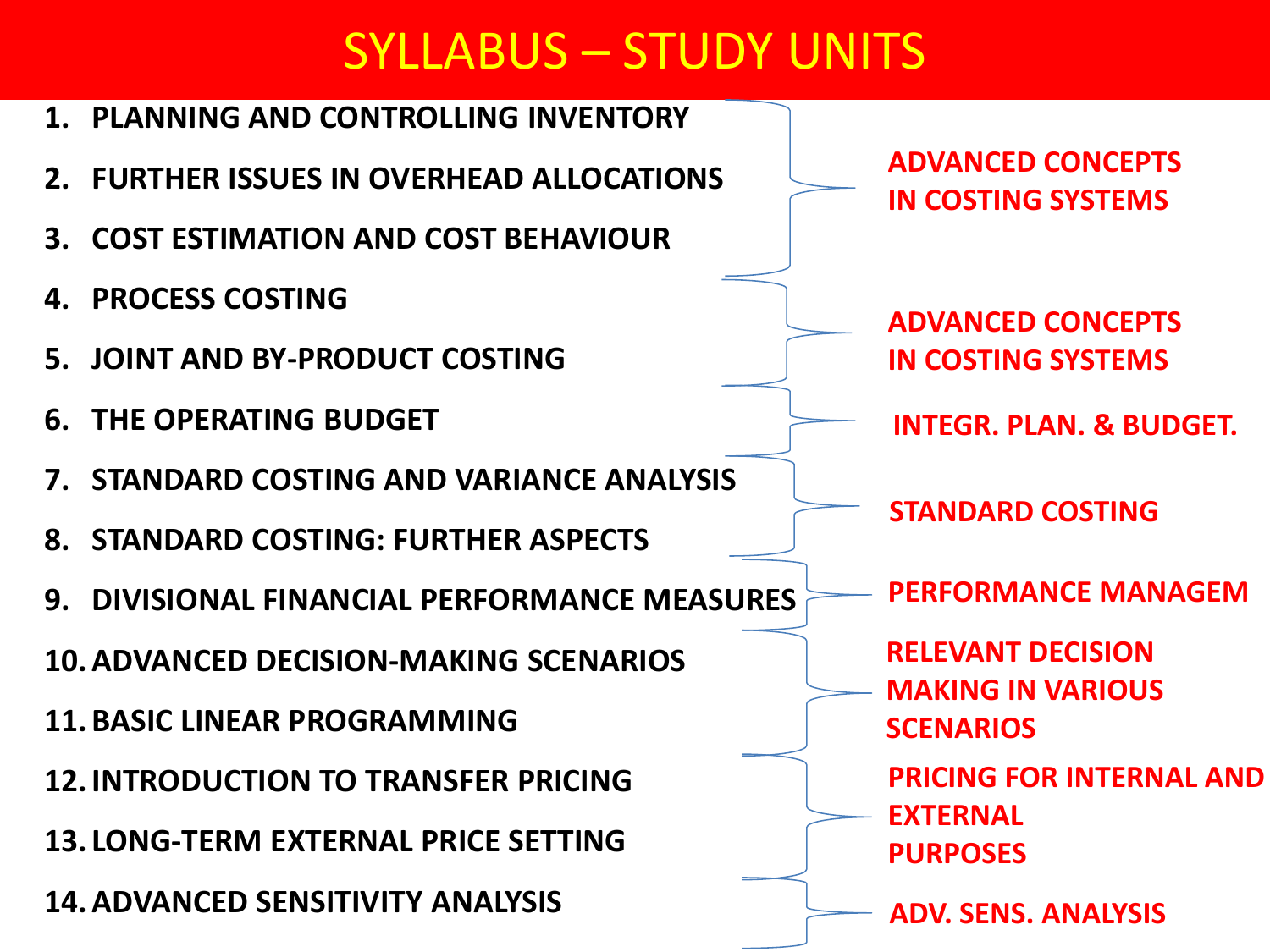### **1.PLANNING AND CONTROLLING INVENTORY**

- Economic Order Quantity (EOQ)
- Quantity discounts and the EOQ
- Re-order point

**Slide 11**

• Safety stock levels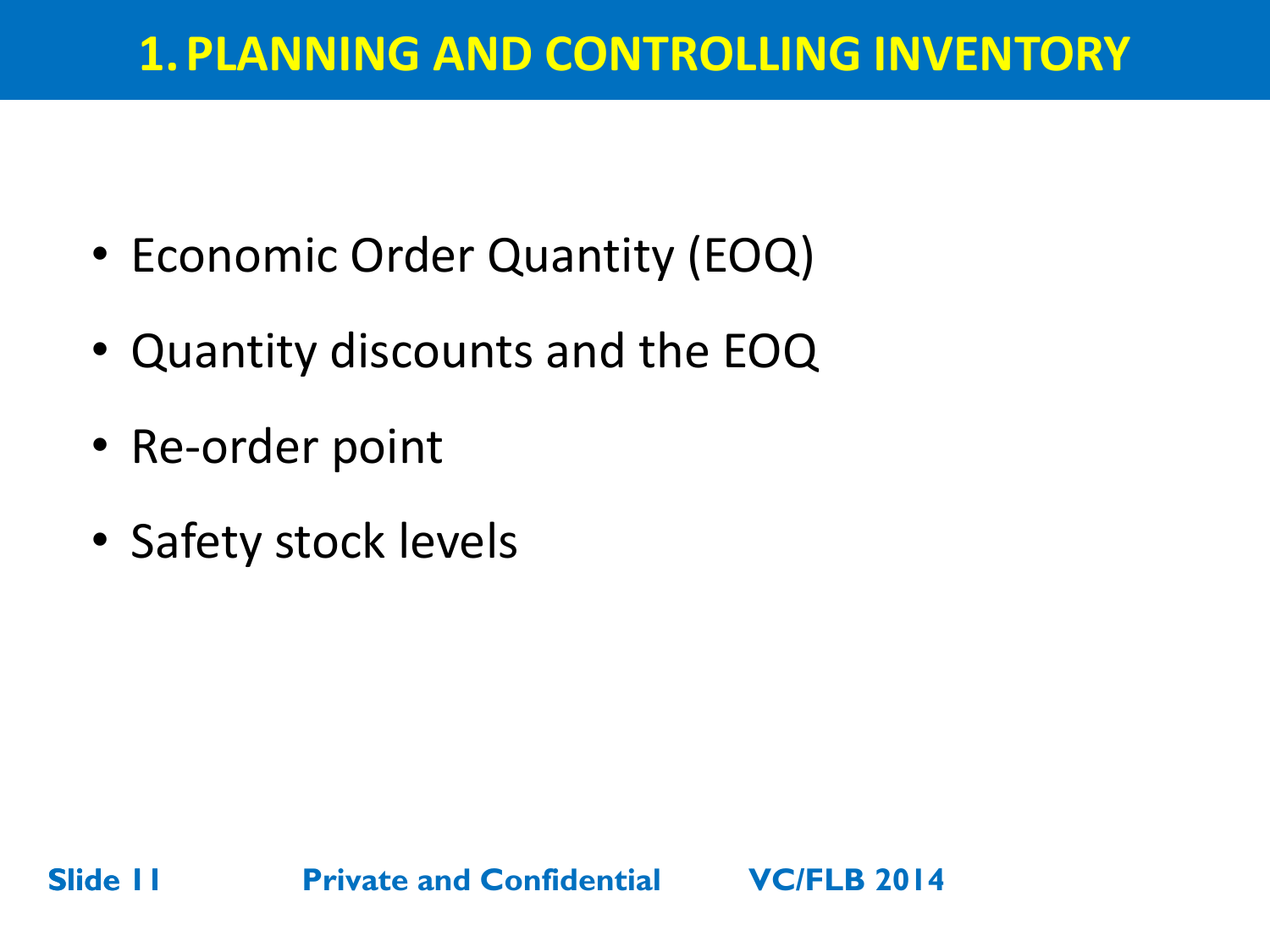### ECONOMIC ORDER QUANTITY (EOQ)

**Economic Order Quantity =** Optimum order size that will result in the total amount of the ordering and holding costs being minimized

$$
EOQ = \sqrt{\frac{2CoD}{Ch}}
$$
  

$$
EOQ = \sqrt{\frac{2DO}{H}}
$$

- D  $=$  Annual demand
- $Co$  or  $C = Co$  cost of placing one order
- Ch or  $H =$  Holding cost of one unit in inventory for

one year

**Slide 12**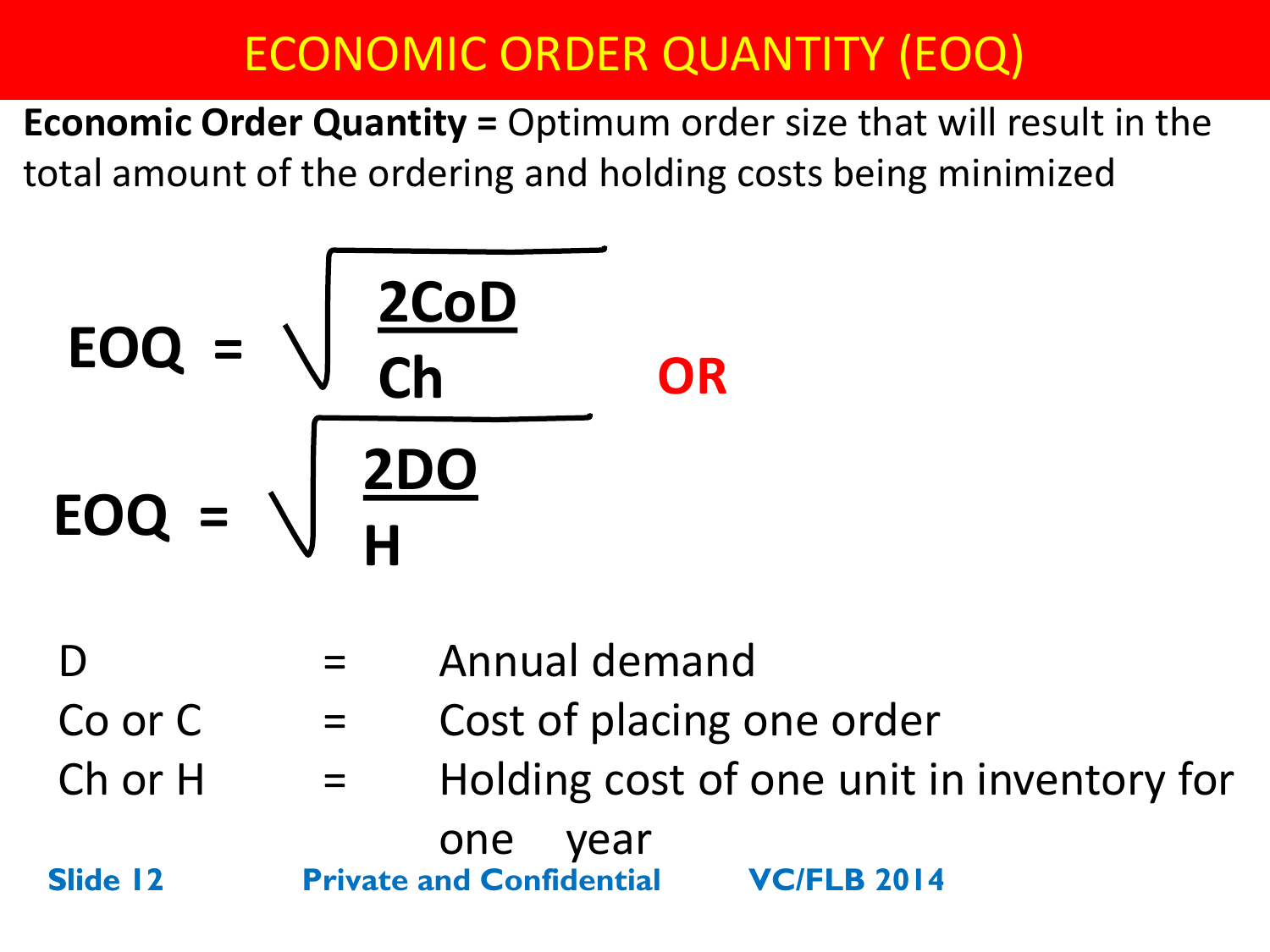### ECONOMIC ORDER QUANTITY (EOQ)

## **TC = Ordering cost + Holding cost**

## **TC = DO + QH Q 2**

$$
EOQ = \sqrt{\frac{2DO}{H}}
$$

**Slide 13**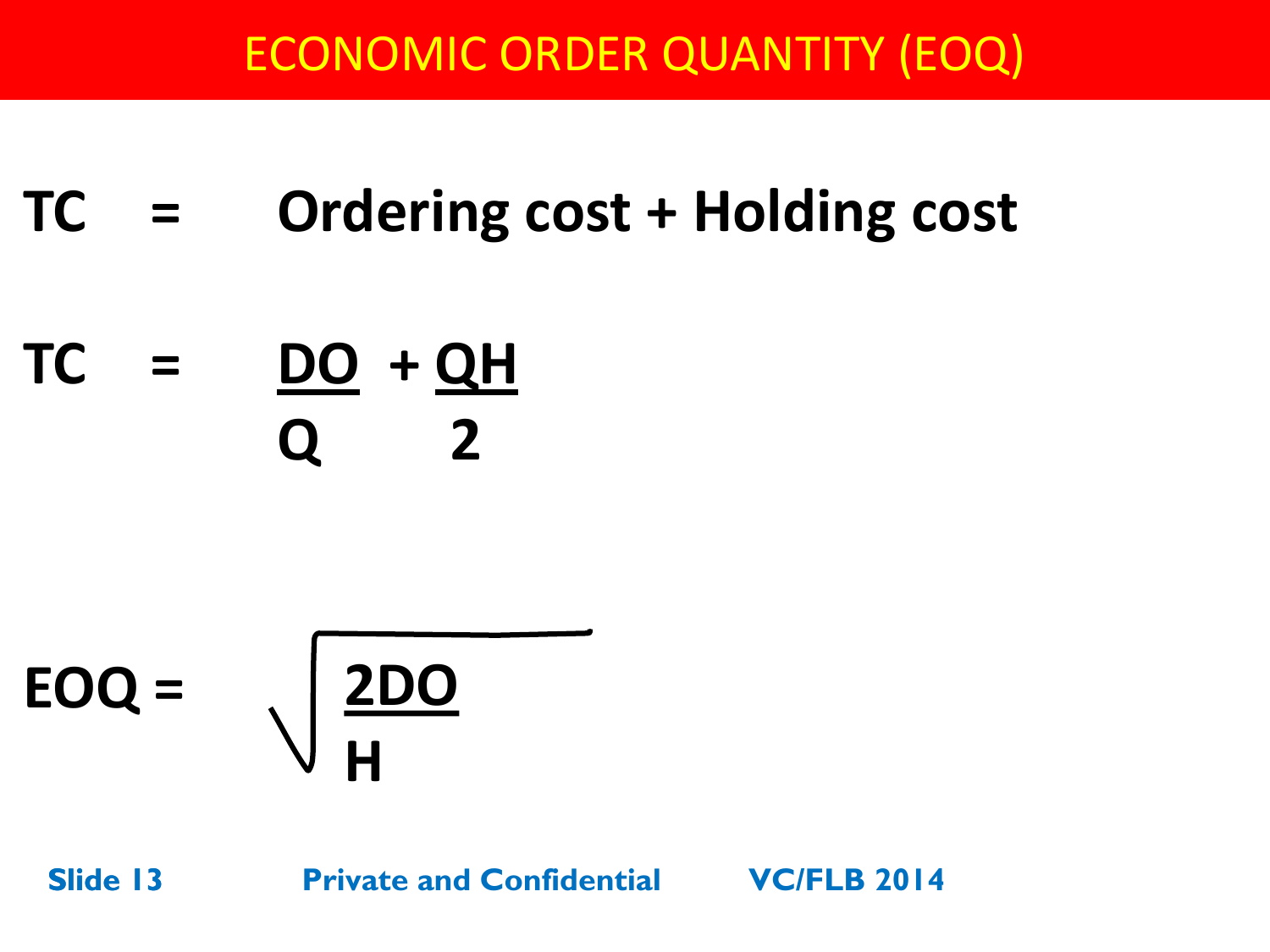### EOQ – QUANTITY DISCOUNT

Large purchases – discount

Price paid & order size will differ

### **Buying in bulk:**

- + Saving on purchase price
- + Reduction in total ordering costs (less orders)
- Increased holding costs (higher inventory)

### **Compare discounts received vs. additional costs**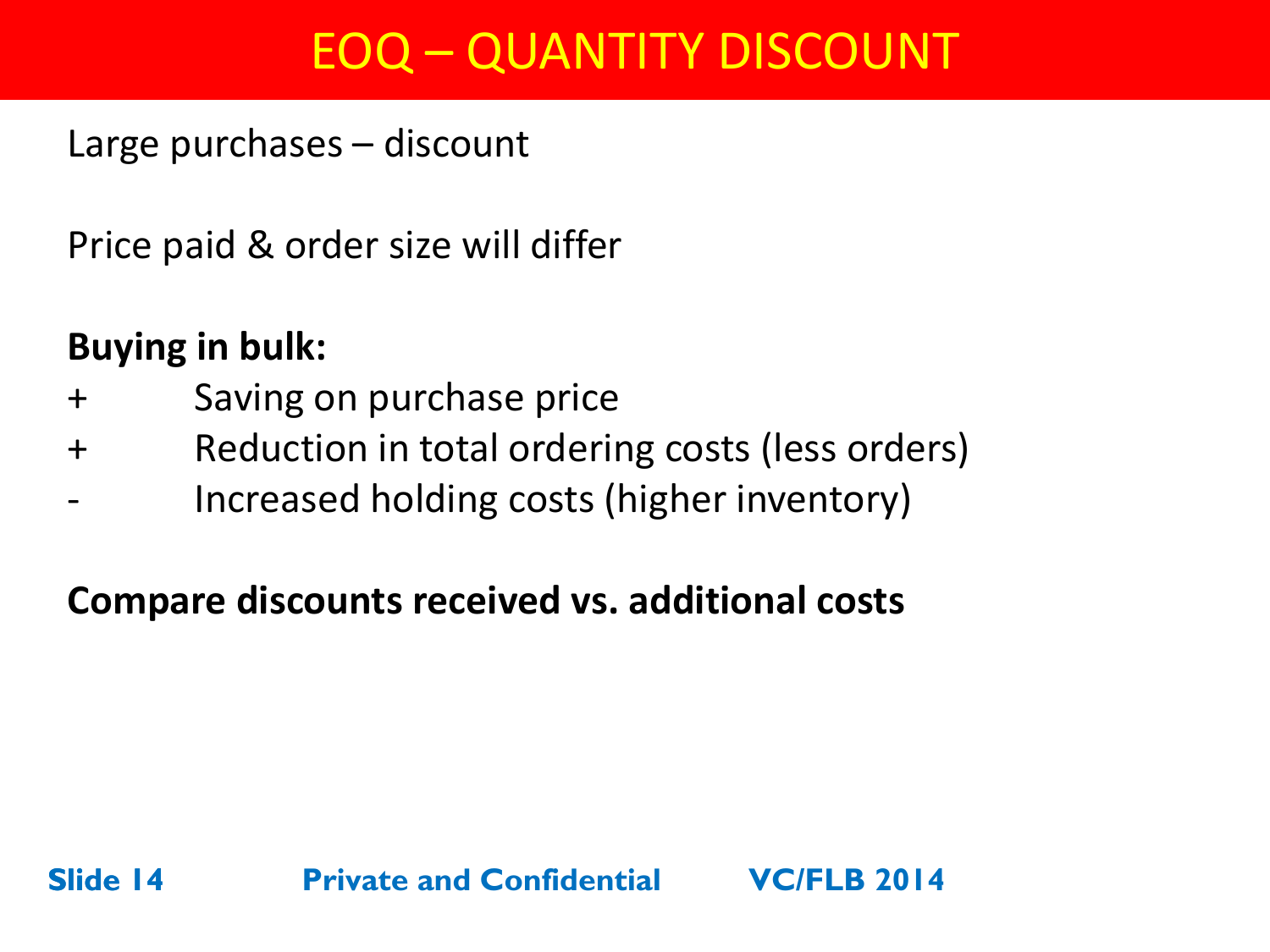### WHEN TO PLACE THE ORDER (RE-ORDER POINT)

Lead time (days) x the daily demand

OR

Lead time (weeks) x the weekly demand

![](_page_14_Picture_4.jpeg)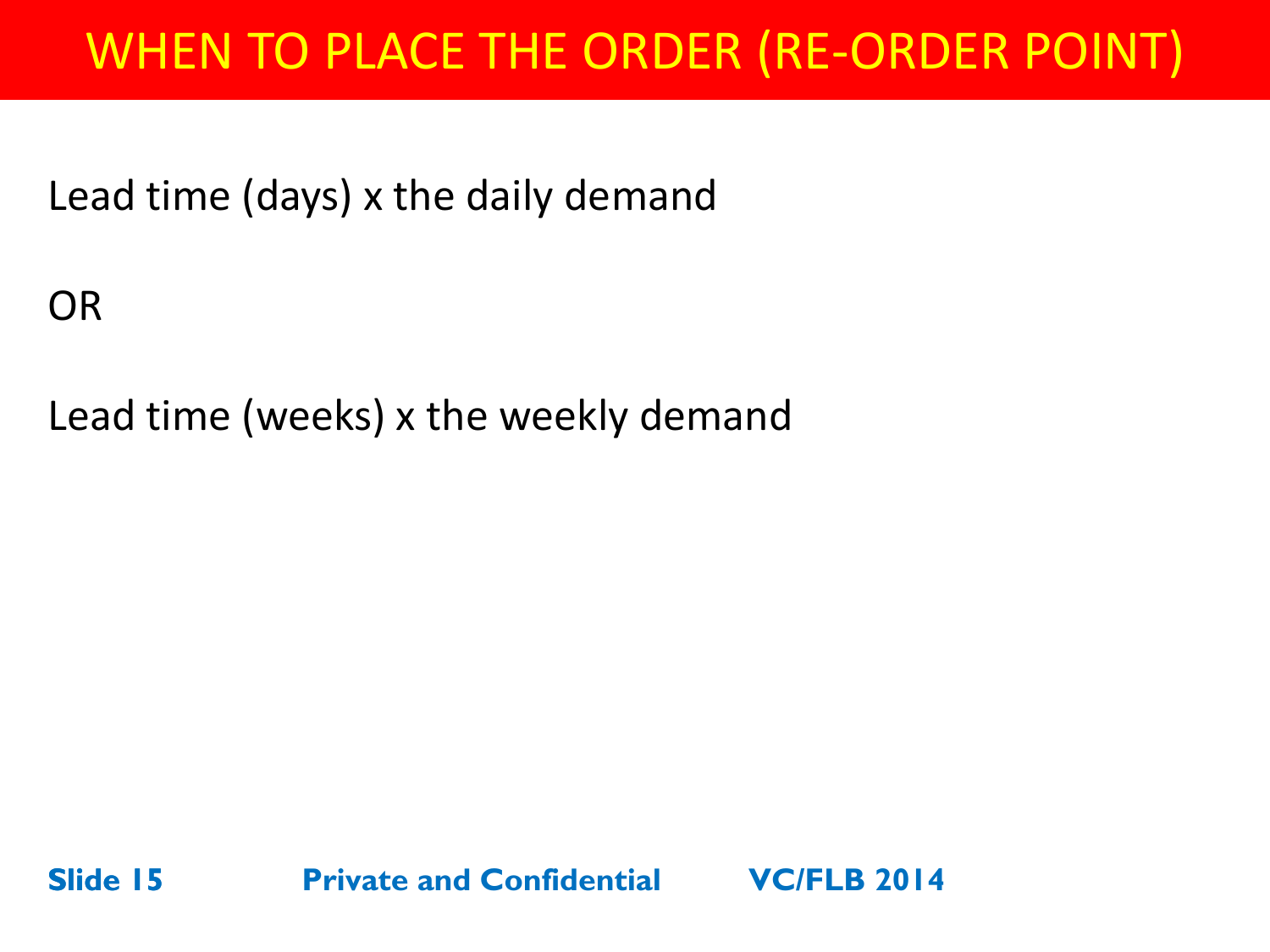### UNCERTAINTITY AND SAFETY STOCKS

**Safety stock:** Protect against uncertain demand, deliveries

Inventory in excess of expected use during the lead time to provide cushion against uncertainty

**Re-order point** =(Average rate of usage x lead time) + Safety stock

![](_page_15_Picture_4.jpeg)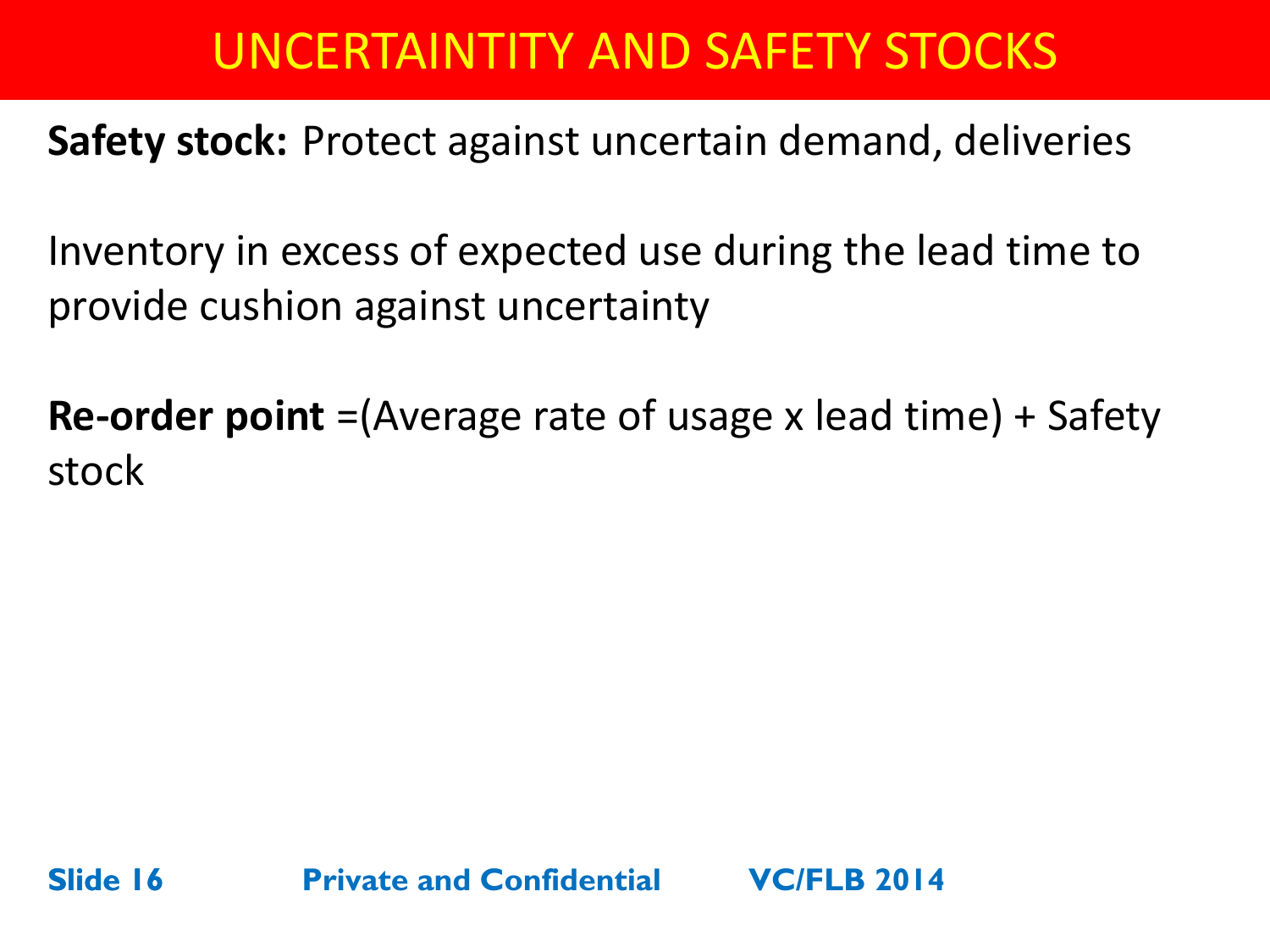PR is a retailer of bicycles. The most popular children's bicycle has an annual demand of 30,000 units. Demand is predictable and spread evenly throughout the year.

The bicycles are purchased by PR for \$200 each. Ordering costs are \$150 per order and the annual cost of holding one bicycle in inventory is \$25.

#### **Required:**

(i) Calculate the economic order quantity (EOQ) for the children's bicycle.

(2 marks)

- A 120 B 600
- $C = 424$
- D 100

#### **Slide 17 Private and Confidential VC/FLB 2014**

CIMA\_MAR\_2014\_Q2.d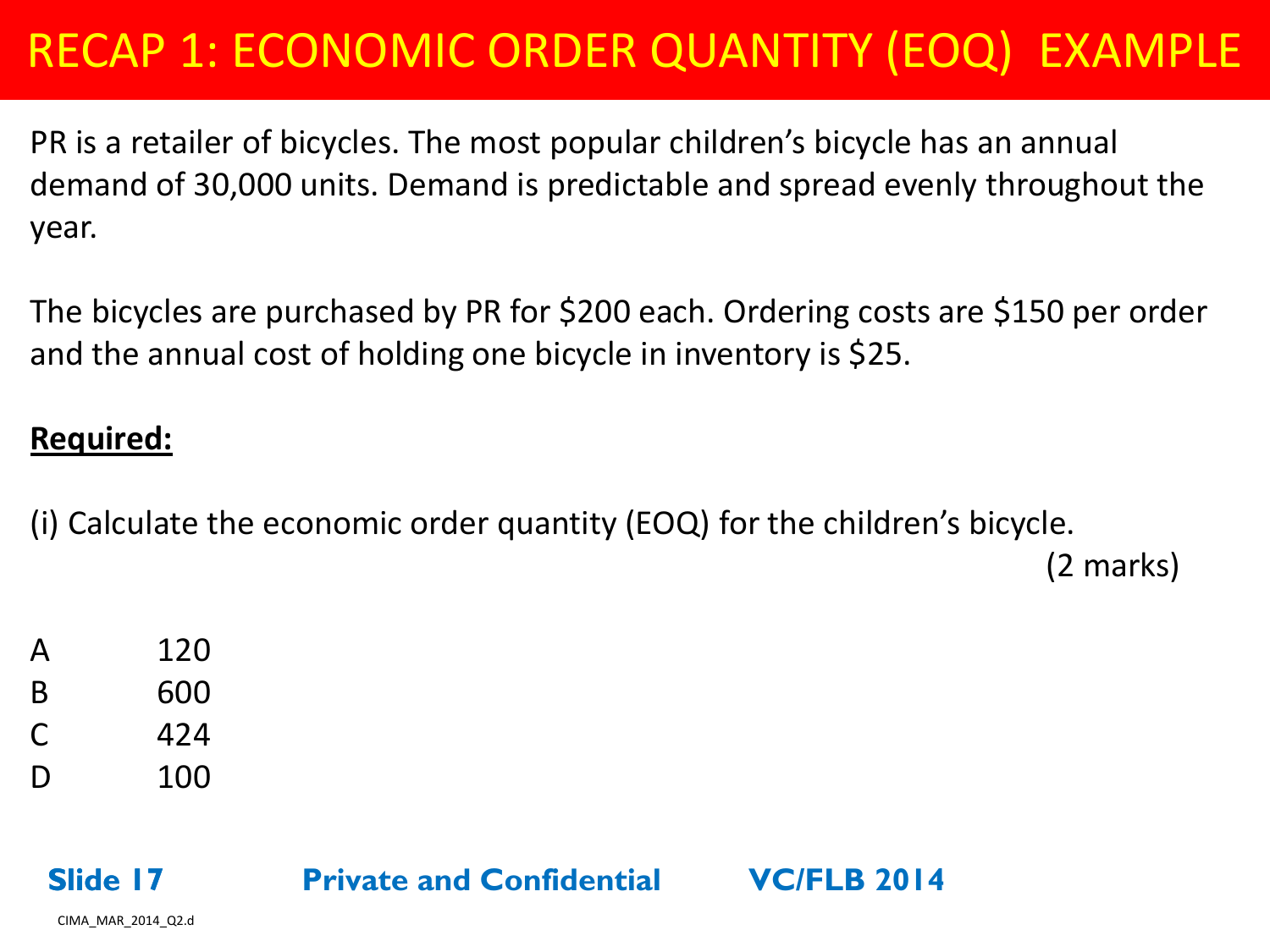$$
EOQ = \sqrt{\frac{2CoD}{Ch}}
$$

$$
= \sqrt{\frac{2 \times 150 \times 30,000}{25}}
$$

**= 600 units**

**Private and Confidential VC/FLB 2014**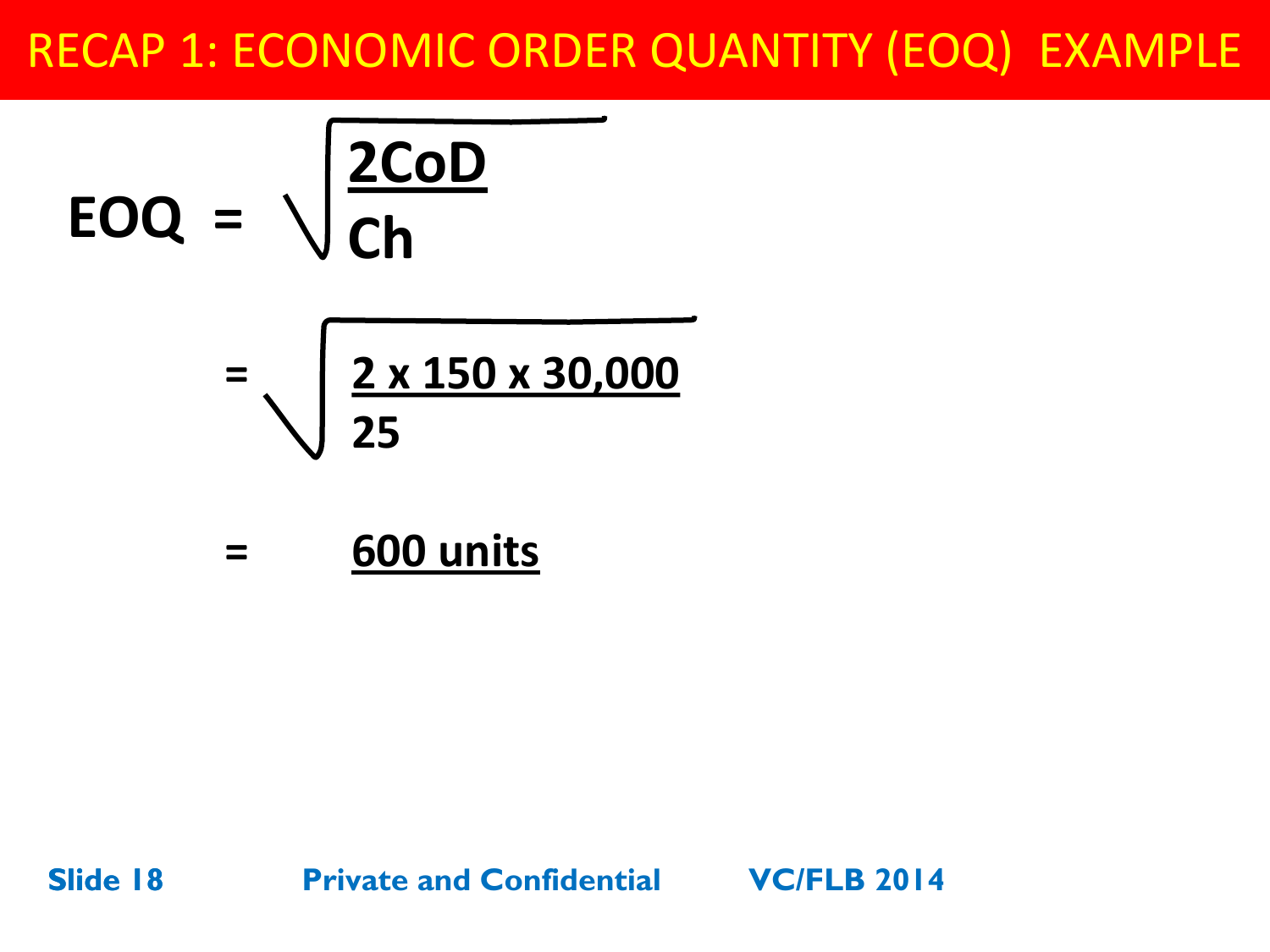PR is a retailer of bicycles. The most popular children's bicycle has an annual demand of 30,000 units. Demand is predictable and spread evenly throughout the year.

The bicycles are purchased by PR for \$200 each. Ordering costs are \$150 per order and the annual cost of holding one bicycle in inventory is \$25.

#### **Required:**

(i) Calculate the economic order quantity (EOQ) for the children's bicycle.

(2 marks)

(ii) Calculate the total annual ordering and holding costs for the bicycle assuming the company purchases the EOQ, does not hold any buffer inventory and the lead time is zero.

(3 marks)

### **Private and Confidential VC/FLB 2014**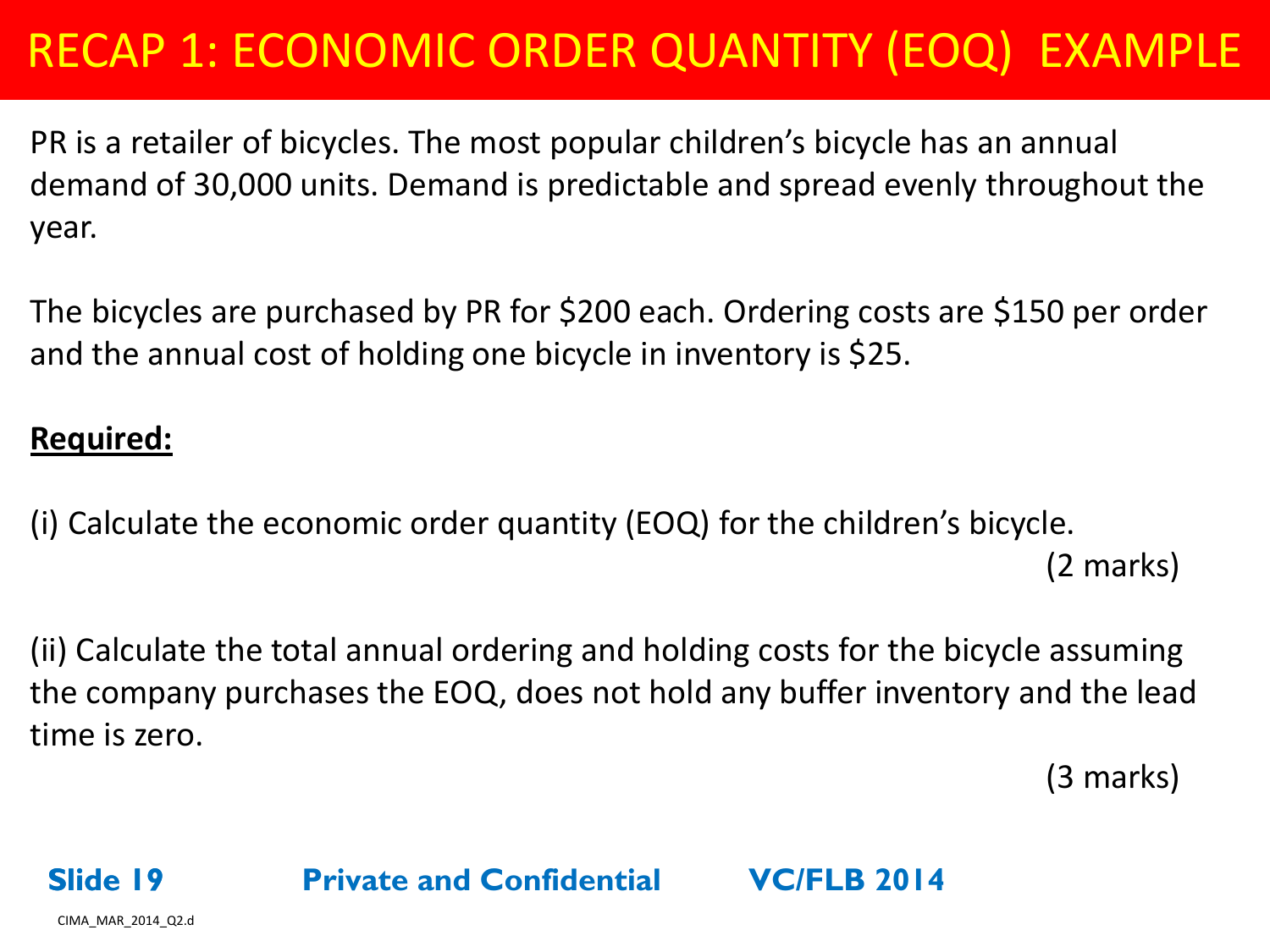Annual demand for a raw for a raw material costing \$30 per unit is 150,000 units per year. Inventory management costs for this raw material are as follows: Ordering cost: \$15 per order Holding cost: \$ 1.25 per unit per year

The supplier of this raw material has offered a bulk discount of 1% for orders of 25,000 units or more. If bulk purchase order are made regularly, it is expected that annual holding cost for this raw material will increase to \$2 per unit per year

#### **Required:**

What is the total cost of inventory for the raw material when using the EOQ?

Determine whether accepting the discount offered by the supplier will minimise the total cost of the inventory for the raw material.

**Slide 20 Private and Confidential VC/FLB 2014**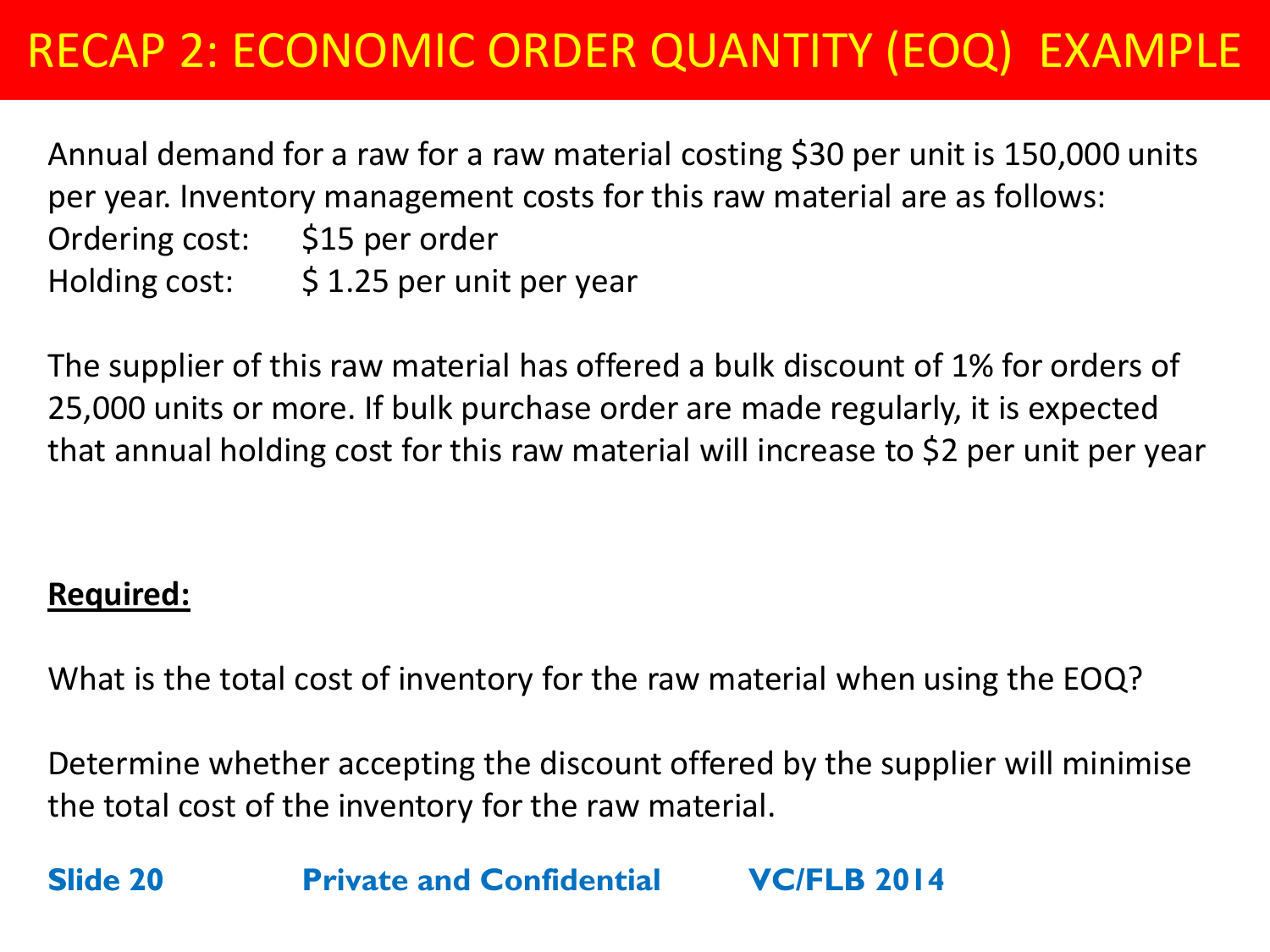$$
EOQ = \sqrt{\frac{2CoD}{Ch}}
$$
  
=  $\sqrt{\frac{2 \times 15 \times 150.0}{2 \times 15 \times 150.0}}$ 

$$
=\sqrt{\frac{2\times15\times150,000}{1.25}}
$$

**= 1,897 units**

**Slide 21 Private and Confidential VC/FLB 2014**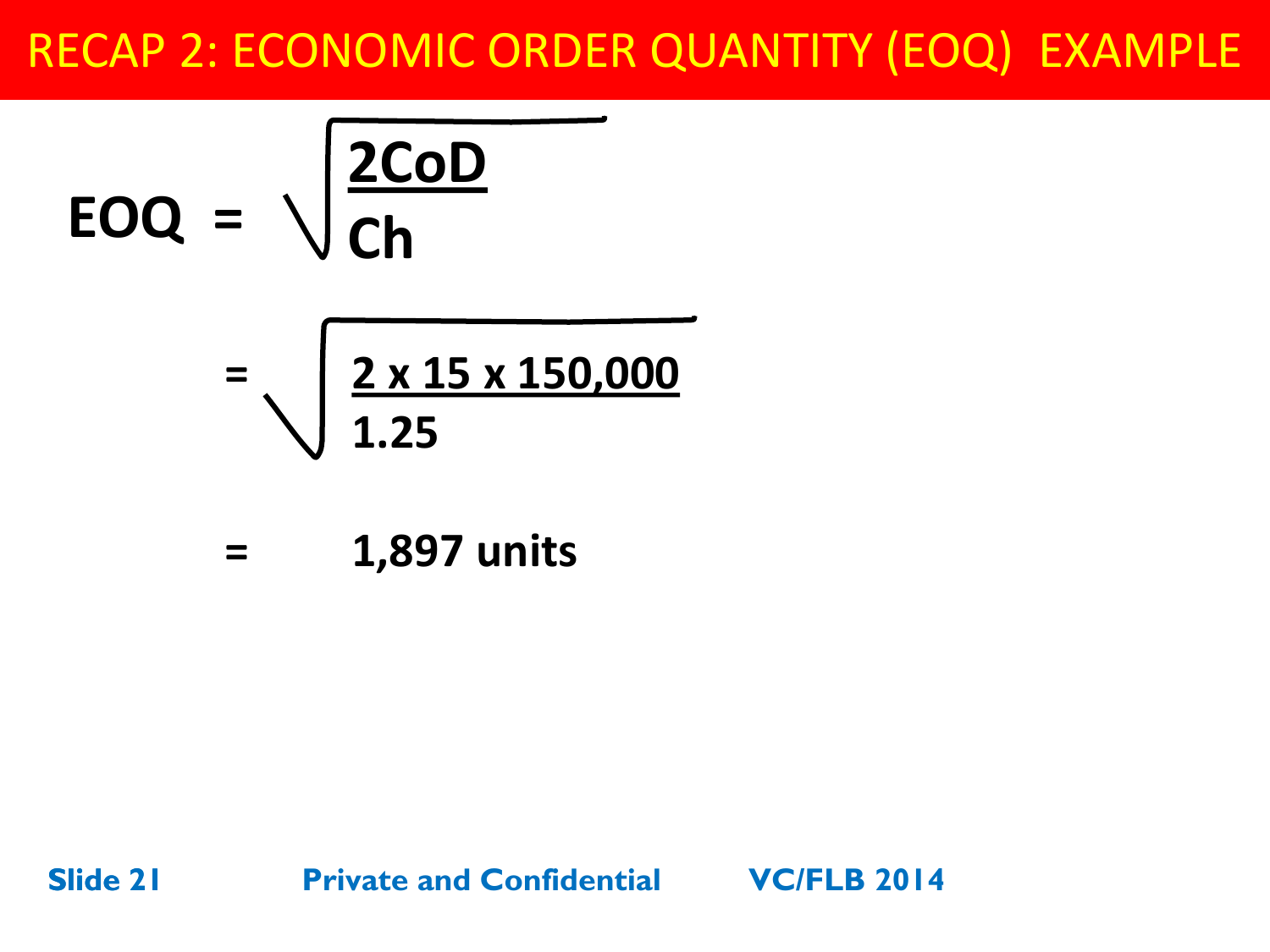Total cost = Purchasing cost  $+$  Annual holding cost  $+$ annual ordering cost

- Purchases cost + (Ch x  $Q/2$ ) + (Co x D/Q)
- $150,000 \times $30 + (51.25 \times 1,897 / 2) + (515 \times 1,897)$ 150,000 /1,897)
- **= \$4,502,372**

To obtain discount, number of orders per year:  $150,000/25,000 = 6$ Annual ordering cost:  $6 \times $15 = $90$ Annual holding cost: 25,000/2 x \$2 = \$25,000 Purchasing cost: 150,000 x \$30 x 0.99 = \$4,455,000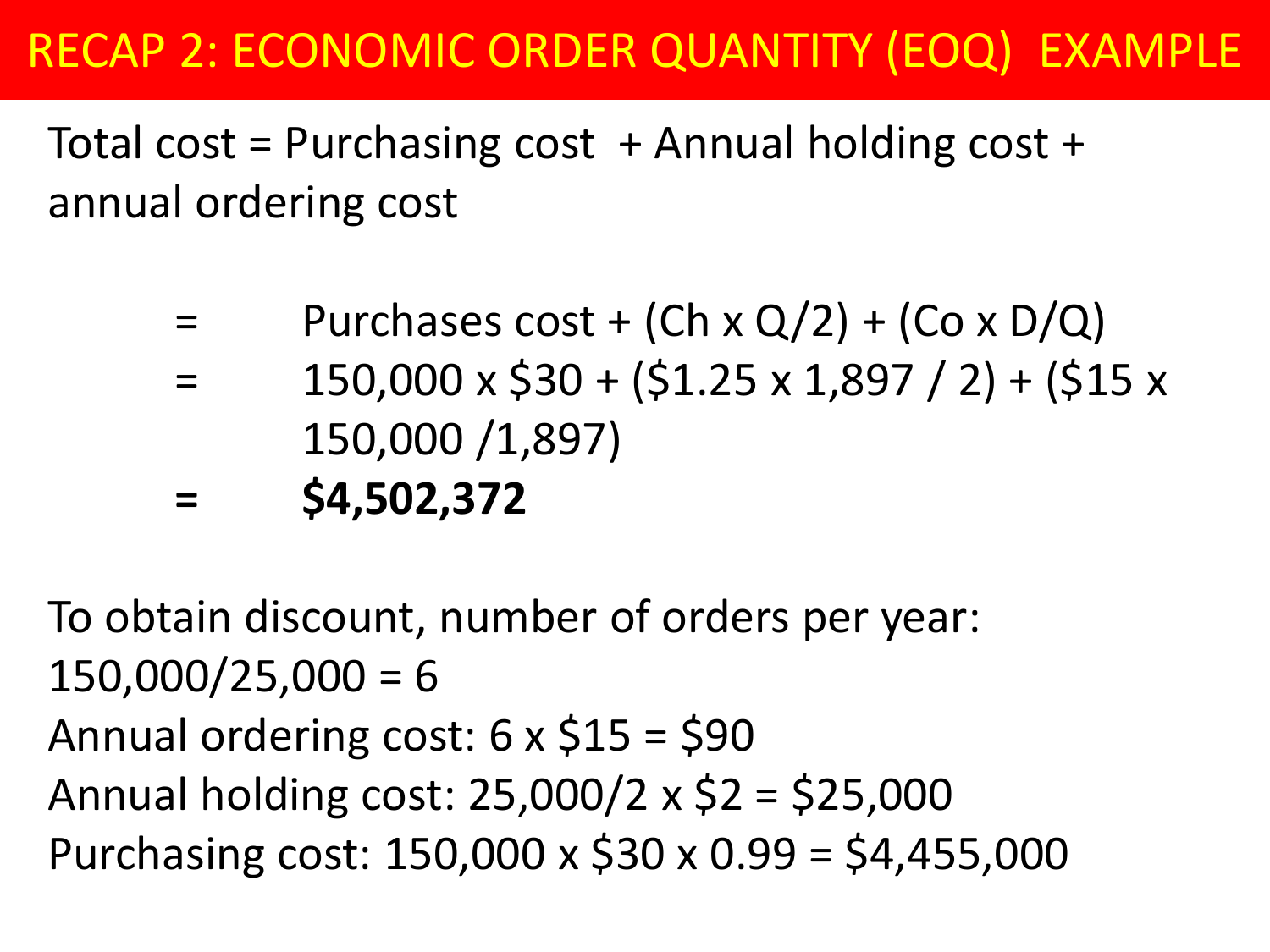### Total cost: \$(90 + 25,000 + 4,455,000) **= \$4,480,090**

**Accepting the discount for bulk purchase will lower the total cost of inventory.**

![](_page_22_Picture_3.jpeg)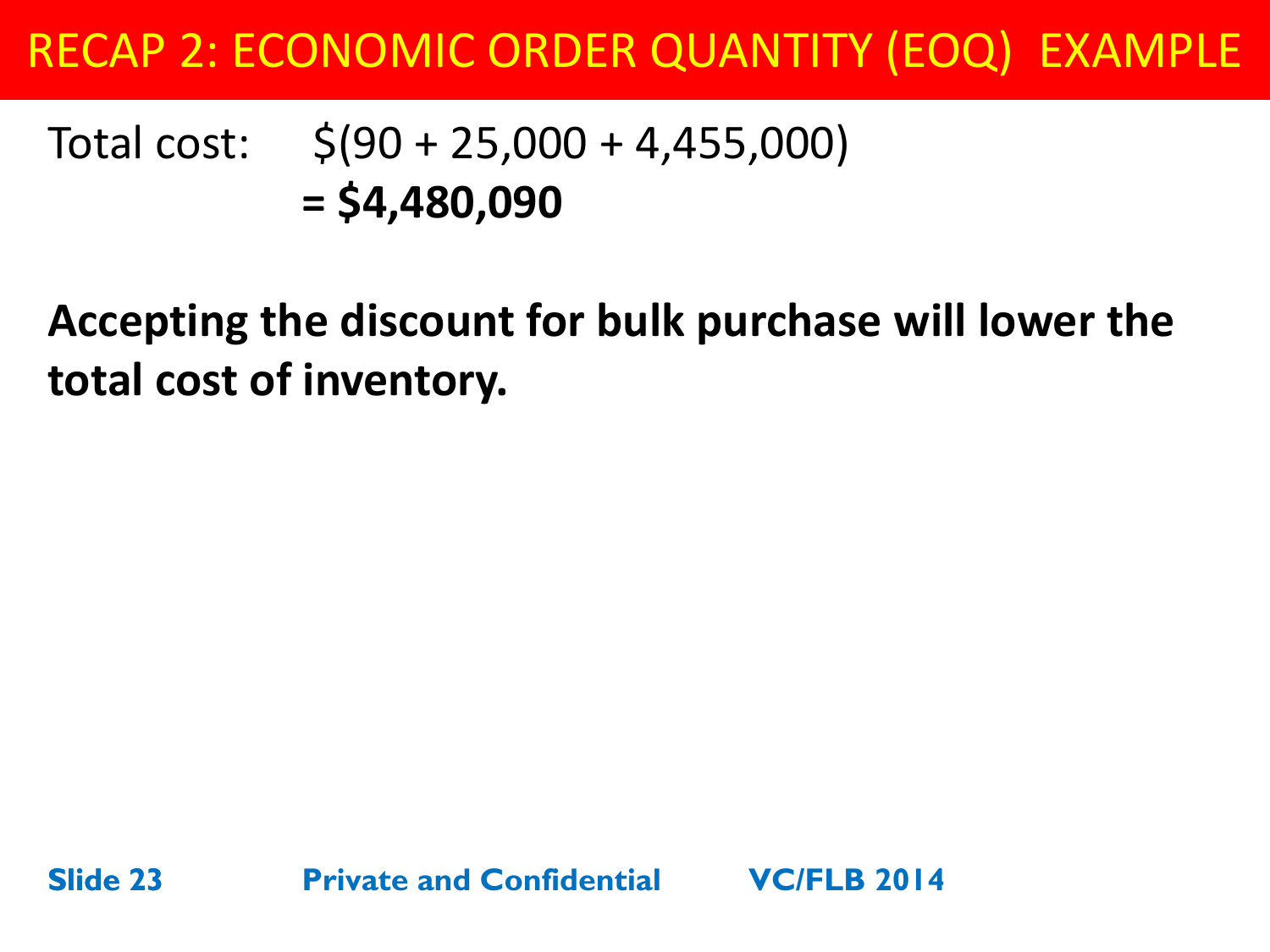A company, which uses the EOQ inventory management model, purchases 64,000 units of raw materials per year. The purchase price of the raw material is \$10 per unit. The cost of holding one unit in inventory is  $$1·20$  per year. The cost of reordering and taking delivery is \$150 per order regardless of the size of the order.

Assuming that usage is predictable and spread evenly throughout the year and that ordering and delivery are simultaneous, calculate for the raw material:

### (i)

The total annual cost of holding and ordering inventory.

#### *(3 marks)* **Slide 24**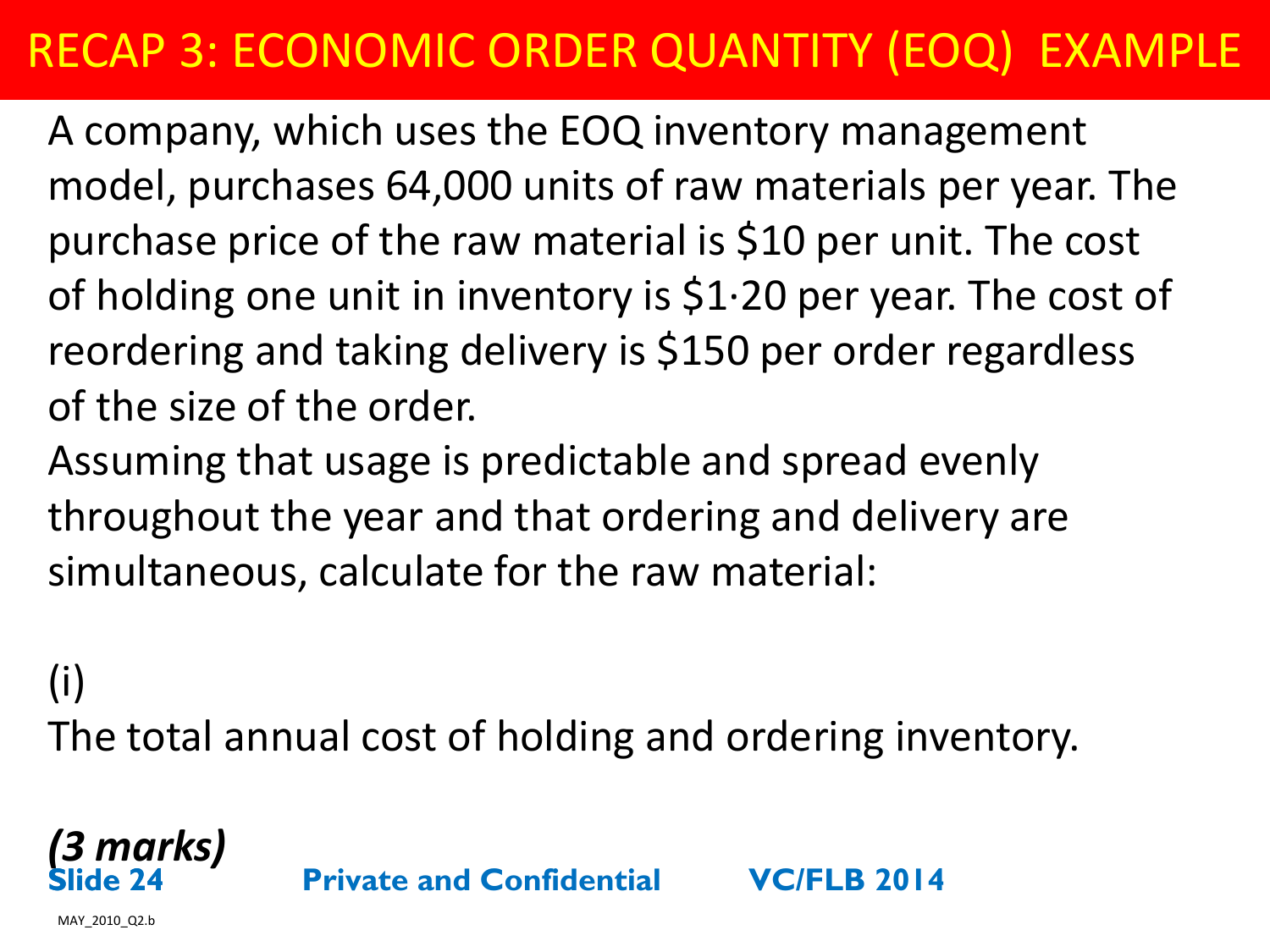Past experience has shown that the supplier of the raw material can be unreliable and that the delivery period can be between one week and three weeks. If the company wants to hold enough raw material to ensure that it never runs out, calculate for the raw material:

(ii)

The lowest inventory level at which raw material should be reordered.

*(2 marks)* 

MAY\_2010\_Q2.b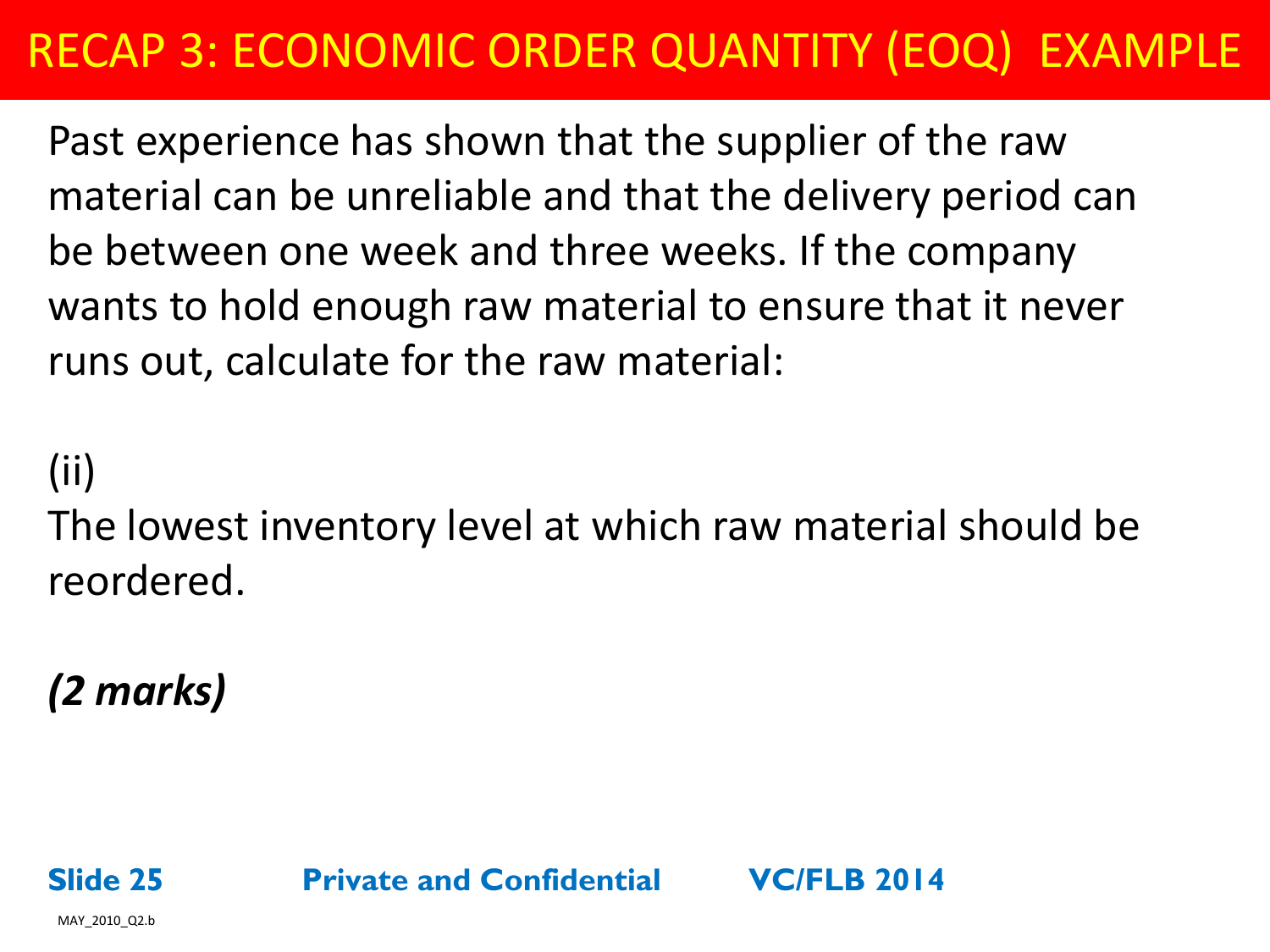![](_page_25_Figure_1.jpeg)

### Total cost of inventory management is: **Cost of ordering inventory + cost of holding inventory DCo/Q + ChQ/2**

- $= (64,000 \times $150)/4,000 + ( $1.20 \times 4,000)/2$
- $=$  \$2,400  $+$  \$2,400
- = **\$4,800**

**Private and Confidential VC/FLB 2014**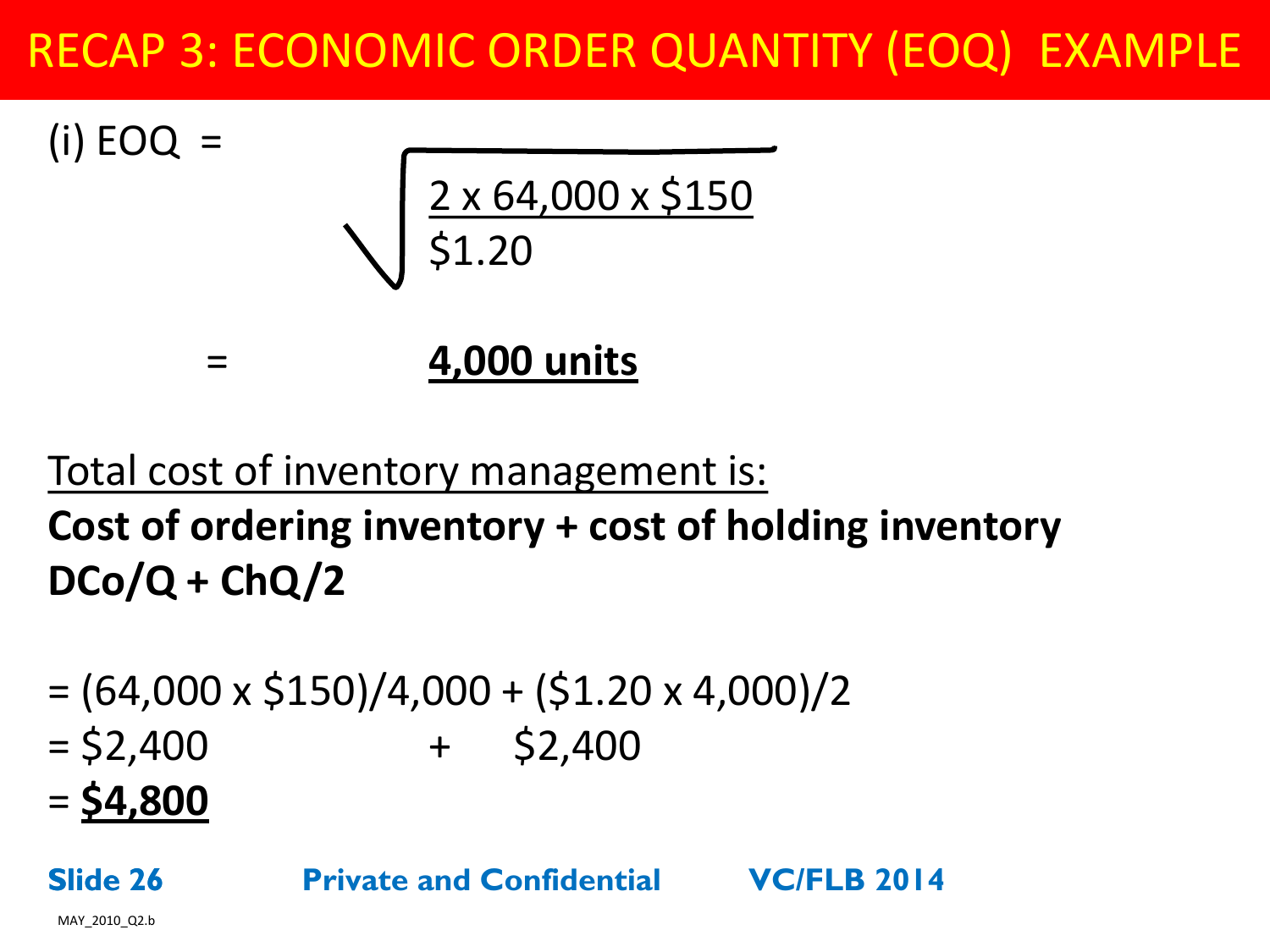(ii)

### One week's usage = 64,000/52 = 1,231

Inventory reorder level =  $3 \times 1,231 = 3,693$  units

![](_page_26_Picture_4.jpeg)

MAY\_2010\_Q2.b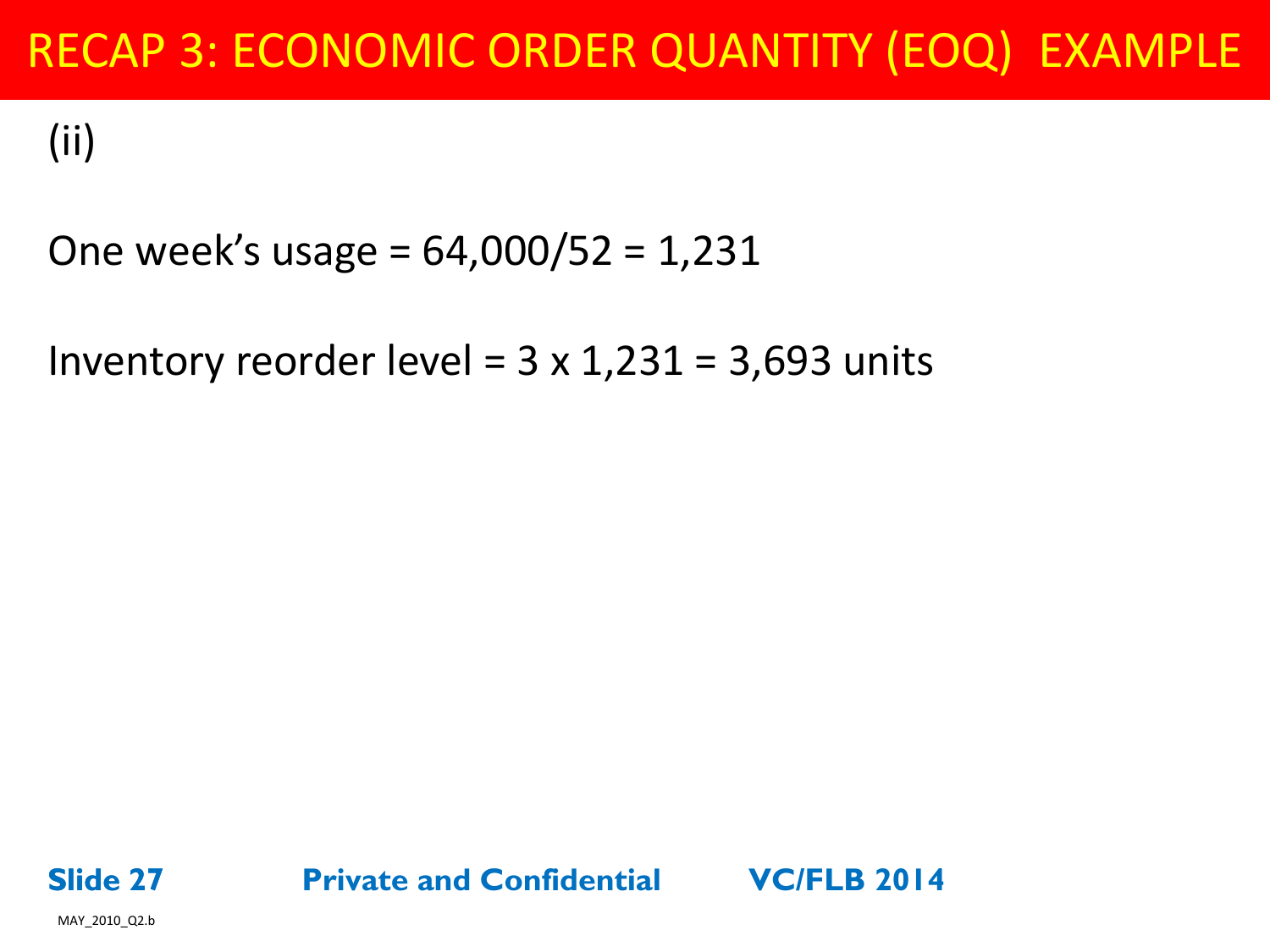#### **UNISA REVISION PACK 2014: QUESTION 6 (6 marks; 7 minutes)**

Smart (Pty) Ltd is a distributor of scientific calculators amongst other products it sells. The company operates for 250 days per annum. The annual demand for the calculators is 10 000 units evenly spread throughout the year. The company maintains a safety stock of 80 calculators.

Additional information Purchase price per unit R30 Order costs per order R200 Lead time 10 days Cost of capital (after tax) 15% Direct inventory holding costs R5 per year

#### **REQUIRED:**

| (a) Calculate the economic order quantity for calculators. | (3) |
|------------------------------------------------------------|-----|
| (b) Calculate the re-order point for the calculators.      | (3) |

**Slide 28**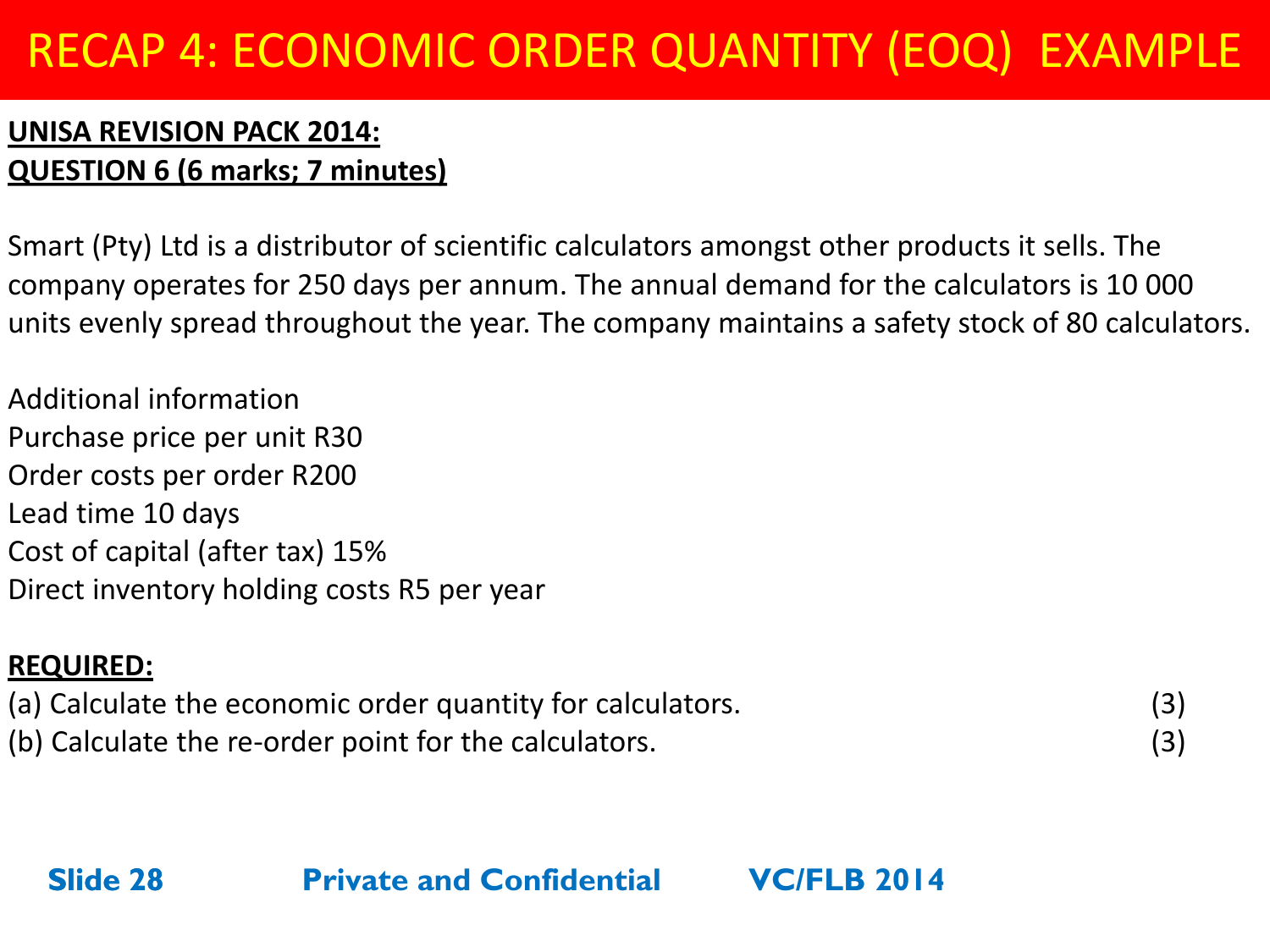(a) Economic order quantity  
\n
$$
EOQ = \sqrt{\frac{2COD}{Ch}}
$$
\n
$$
\sqrt{\frac{2 \times 200 \times 10000}{(R5 + R30 \times 1.15)}}
$$

 $= 648, 8856.$ 

= **649 Calculators (Rounding) √** 

(b) Re-order point = (average rate of usage x lead time) + safety stock  $=$  ((10 000/ 250) x 10) + 80  $\sqrt{v}$ 

= **480 calculators √**

### **Private and Confidential VC/FLB 2014**

MAY\_2010\_Q2.b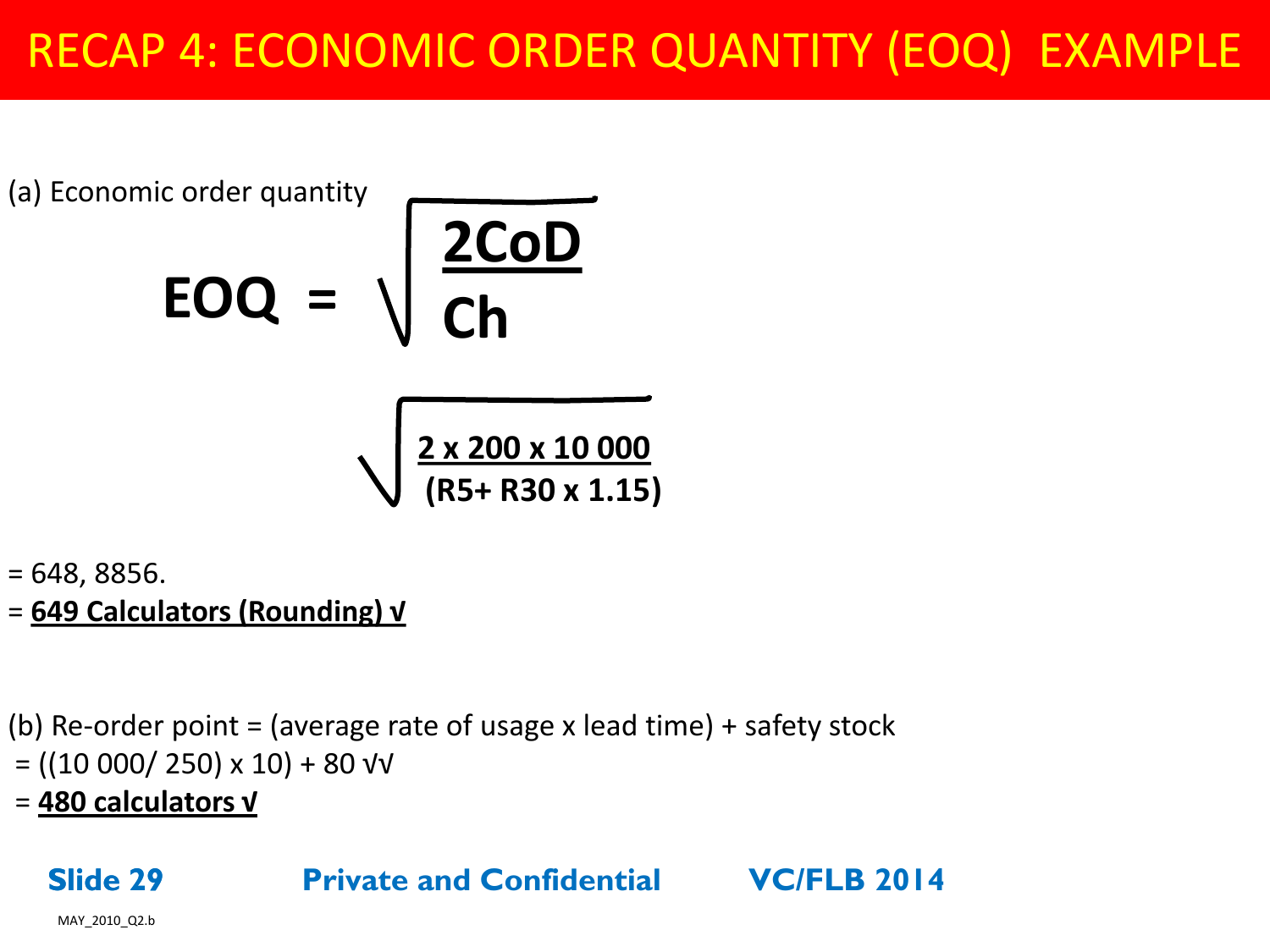### **2. FURTHER ISSUES IN OVERHEAD ALLOCATIONS**

• Activity Based Costing (ABC)

![](_page_29_Picture_2.jpeg)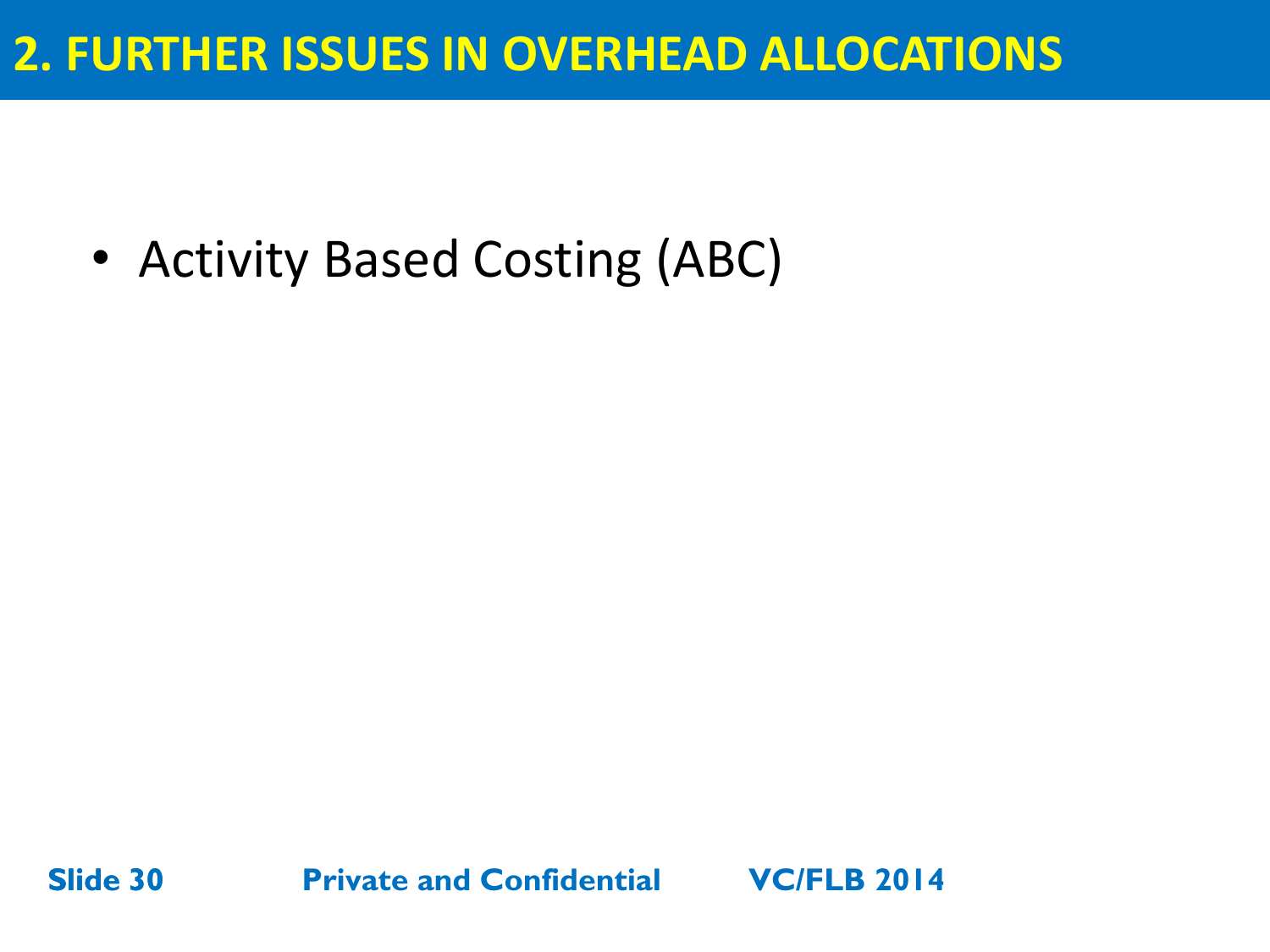### ACTIVITY-BASED COSTING (ABC)

Reasons cost accumulation system used for decision-making:

- 1. Many indirect costs are relevant to decision making (the cost of support functions – procurement, handling etc.)
- 2. Periodically identifies potentially unprofitable products & require more details
- 3. Product decisions are not independent (i.e. reducing product range vs. support functions – see the "big" picture)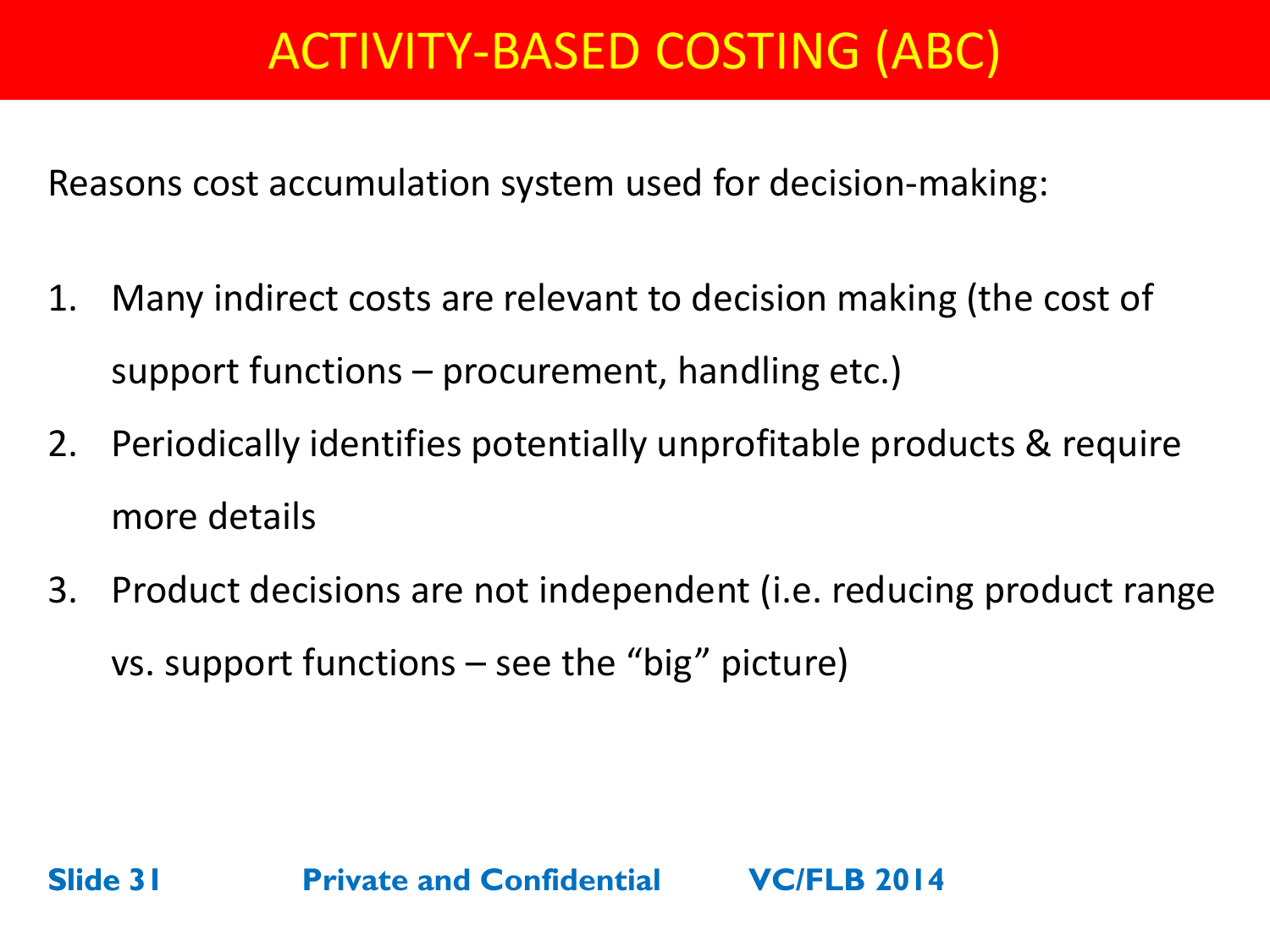Assumes products consume resources in proportion to output

### **Traditional costing systems**

![](_page_31_Picture_2.jpeg)

- Using the **traditional absorption costing approach overheads** are **allocated** to units on an **arbitrary basis** (using machine hours or labour hours or number of units manufactured).
- The use of this approach provided **accurate information** in a time when most organisations produced **only a narrow range of products** (with similar operations that consumed similar proportions of overheads).

**Overhead costs** were only a very **small fraction** of total costs, **direct labour and direct material costs** accounting for the **largest proportion** of the costs.

Developed as a result of simplified production.

- With the **increase** in **non-volume-related support services** (and related overhead costs) **traditional costing** tends to allocate **too great** a proportion of overheads to **high volume products** and **too small** a proportion of overheads to **low volume products.**
- Activity based costing attempts to **overcome this problem…**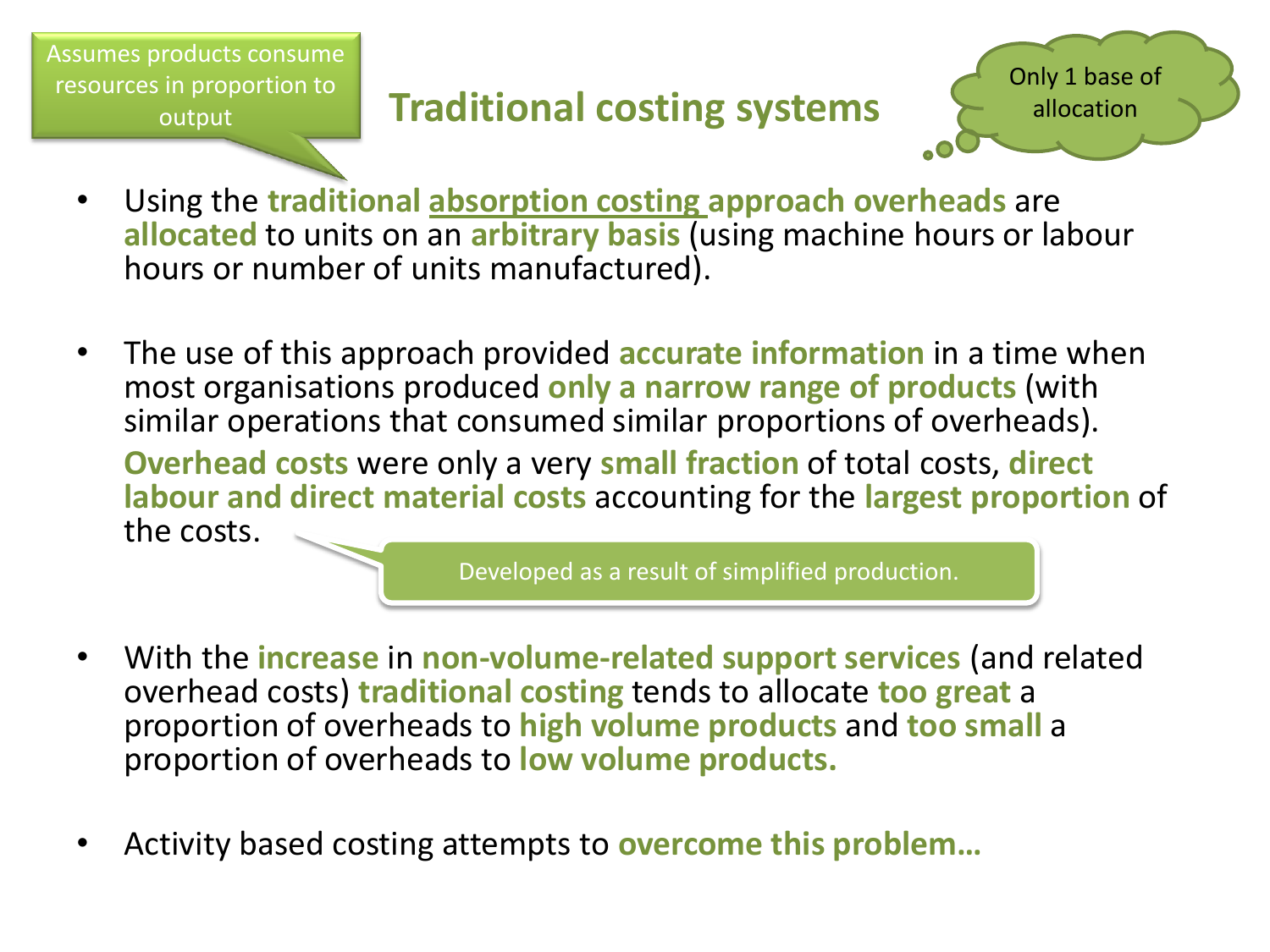### **Activity based costing**

- The **complexity of manufacturing** has increased which makes the **traditional absorption costing** approach **less accurate** in the costing of products.
- In **modern manufacturing systems** overheads include a lot of **non-volume related support activities**, such as: product design, quality control, production planning, ordering, production set-ups, despatching and customer services.
- **Activity based costing allocates overheads** to units **based on cost drivers** (factors which cause an increase in the cost of an activity) which results in **more accurate costing** of products.

Prime cost (direct material and labour) remain unchanged.

The total overhead does not change – only the method of allocation changes.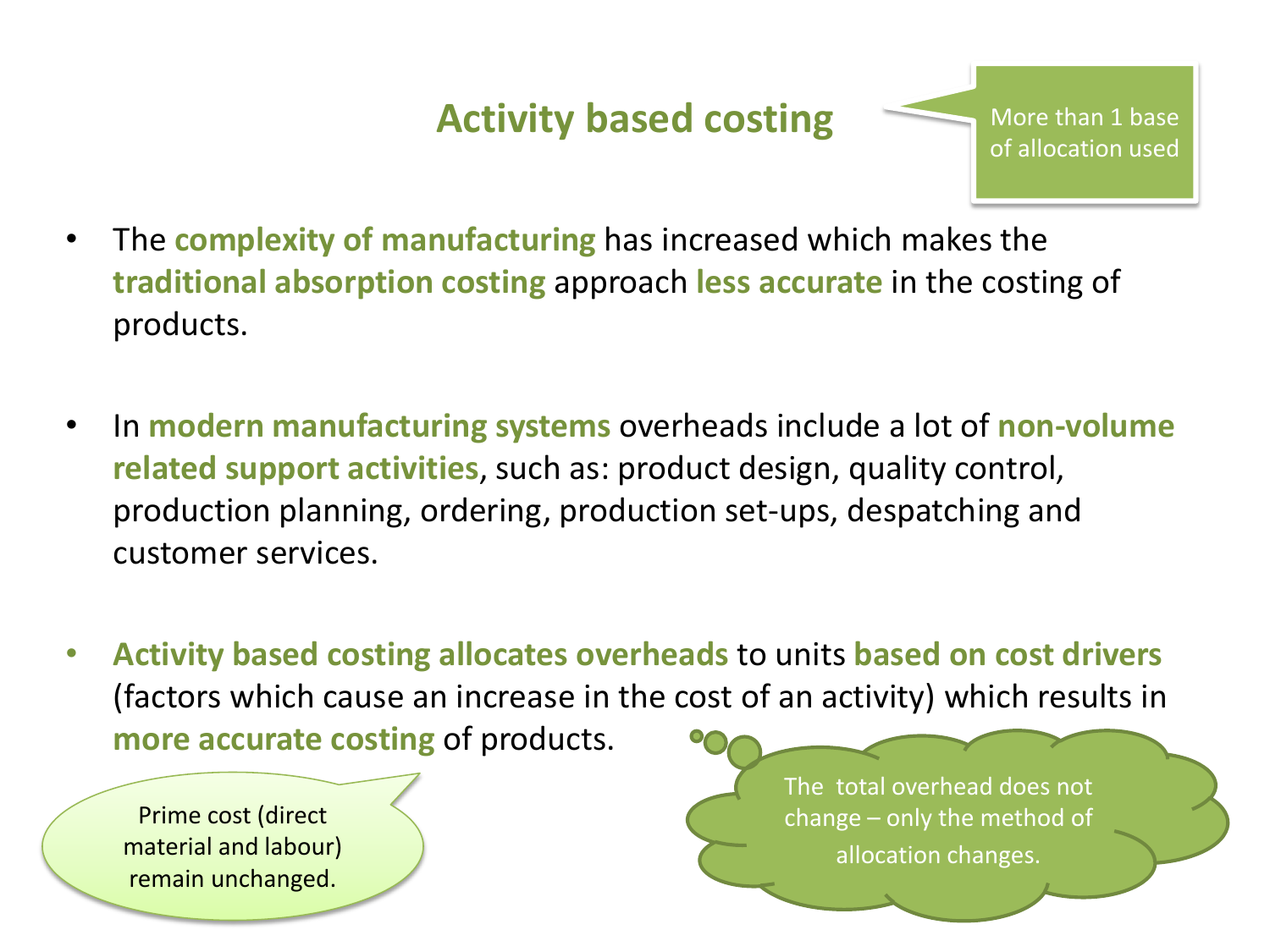### ACTIVITY-BASED COSTING (ABC)

Activity based costing works on the premise that **costs** should be **allocated** on the **basis** that **activities lead to costs**.

If you know which product that activity relates to, that activity cost may be allocated to that product.

More relevant activity based allocation method can be determined.

It is a cost allocation method which initially traces or **allocates costs to activities such as machine usage, inspections and production setups.**

**Slide 34 Private and Confidential VC/FLB 2014**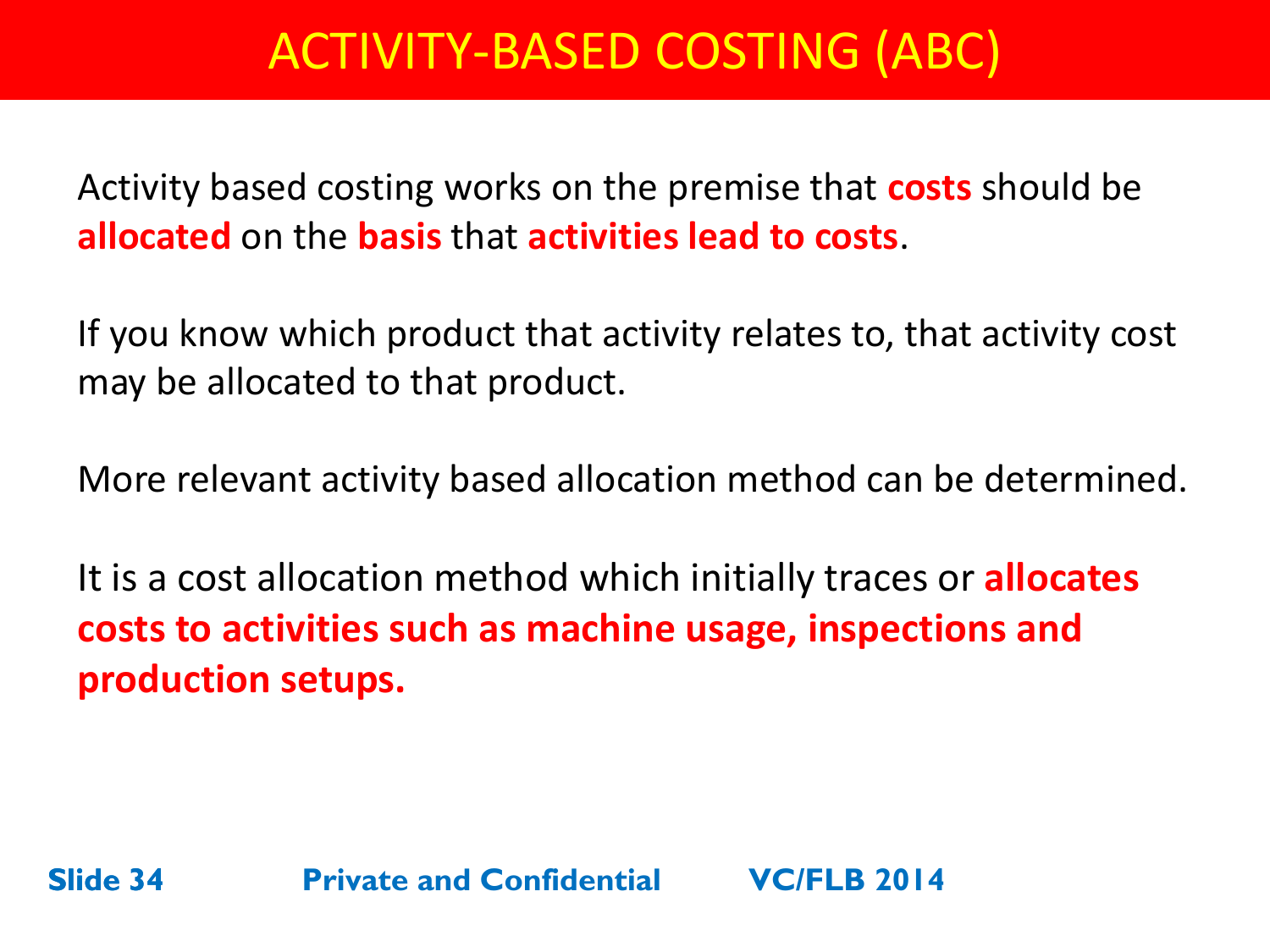### **An ABC system operates as follows:**

![](_page_34_Figure_1.jpeg)

**Slide 35 Private and Confidential VC/FLB 2014**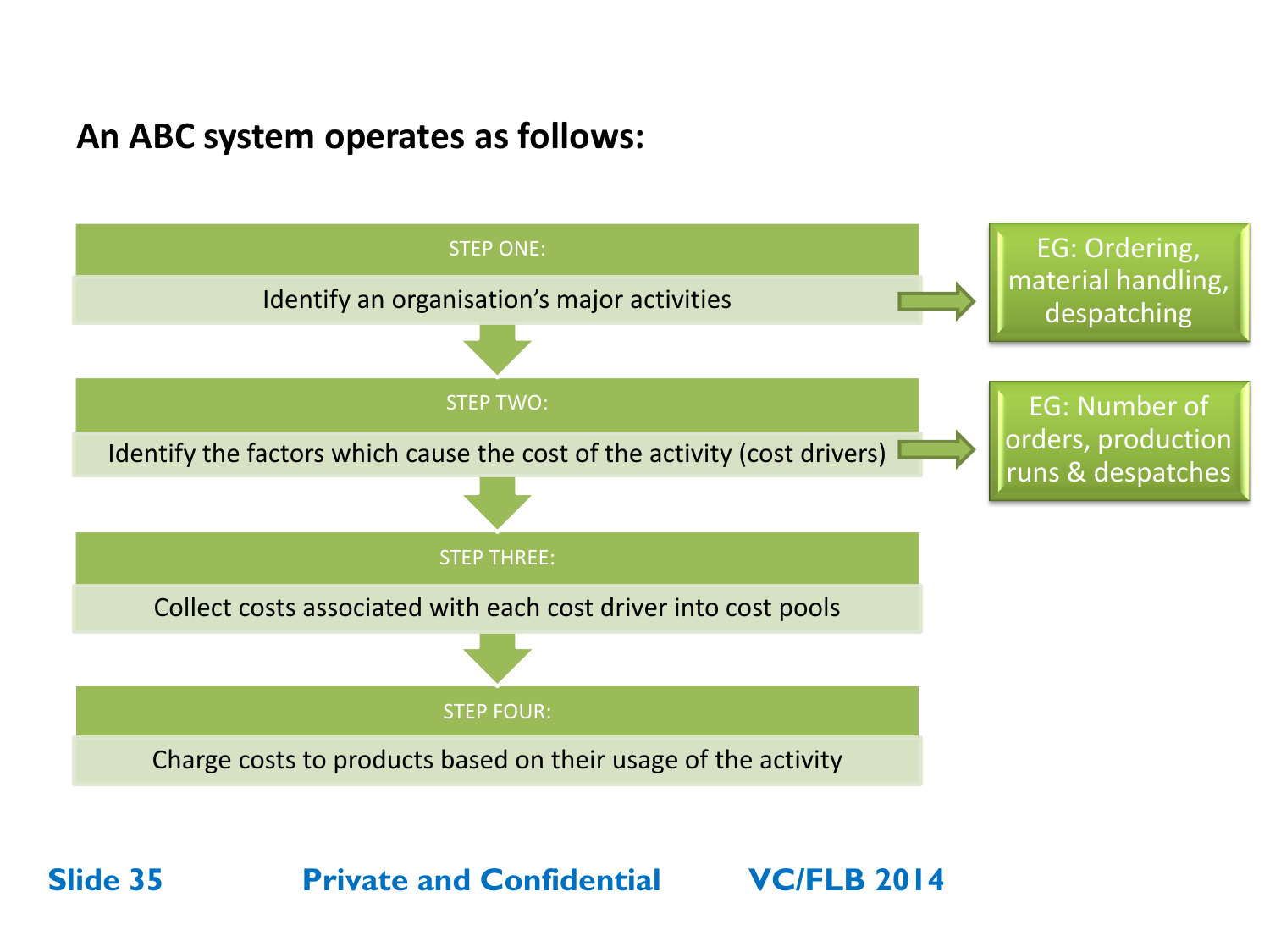### **Benefits of ABC**

- **The complexity of manufacturing has increased,** with wider product ranges, shorter product life cycles and complex production processes. **ABC recognises this complexity with its multiple cost drivers.**
- **ABC results in more fair allocation of overhead costs** to products.
- ABC facilitates a **good understanding of what drives overhead costs**.
- **Better information available for decision making** in:
	- pricing of products
	- improving the product range by discontinuing old products & promoting new ones
	- assists in the costing of new products
- Provides management with a clear picture of the **contribution made by different products.**

#### **Slide 36 Private and Confidential VC/FLB 2014**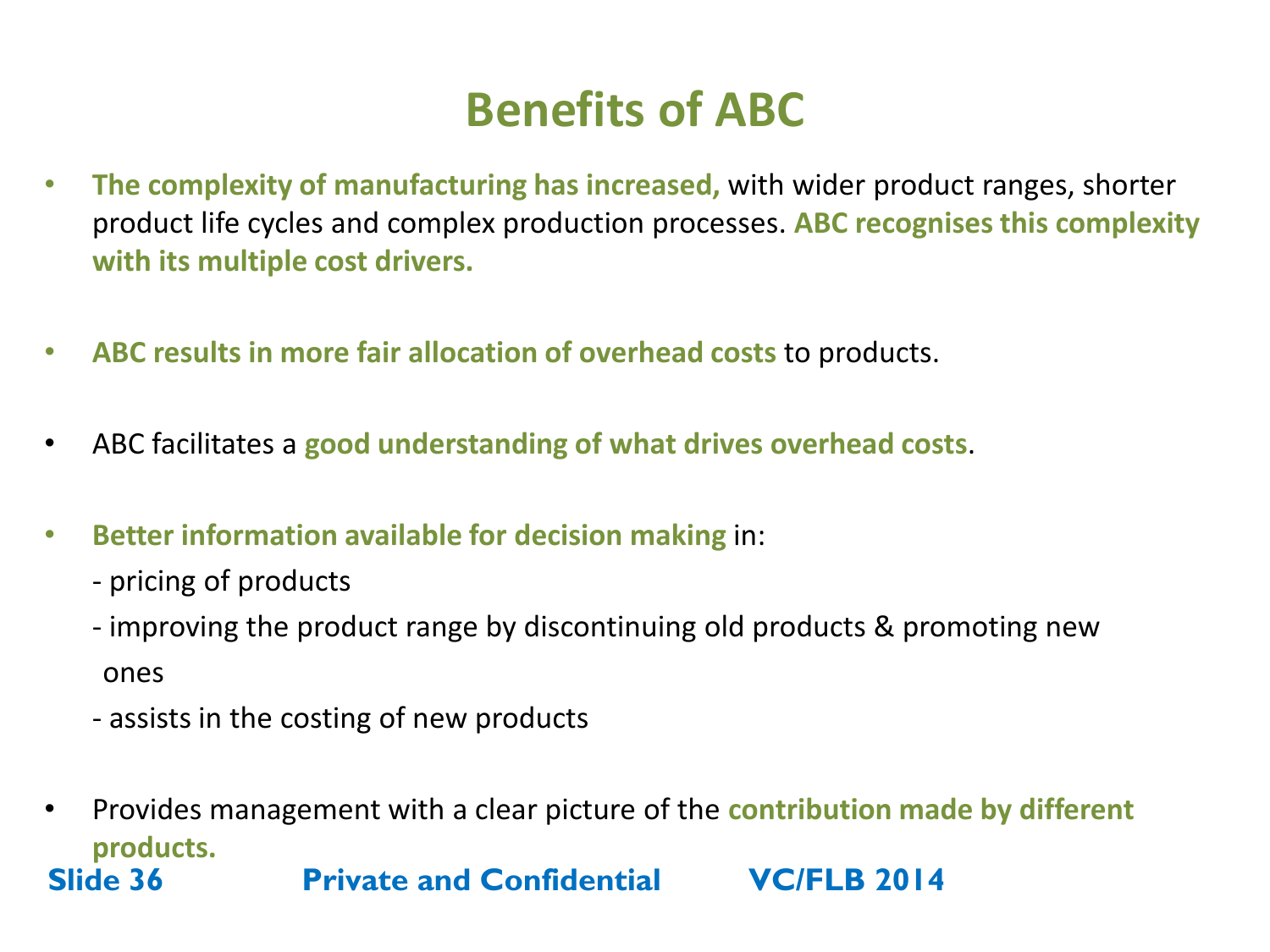### **Limitations of ABC**

It has been suggested by critics that **activity based costing has some flaws** :

- **No real evidence** that ABC **improves** company **profits.**
- **Selection of cost drivers is difficult** and in some instances have little relevance to the activity.
- Costs such as rent, rates, depreciation, power & insurance still have to be apportioned.
- **ABC assumes a single cost driver within a cost pool** fully explains the cost behaviour of that pool.
- **Lack of understanding** by management.
- A **large amount** of **information** is **required** and the **collection** of this information can become **expensive**. The **cost** of implementing and maintaining ABC system **can exceed the benefits** of improved accuracy.
- **Systems and software** need to be **updated.**

![](_page_36_Picture_9.jpeg)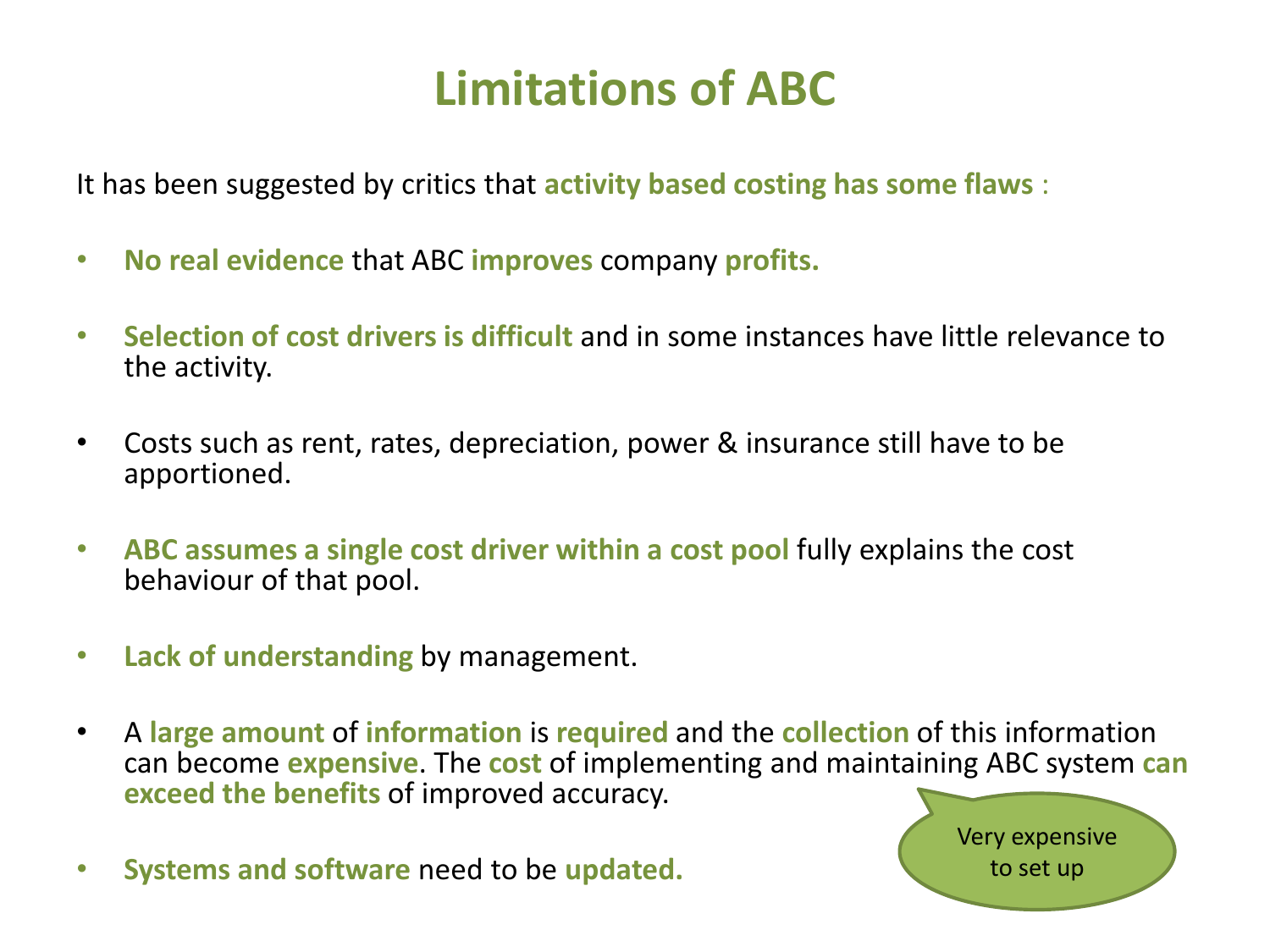Businesses that can successfully introduce ABC

> - A highly competitive market

- A diversity of products, processes & customers

- Significant overheads not easily assigned to individual products

Businesses that would not benefit from ABC

- Monopolistic companies

- Single product companies

- Any organisation where the bulk of costs are direct material and direct labour

**Slide 38 Private and Confidential VC/FLB 2014**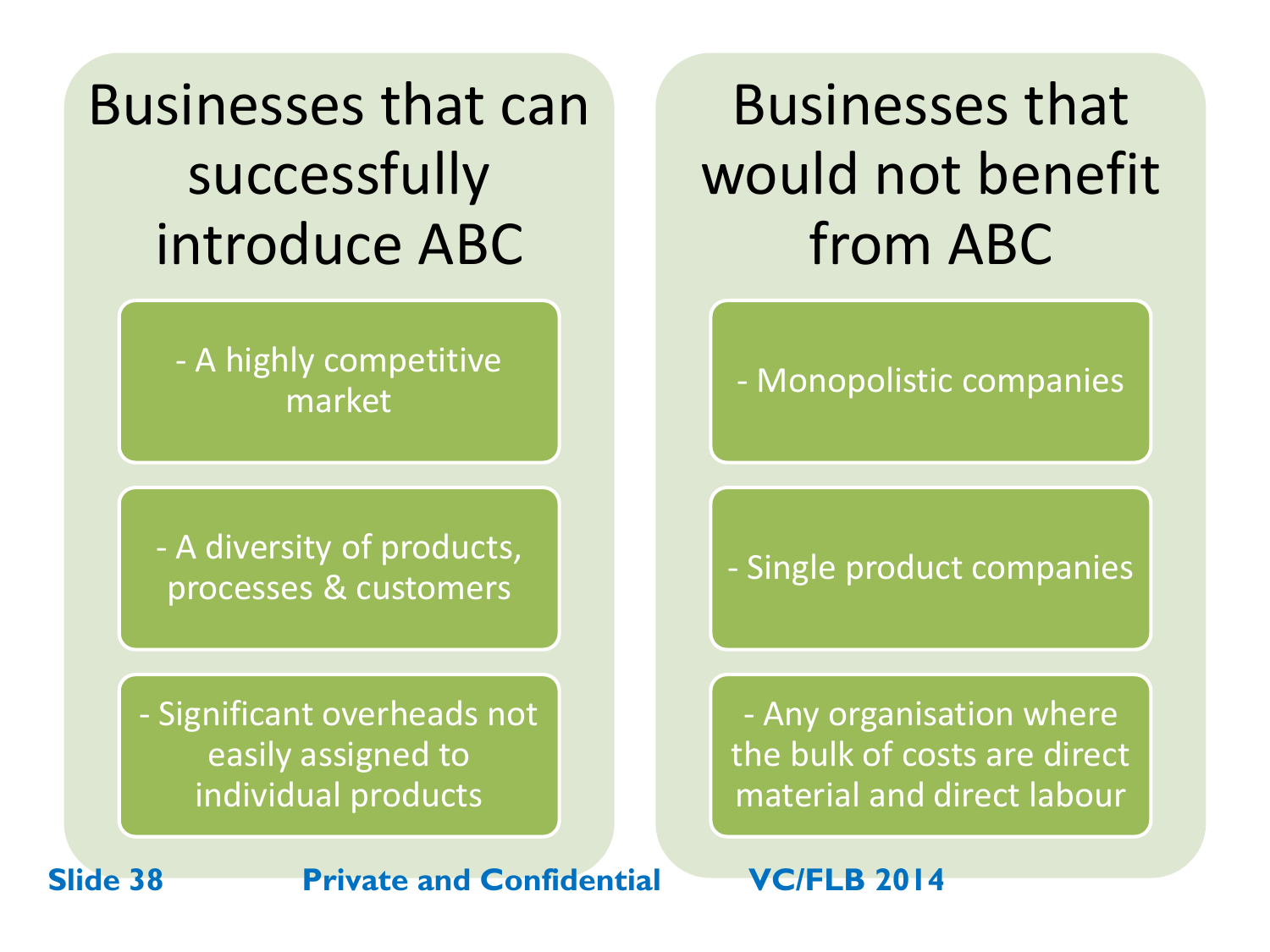### ACTIVITY-BASED COSTING (ABC) - EXAMPLE

A company produces two products, X and Y. The production of these products requires four overhead activities - power, maintenance, quality control and setup.

The following budgeted costs for these activities are to be allocated to products X and Y.

|                        | Overhead costs |
|------------------------|----------------|
|                        |                |
| Power                  | 360 000        |
| Maintenance            | 105 000        |
| <b>Quality control</b> | 51 000         |
| Setup                  | 84 000         |
| Total                  | 600 000        |

The overhead activities must be analysed to determine how the costs of these activities are incurred in order to apply activity based costing. In other words, the cost drivers for each activity must be identified. In this example the cost drivers are:

Cost Driver Power **Example 2018** Power Kilowatt-hours Maintenance **Mathelia Machine hours** Machine hours **Mathelia Machine hours** Quality control Quality control Quality control Quality control Setup Number of setups

**Slide 39**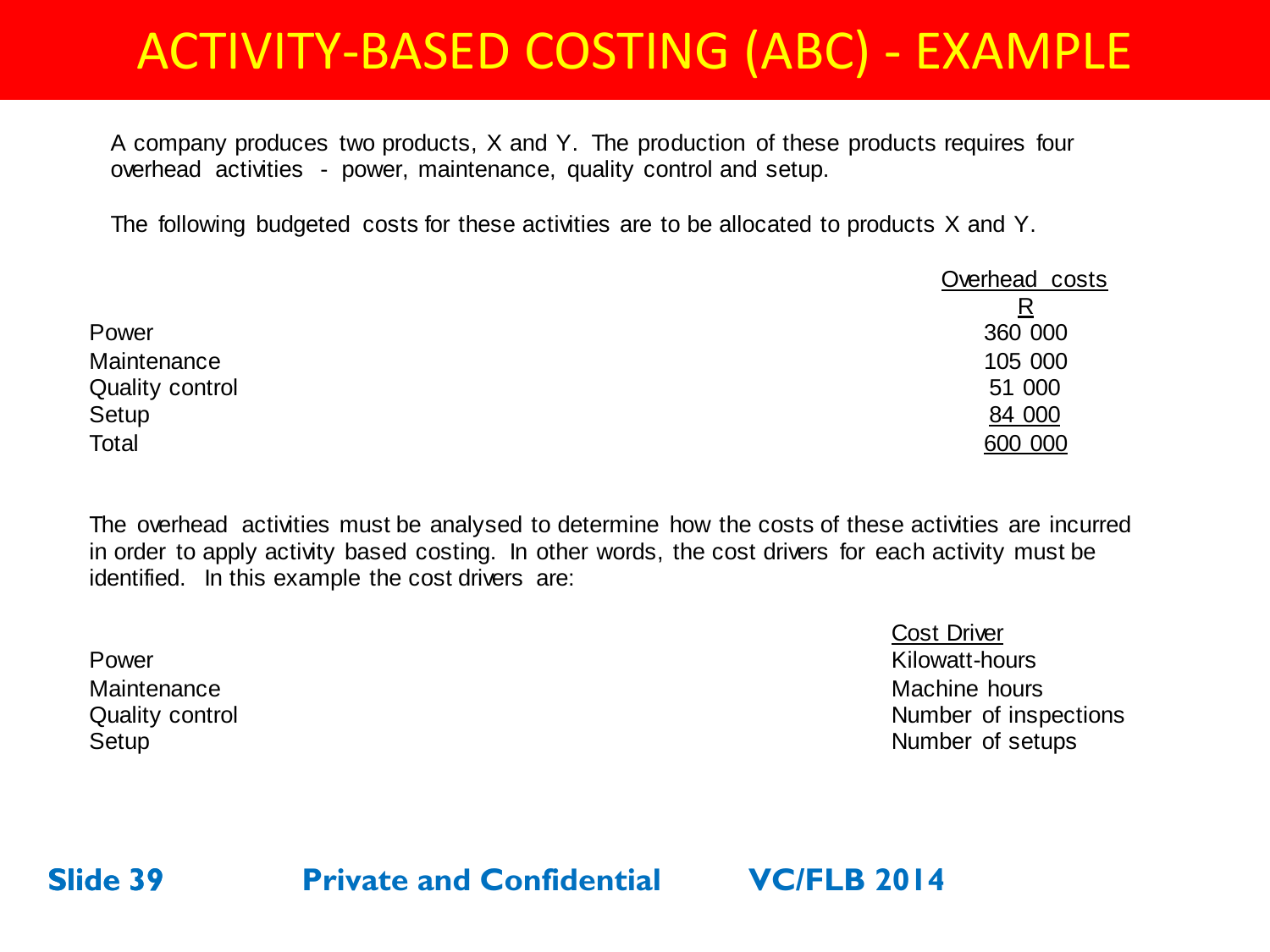### ACTIVITY-BASED COSTING (ABC) - EXAMPLE

The amounts of the cost drivers for each product are as follows:

|           | Kilowatt-<br>hours | <b>Machine</b><br>hours | Number of<br><i>inspections</i> | Number of<br>Production<br><b>Setups</b> |
|-----------|--------------------|-------------------------|---------------------------------|------------------------------------------|
| Product X | 800 000            | 10 000                  | 400                             | 48                                       |
| Product Y | 3 200 000          | 40 000                  | 600                             | 72                                       |
|           | 4 000 000          | 50 000                  | 1 000                           | 120                                      |

The overhead rates for each overhead activity are as follows:

| Power                  | $360\,000 \div 4\,000\,000 = R0,09$ per kilowatt-hour |
|------------------------|-------------------------------------------------------|
| Maintenance            | $105\,000 \div 50\,000 = R2,10$ per machine hour      |
| <b>Quality control</b> | 51 000 $\div$ 1 000 = R51,00 per inspection           |
| Setup                  | 84 000 $\div$ 120 = R700,00 per setup                 |

**Slide 40**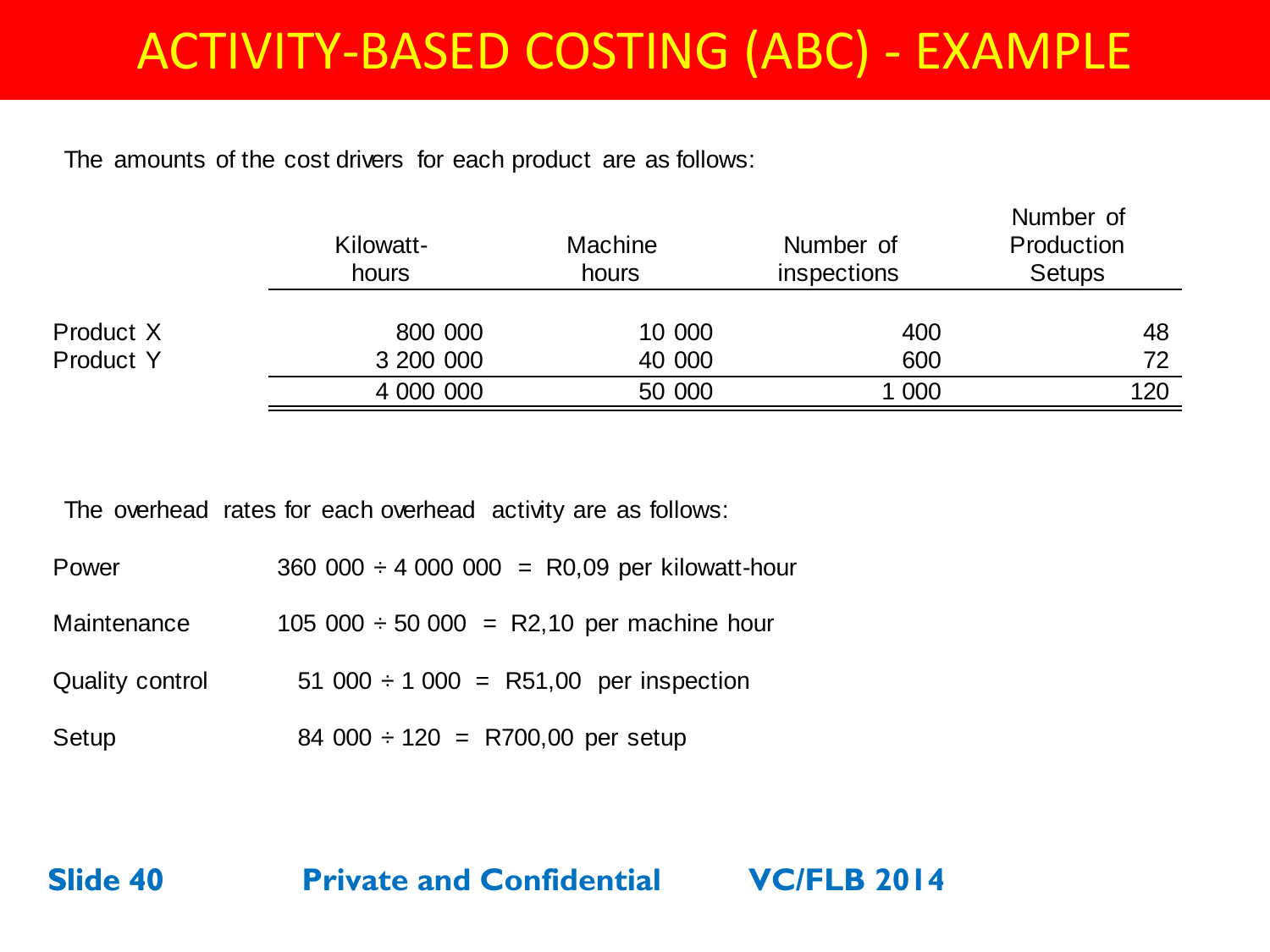### ACTIVITY-BASED COSTING (ABC) - EXAMPLE

The overhead costs would be allocated to the products as follows:

|                        |                              | Product X<br>$\overline{\mathbf{R}}$ | <b>Product Y</b><br><u>R</u> |
|------------------------|------------------------------|--------------------------------------|------------------------------|
| Power                  | 800 000 x 0,09               | 72 000                               |                              |
|                        | 3 200 000 x 0,09             |                                      | 288 000                      |
| Maintenance            | 10 000 x 2,10                | 21 000                               |                              |
| <b>Quality control</b> | 40 000 x 2,10<br>400 x 51,00 | 20 400                               | 84 000                       |
| <b>Setups</b>          | 600 x 51,00<br>48 x 700,00   | 33 600                               | 30 600                       |
|                        | 72 x 700,00                  |                                      | 50 400                       |
|                        |                              | 147 000                              | 453 000                      |

#### **Slide 41**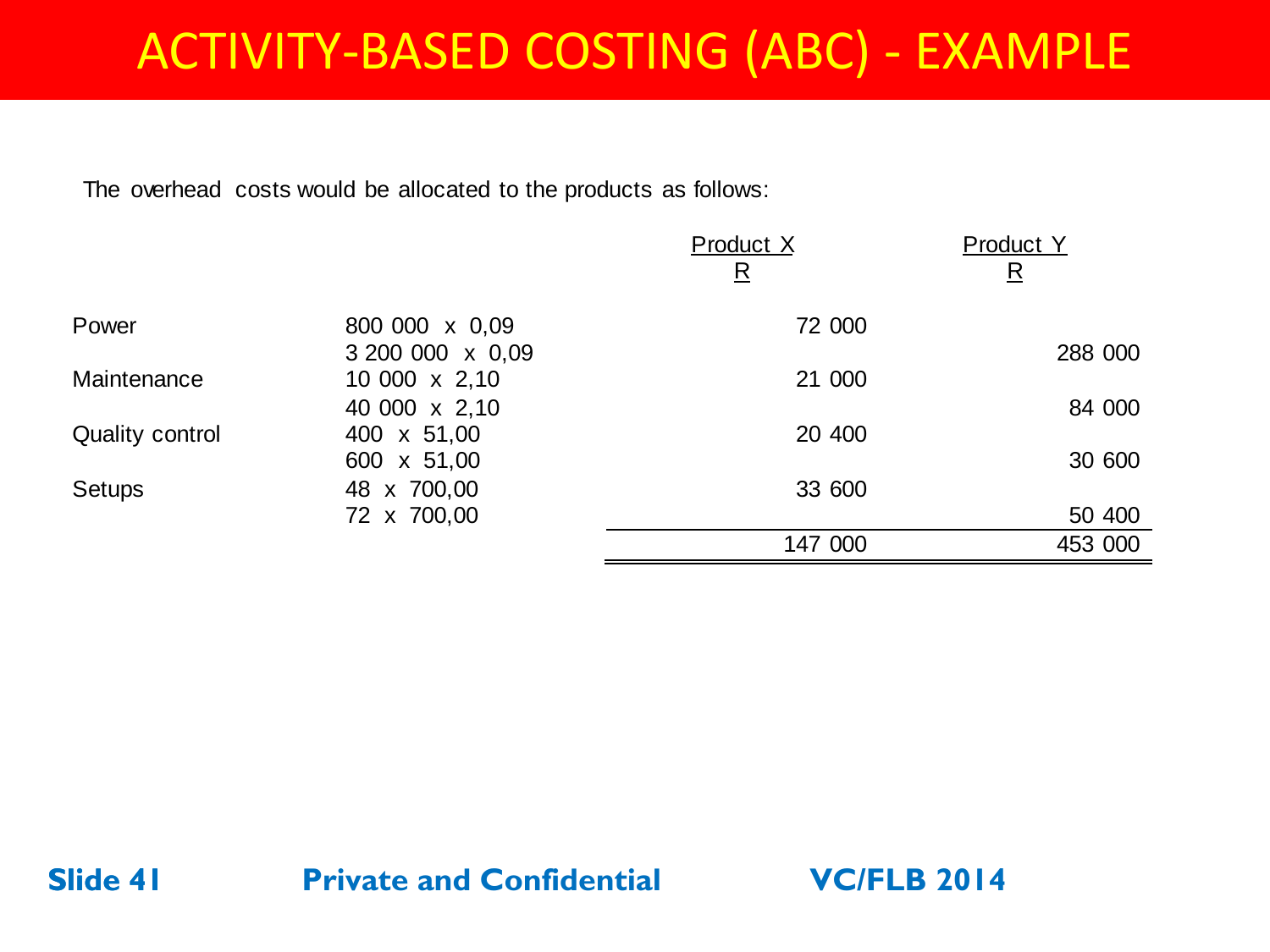### RECAP 1: ACTIVITY-BASED COSTING (ABC)

RS has recently introduced an activity based costing system. RS manufactures two products, details of which are given below:

**Private and Confidential VC/FLB 2014**

The budgeted annual costs for two activities are as follows:

|                            | <b>Product R</b> | <b>Product S</b> |
|----------------------------|------------------|------------------|
| <b>Budgeted production</b> | 80,000           | 60,000           |
| per annum (units)          |                  |                  |
| Batch size (units)         | 100              | 50               |
| Machine set-ups per        | 3                | 3                |
| batch                      |                  |                  |
| Processing time per        | 3                | 5                |
| unit (minutes)             |                  |                  |

Machine set-up \$180,000 Processing \$108,000

1. The budgeted processing cost per unit of Product R is:

**Slide 42** A \$0.20 B \$0.51 C \$0.60

D \$0.45 (2 marks)

CIMA MAR\_2014\_Q1.3 & Q1.4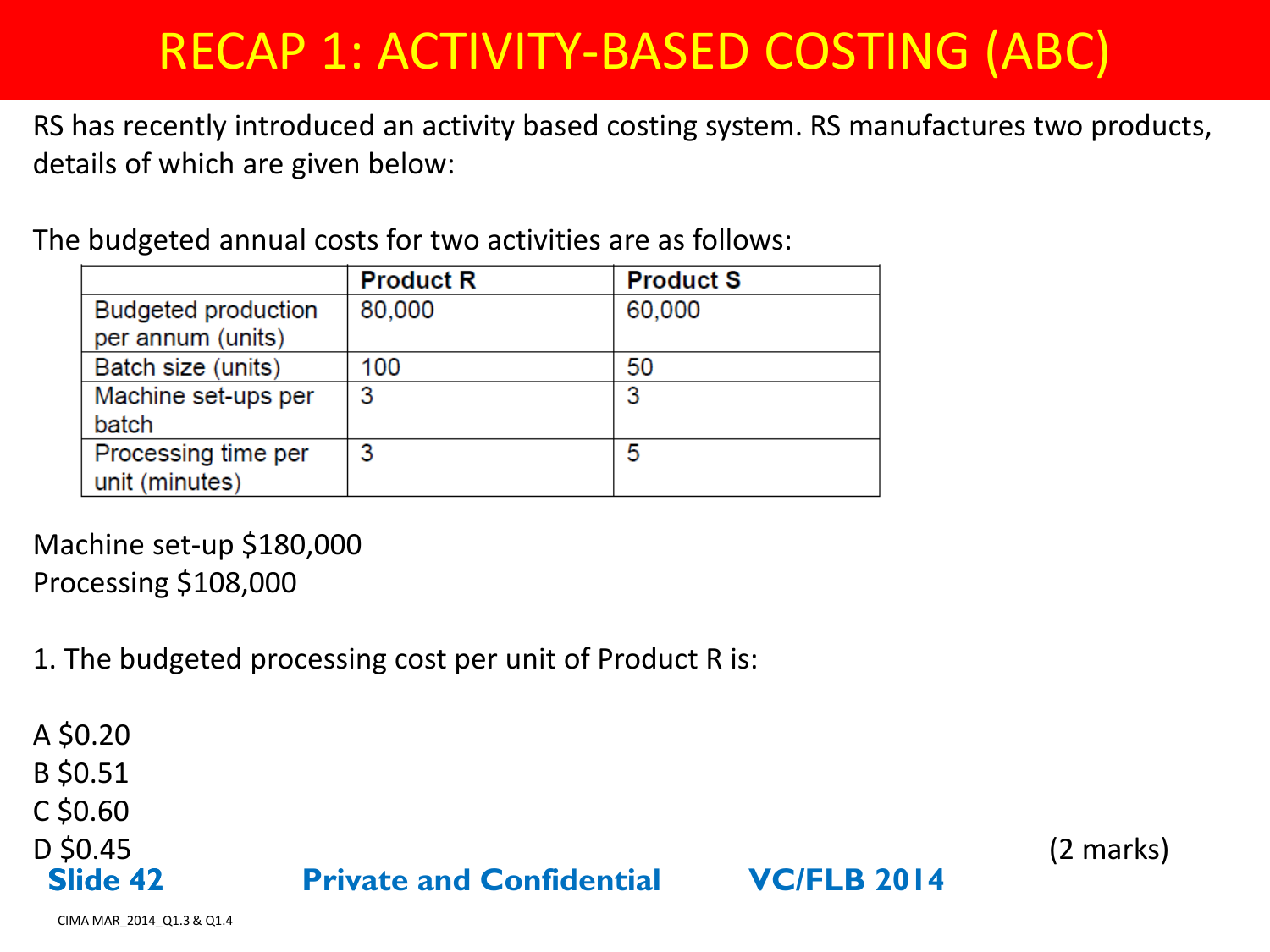### RECAP 2: ACTIVITY-BASED COSTING (ABC)

RS has recently introduced an activity based costing system. RS manufactures two products, details of which are given below:

The budgeted annual costs for two activities are as follows:

|                            | <b>Product R</b> | <b>Product S</b> |
|----------------------------|------------------|------------------|
| <b>Budgeted production</b> | 80,000           | 60,000           |
| per annum (units)          |                  |                  |
| Batch size (units)         | 100              | 50               |
| Machine set-ups per        | 3                | 3                |
| batch                      |                  |                  |
| Processing time per        | 3                | 5                |
| unit (minutes)             |                  |                  |

Machine set-up \$180,000 Processing \$108,000

2. The budgeted machine set-up cost per unit of Product S is:

**Slide 43** A \$150 B \$1.80 C \$1.50 D \$30 (2 marks) **Private and Confidential VC/FLB 2014**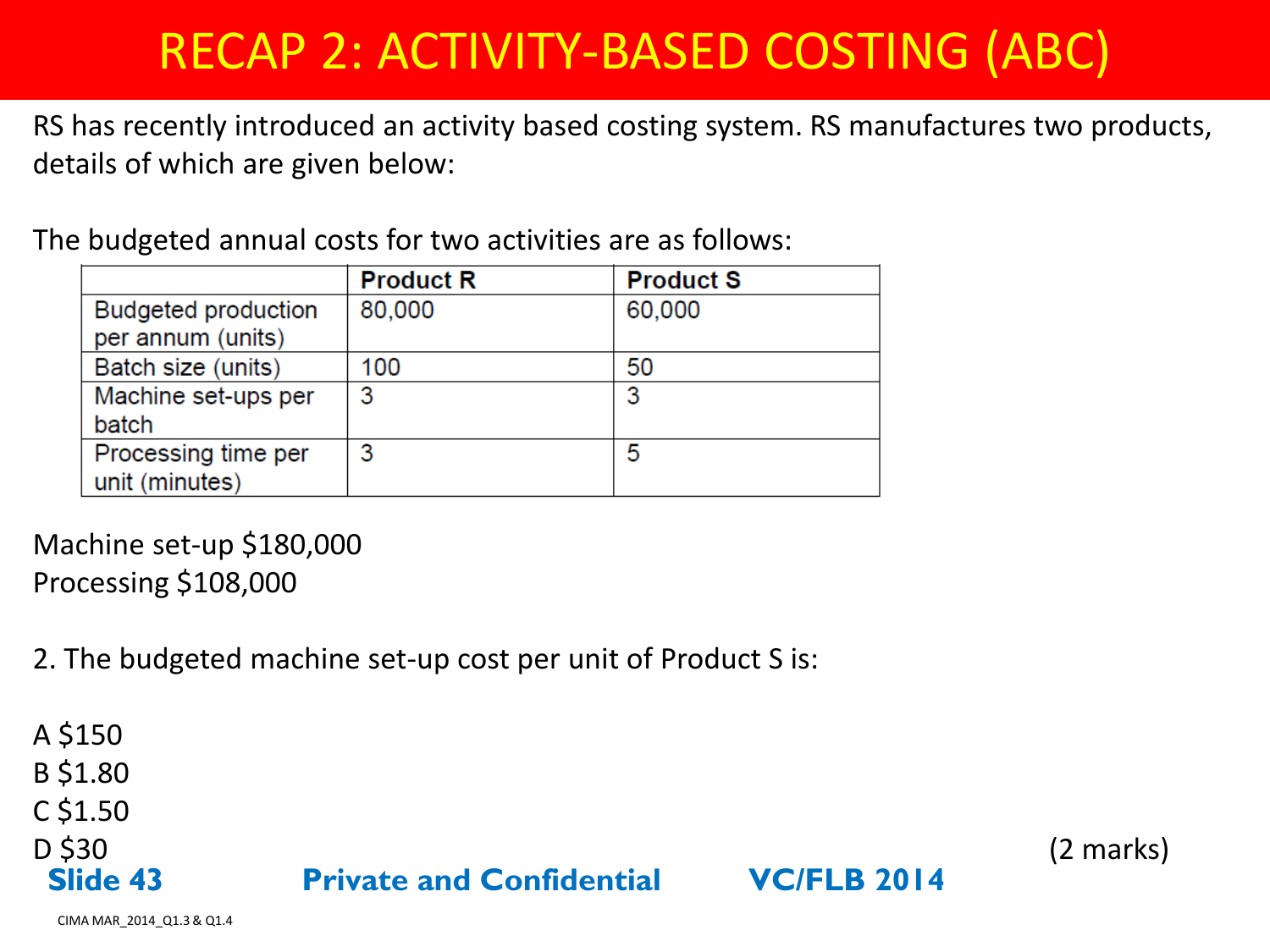A healthcare company specialises in hip, knee and shoulder replacement operations, known as surgical procedures. As well as providing these surgical procedures the company offers pre operation and post operation in-patient care, in a fully equipped hospital, for those patients who will be undergoing the surgical procedures.

Surgeons are paid a fixed fee for each surgical procedure they perform and an additional amount for any follow-up consultations. Post procedure follow-up consultations are only undertaken if there are any complications in relation to the surgical procedure. There is no additional fee charged to patients for any follow up consultations. All other staff are paid annual salaries.

The company's existing costing system uses a single overhead rate, based on revenue, to charge the costs of support activities to the procedures. Concern has been raised about the inaccuracy of procedure costs and the company's accountant has initiated a project to implement an activity-based costing (ABC) system.

The project team has collected the following data on each of the procedures.

#### **Slide 44**

#### **Private and Confidential VC/FLB 2014**

CIMA\_P1\_Nov\_2010\_Q3.a-c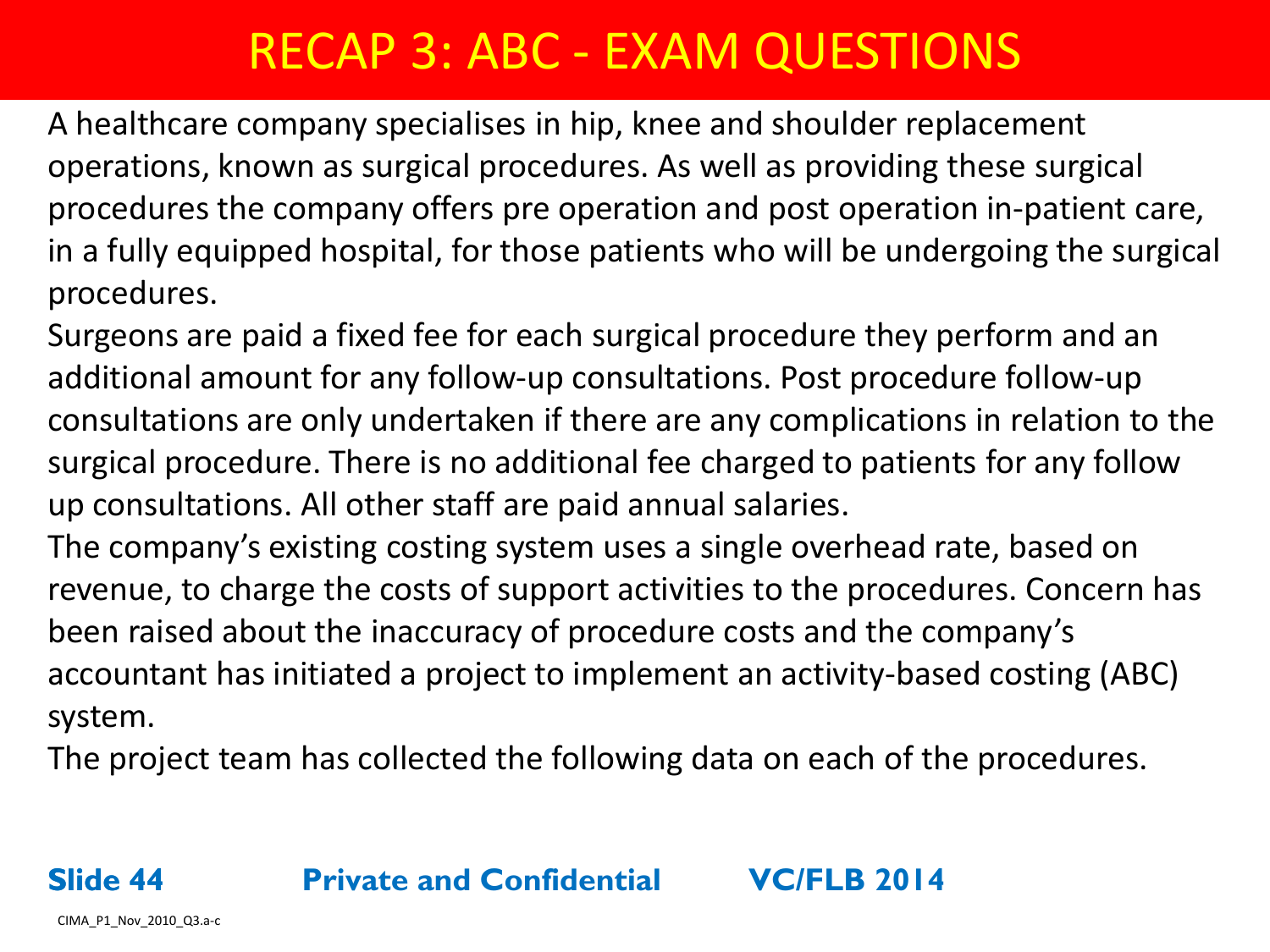| <b>Procedure Information</b>             | <b>Hip</b>     | <b>Knee</b>      | <b>Shoulder</b> |
|------------------------------------------|----------------|------------------|-----------------|
|                                          |                |                  |                 |
| Fee charged to patients per procedure    | \$8,000        | \$10,000 \$6,000 |                 |
| Number of procedures per annum           | 600            | 800              | 400             |
| Average time per procedure (hours)       | 2.0            | 1.2              | 1.5             |
| Number of procedures per theatre session | 2 <sup>1</sup> |                  | 4               |
| In-patient days per procedure            | 3              | $\overline{2}$   |                 |
| Surgeon's fee per procedure              | \$1,200        | \$1,800          | \$1,500         |
| % of procedures with complications       | 8%             | 5%               | 10%             |
| Surgeon's fee per follow up consultation | \$300          | \$300            | \$300           |
| Cost of medical supplies per procedure   | \$400          | \$200            | \$300           |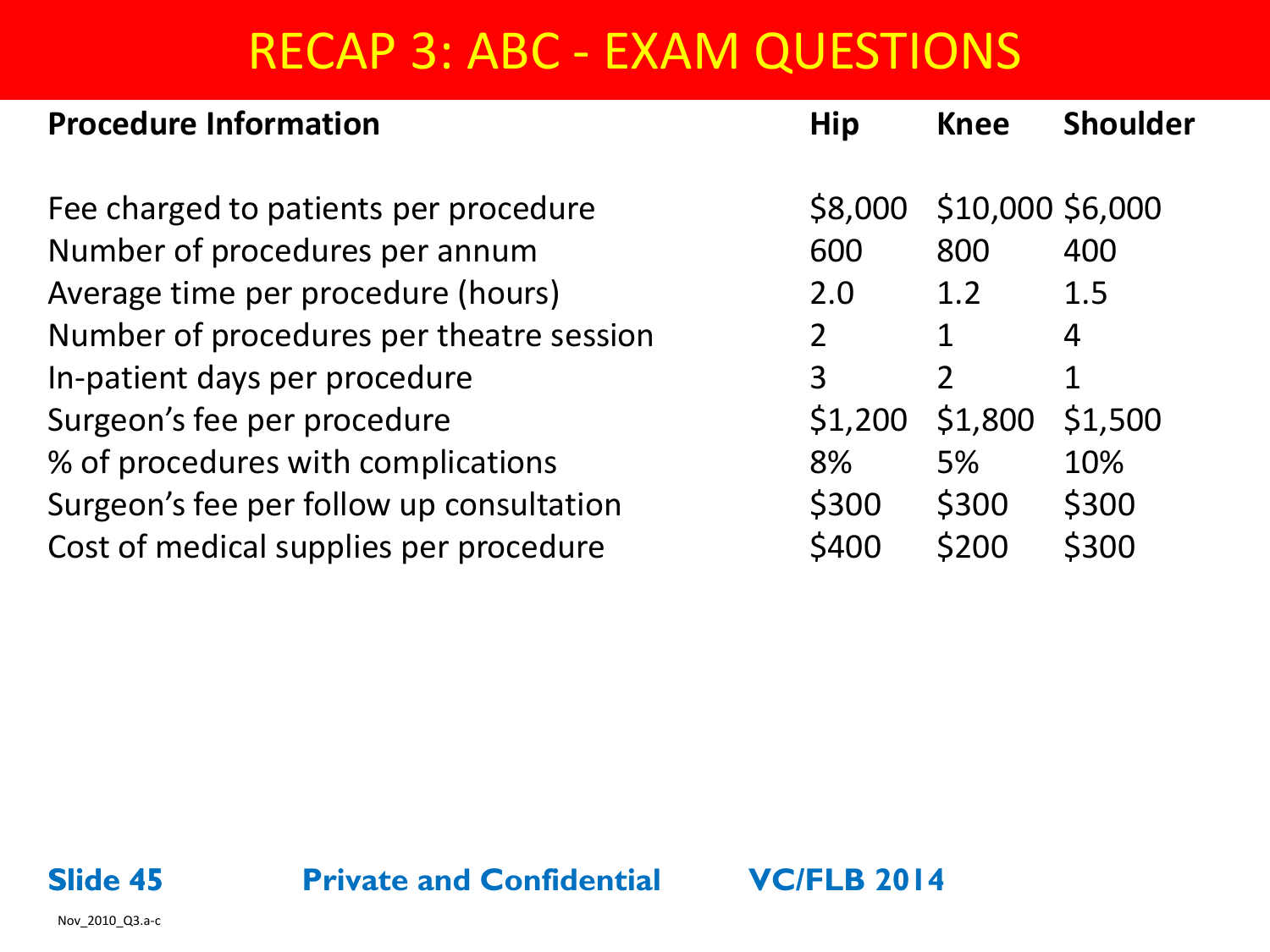The project team has obtained the following information about the support activities.

Activity **Cost Driver** Cost Driver **COST Driver COST Driver COST Driver COST Driver COST Driver COST Driver COST Driver COST Driver COST Driver COST Driver COST Driver COST Driver COST Driver COST** 

| Theatre preparation for each session Number of theatre preparations 864 |                      |       |
|-------------------------------------------------------------------------|----------------------|-------|
| Operating theatre usage                                                 | Procedure time       | 1,449 |
| Nursing and ancillary services                                          | In-patient days      | 5,428 |
| Administration                                                          | Sales revenue        | 1,216 |
| Other overheads                                                         | Number of procedures | 923   |

![](_page_45_Picture_6.jpeg)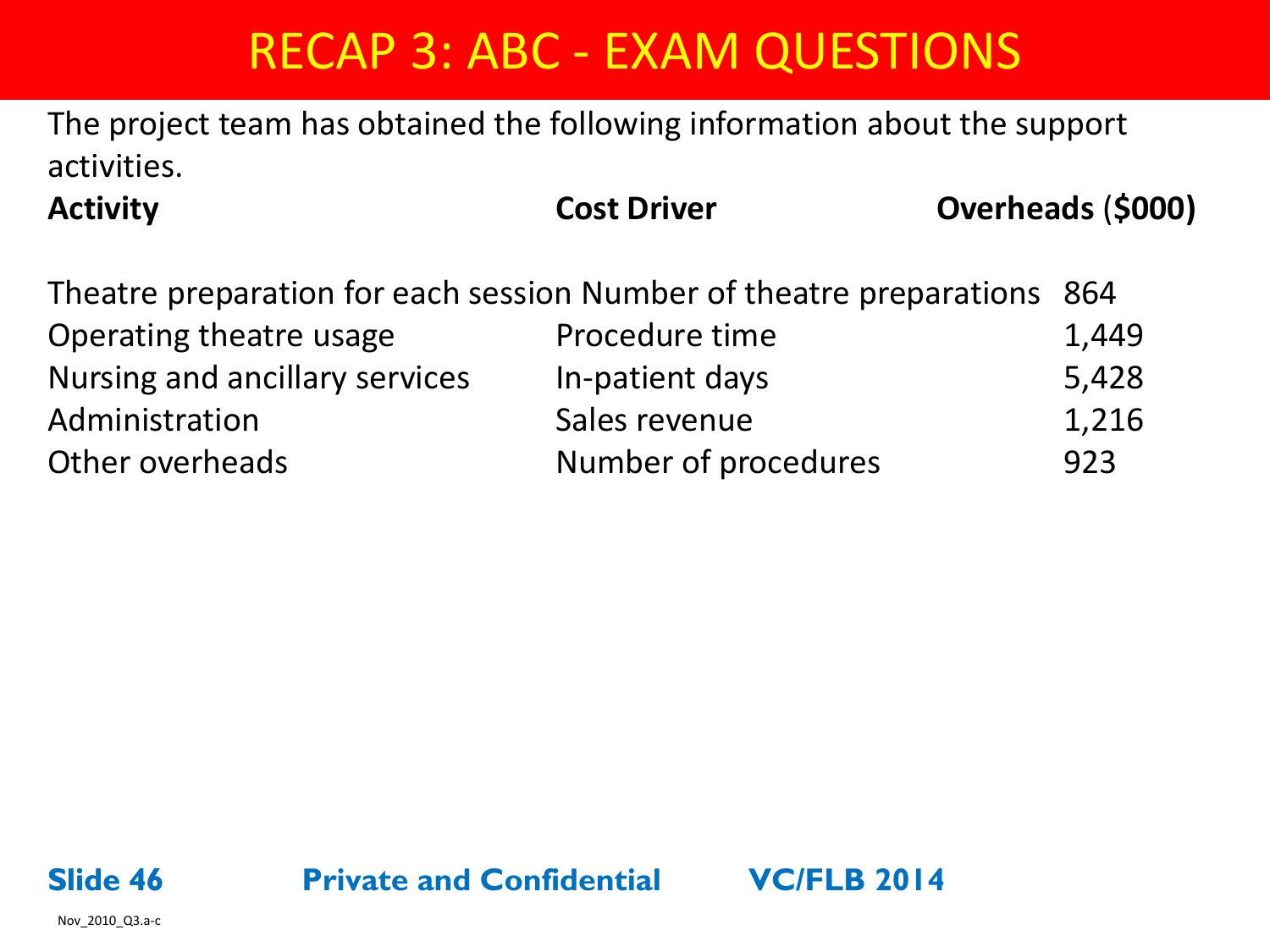*Required:* 

*(a)* **Calculate** the profit per procedure for each of the three procedures, using the current basis for charging the costs of support activities to procedures. *(5 marks)* 

*(b)* **Calculate** the profit per procedure for each of the three procedures using activity-based costing. *(13 marks)*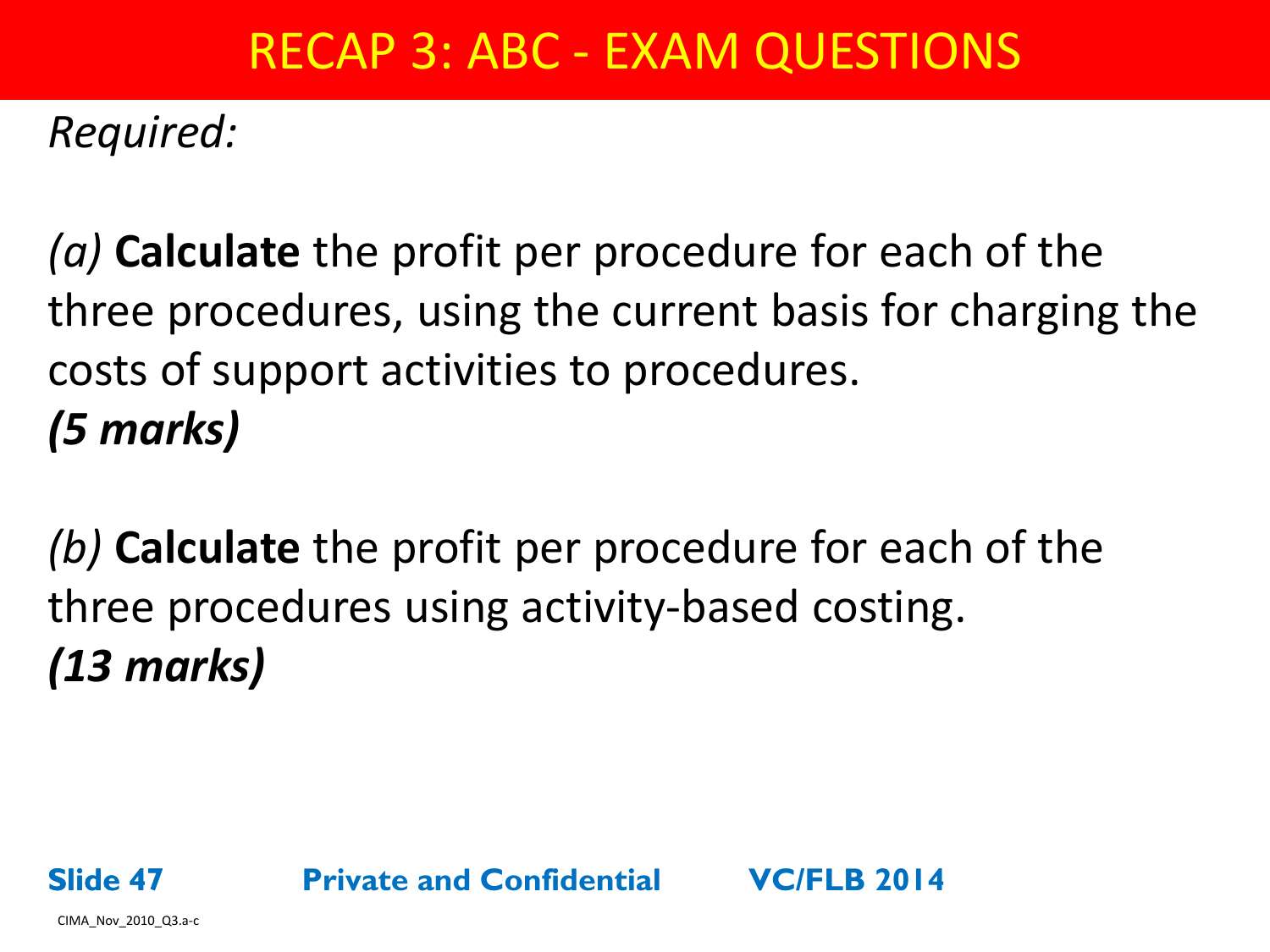| (a)                             |      | Hip                  | <b>Knee</b> | <b>Shoulder</b> |
|---------------------------------|------|----------------------|-------------|-----------------|
|                                 |      | $\boldsymbol{\zeta}$ |             |                 |
| Fee charged to patient          |      | 8,000                | 10,000      | 6,000           |
| Surgeon's fee                   |      | (1,200)              | (1,800)     | (1,500)         |
| Fee for follow-up consultations |      | (24)                 | (15)        | (30)            |
| <b>Medical supplies</b>         |      | (400)                | (200)       | (300)           |
| Overhead cost                   | (W1) | (5,200)              | (6,500)     | (3,900)         |
| Profit per procedure            |      | 1,176                | 1,485       | 270             |

Follow-up consultations working: Hip - \$300 per consultation x 8% = \$24 Knee - \$300 per consultation  $x$  5% = \$15 Shoulder - \$300 per consultation x 10% = \$30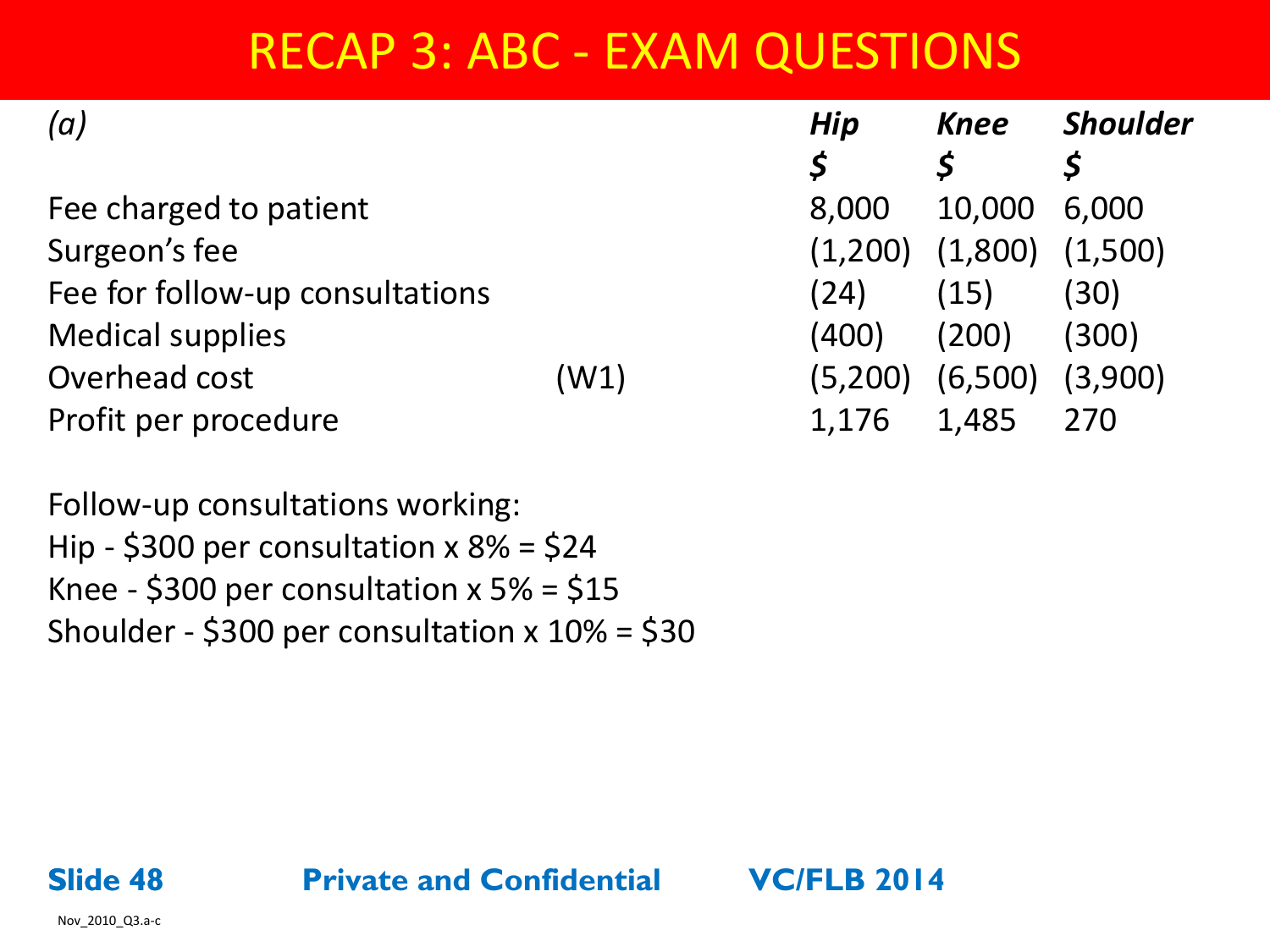#### **W1 Overhead cost workings:**

|               | Hip                       | <b>Knee</b>                                | <b>Shoulder</b>      | Total        |
|---------------|---------------------------|--------------------------------------------|----------------------|--------------|
|               | \$                        |                                            | \$                   | \$           |
| Sales revenue |                           |                                            |                      |              |
|               | $$8,000 \times 600 =$     | $$10,000 \times 800 = $6,000 \times 400 =$ |                      |              |
|               | \$4,800,000               | \$8,000,000                                | \$2,400,000          | \$15,200,000 |
| Overheads     |                           |                                            |                      | \$9,880,000  |
|               | Overheads / sales revenue |                                            |                      | 65%          |
|               | Cost per procedure        |                                            |                      |              |
|               | \$8,000 x 65%             | $$10,000 \times 65\%$                      | $$6,000 \times 65\%$ |              |
|               | \$5,200                   | \$6,500                                    | \$3,900              |              |

#### **Private and Confidential VC/FLB 2014**

Nov\_2010\_Q3.a-c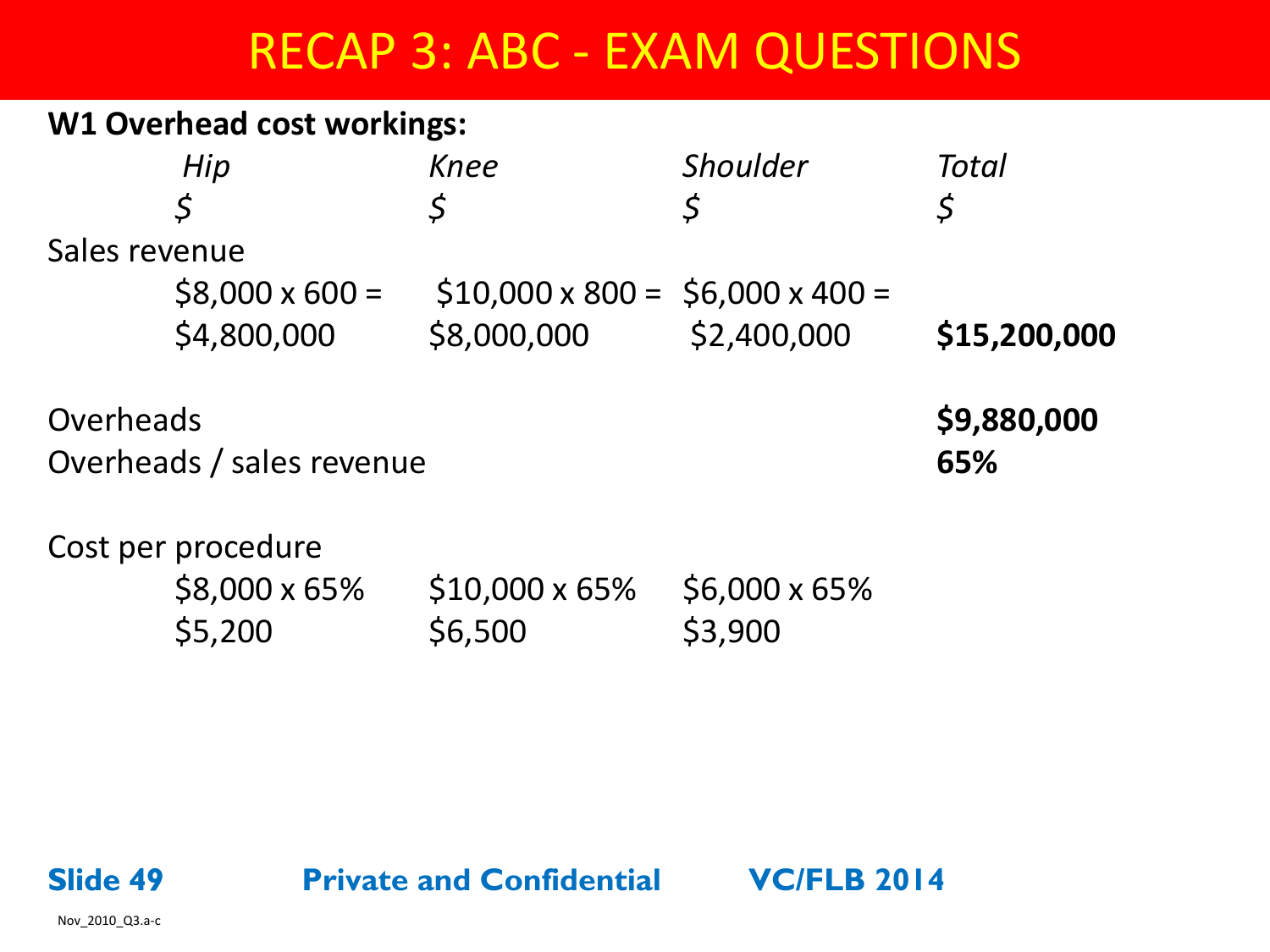| (b) Activity                                      | <b>Cost Driver</b>                   | <b>Overheads</b><br>\$000 | No. of cost<br>drivers                                                         | Cost per driver<br>\$             |
|---------------------------------------------------|--------------------------------------|---------------------------|--------------------------------------------------------------------------------|-----------------------------------|
| <b>Theatre</b><br>preparation for<br>each session | Number of<br>theatre<br>preparations | 864                       | $(600/2 + 800/1 +$<br>400/4)<br>$= 1,200$                                      | \$720 per theatre<br>preparation  |
| <b>Operating</b><br>theatre usage                 | Procedure time                       | 1,449                     | $(600 \times 2hrs) +$<br>$(800 \times 1.2) +$<br>$(400 \times 1.5) =$<br>2,760 | \$525 per hour                    |
| Nursing and<br>ancillary services                 | In-patient days                      | 5,428                     | $(600 \times 3) + (800)$<br>$(x 2) + (400 x 1)$<br>$= 3,800$                   | $$1,428$ per day                  |
| Administration                                    | Sales revenue                        | 1,216                     | 15,200,000                                                                     | \$0.08<br>per \$ sales<br>revenue |
| Other overheads Number of                         | procedures                           | 923                       | $(600 + 800 +$<br>400)<br>$= 1,800$                                            | \$513 per<br>procedure            |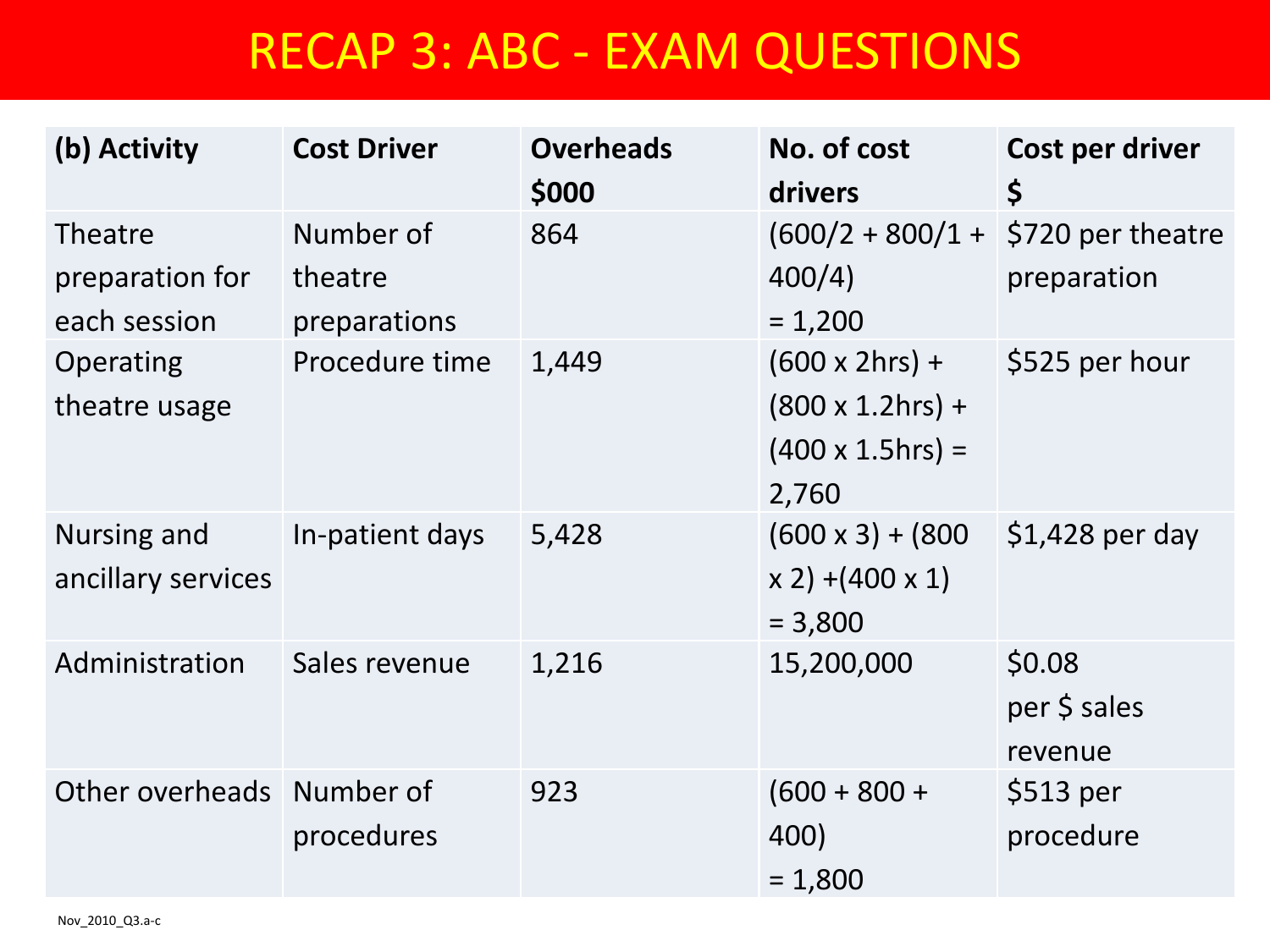| <b>Overhead cost per</b>                    | <b>Hip</b>             | <b>Knee</b>             | <b>Shoulder</b>        |
|---------------------------------------------|------------------------|-------------------------|------------------------|
| procedure                                   |                        |                         |                        |
| <b>Theatre</b>                              | \$720/2                | \$720/1                 | \$720/4                |
| preparation for                             | $=$ \$360              | $=$ \$720               | $=$ \$180              |
| each session                                |                        |                         |                        |
| Operating theatre                           | $(5525 \times 2)$      | $(5525 \times 1.2)$     | $(5525 \times 1.5)$    |
| usage                                       | $=$ \$1,050            | $=$ \$630               | $=$ \$788              |
| <b>Nursing and</b>                          | $(51, 428 \times 3)$   | $(51, 428 \times 2)$    | $(51, 428 \times 1)$   |
| ancillary services                          | $=$ \$4,284            | $=$ \$2,856             | $=$ \$1,428            |
| Administration                              | $(8,000 \times $0.08)$ | $(10,000 \times $0.08)$ | $(6,000 \times 50.08)$ |
|                                             | $=$ \$640              | $=$ \$800               | $=$ \$480              |
| Other overheads                             | \$513                  | \$513                   | \$513                  |
| <b>Total overhead</b><br>cost per procedure | \$6,847                | \$5,519                 | \$3,389                |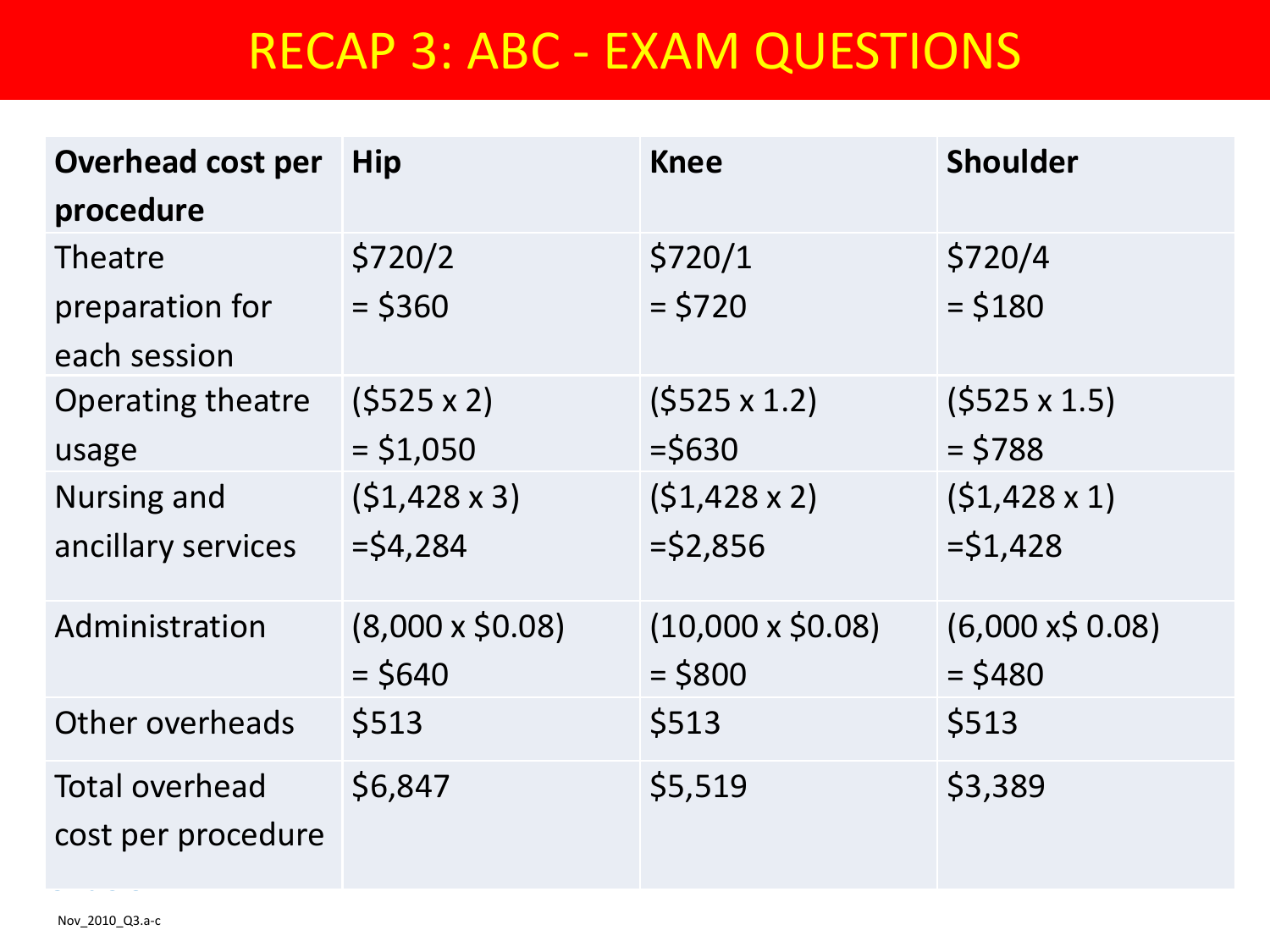|                                                | <b>Hip</b> | <b>Knee</b> | <b>Shoulder</b>      |
|------------------------------------------------|------------|-------------|----------------------|
|                                                | \$         | \$          | $\boldsymbol{\zeta}$ |
| Profit per procedure<br>per (a) above          | 1,176      | 1,485       | 270                  |
| Add back overhead cost<br>per (a) above        | 5,200      | 6,500       | 3,900                |
| Less overhead cost using<br><b>ABC</b>         | (6, 847)   | (5, 519)    | (3,389)              |
| Profit per procedure using (471)<br><b>ABC</b> |            | 2,466       | 781                  |

**Slide 52**

**Private and Confidential VC/FLB 2014**

Nov\_2010\_Q3.a-c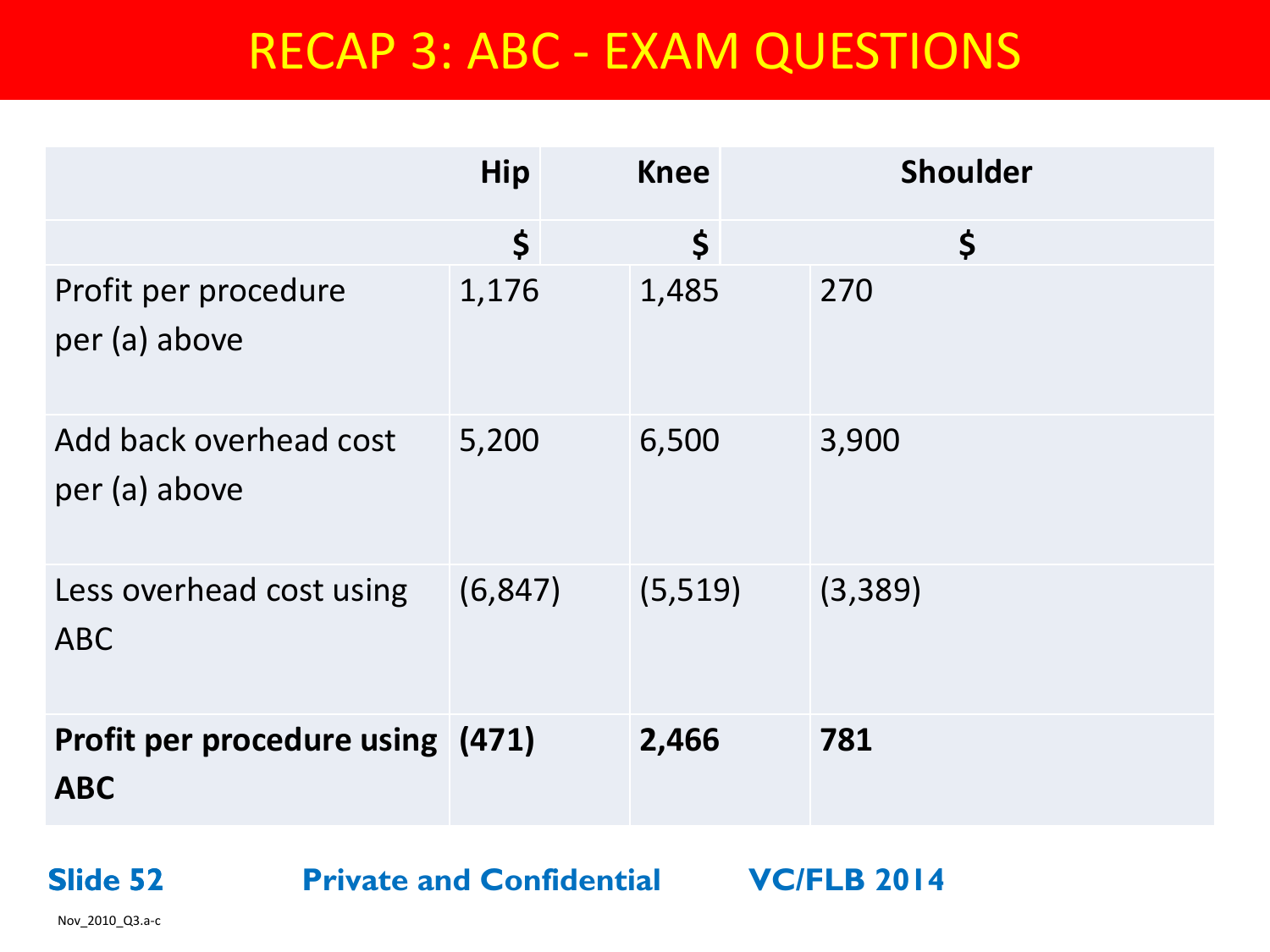#### **UNISA REVISION PACK 2014: QUESTION 7 (13,5 marks; 16 minutes)**

Split (Pty) Ltd is a manufacturer of three products: Wing, Zing and Xeng. The same activities are needed in the production process for production of the respective products. The budgeted production is 2 000 of Wing, 2 500 of Zing and 3 000 of Xeng. The selling price per unit is R55 for Wing, R70 for Zing and R58 for Xeng. The variable cost per unit is R1, 85 for Wing, R2, 62 for Zing and R3, 58 for Xeng.

The company uses activity based costing.

#### **The total budgeted fixed manufacturing overheads are as follows:**

|                             | R400 000 |
|-----------------------------|----------|
| Indirect labour             | R60 000  |
| Machine maintenance         | R110000  |
| Machine setups              | R80 000  |
| <b>Material handling</b>    | R50 000  |
| <b>Material acquisition</b> | R100 000 |

The above overhead items each represent an activity. Machine maintenance is required after a number of operating hours.

**Slide 53 Private and Confidential VC/FLB 2014**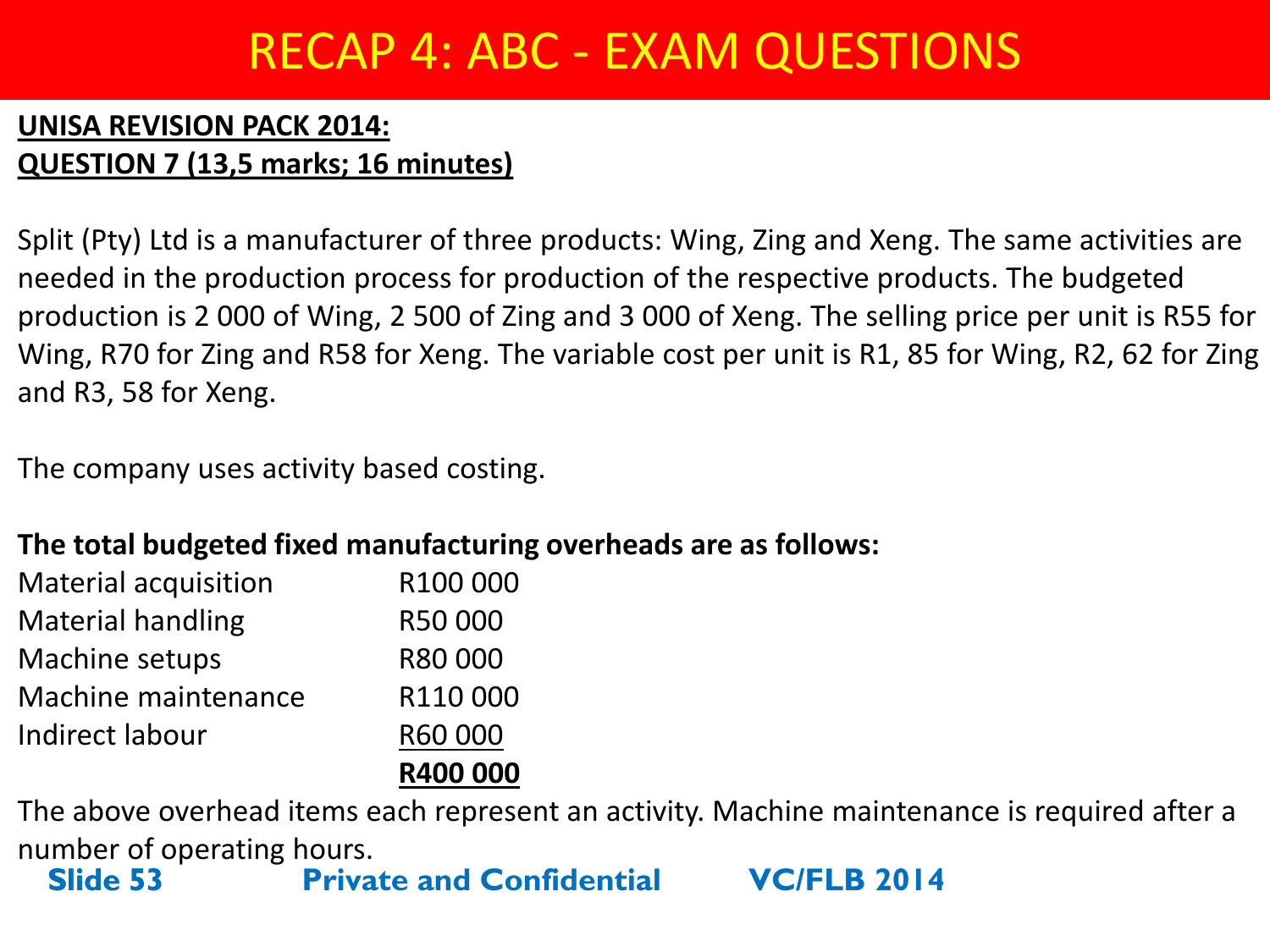#### **UNISA REVISION PACK 2014: QUESTION 7 (13,5 marks; 16 minutes)**

The analysis of the cost driver volumes is as follows:

|                           |      | Product |      |        |
|---------------------------|------|---------|------|--------|
| Cost driver               | Wing | Zing    | Xeng |        |
| Machine set ups           |      | 3       |      | $= 6$  |
| Machine hours             |      | 3       |      | $= 9$  |
| Indirect labour hours     |      | 4       | 6    | $= 13$ |
| <b>Material movements</b> |      |         | 3    | $= 6$  |
| Number of orders          |      |         |      | $= 10$ |

#### **REQUIRED:**

(a) Indicate the cost driver of each of the activities. (2.5) (b) Calculate the profit per unit of each product using the activity based costing approach. Round all amounts to two decimals. (11)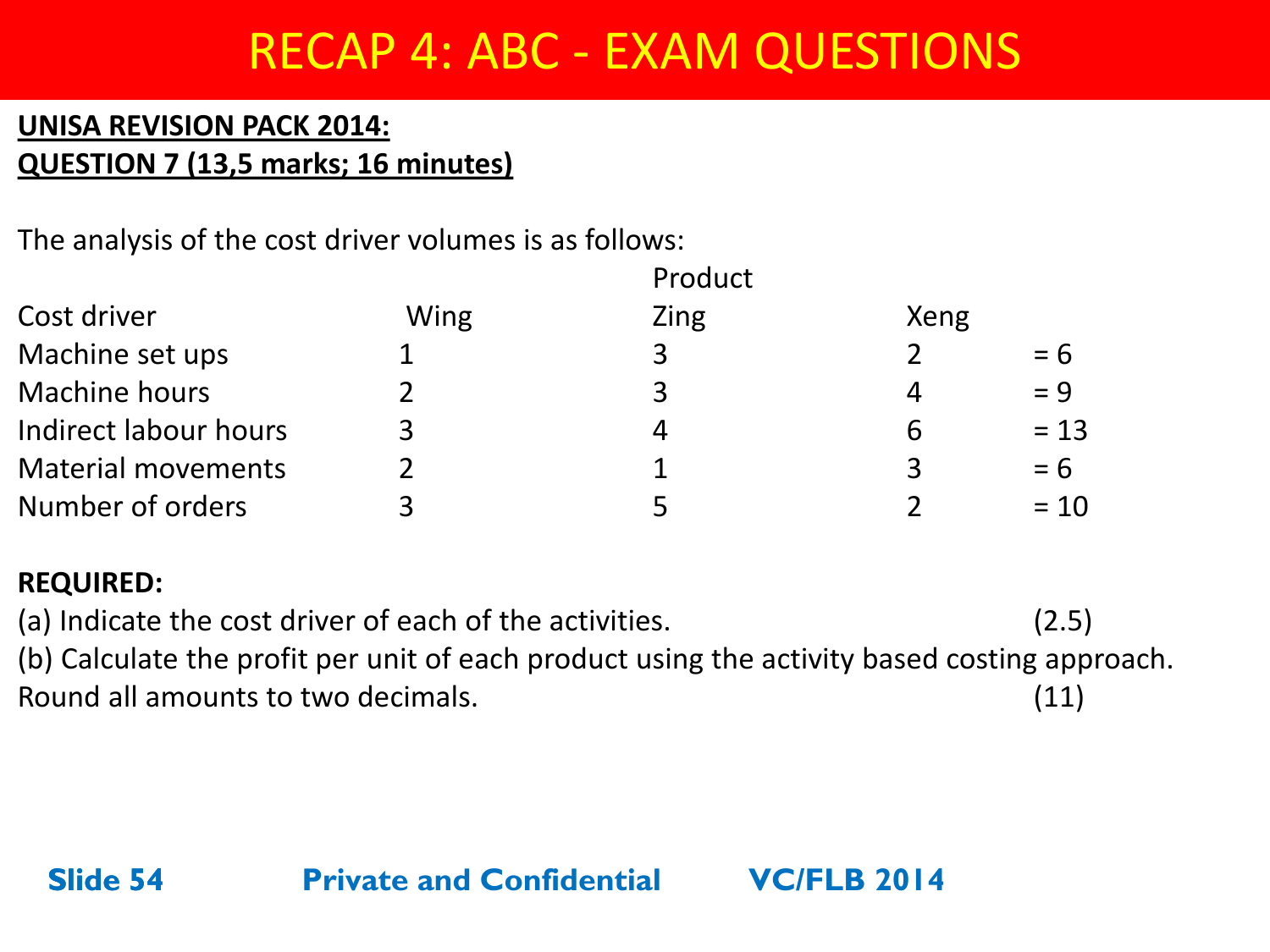#### **UNISA REVISION PACK 2014: QUESTION 7 (13,5 marks; 16 minutes)**

(a) COST DRIVERS **Manufacturing overhead Cost drivers** Material acquisition Number of orders  $\wedge$ Material handling Material movements  $\wedge$ Machine setups Machine setups  $\wedge$ Machine maintenance Machine hours ^ Indirect labour and indirect labour hours  $\wedge$ 

(b) Profit per unit Variable cost per unit Cost per unit **[W1]** Profit per unit

| Product                | Wing Zing Xeng              |                          |
|------------------------|-----------------------------|--------------------------|
| Selling                |                             | R55, 00 R70, 00 R58, 00V |
| Variable cost per unit | R1.85 R2.62 R3.58 V         |                          |
| Cost per unit [W1]     |                             | R49, 15 R61, 38 R49, 42V |
| Profit per unit        | $R4,00$ $R6,00$ $R5,00$ $V$ |                          |

**Slide 55**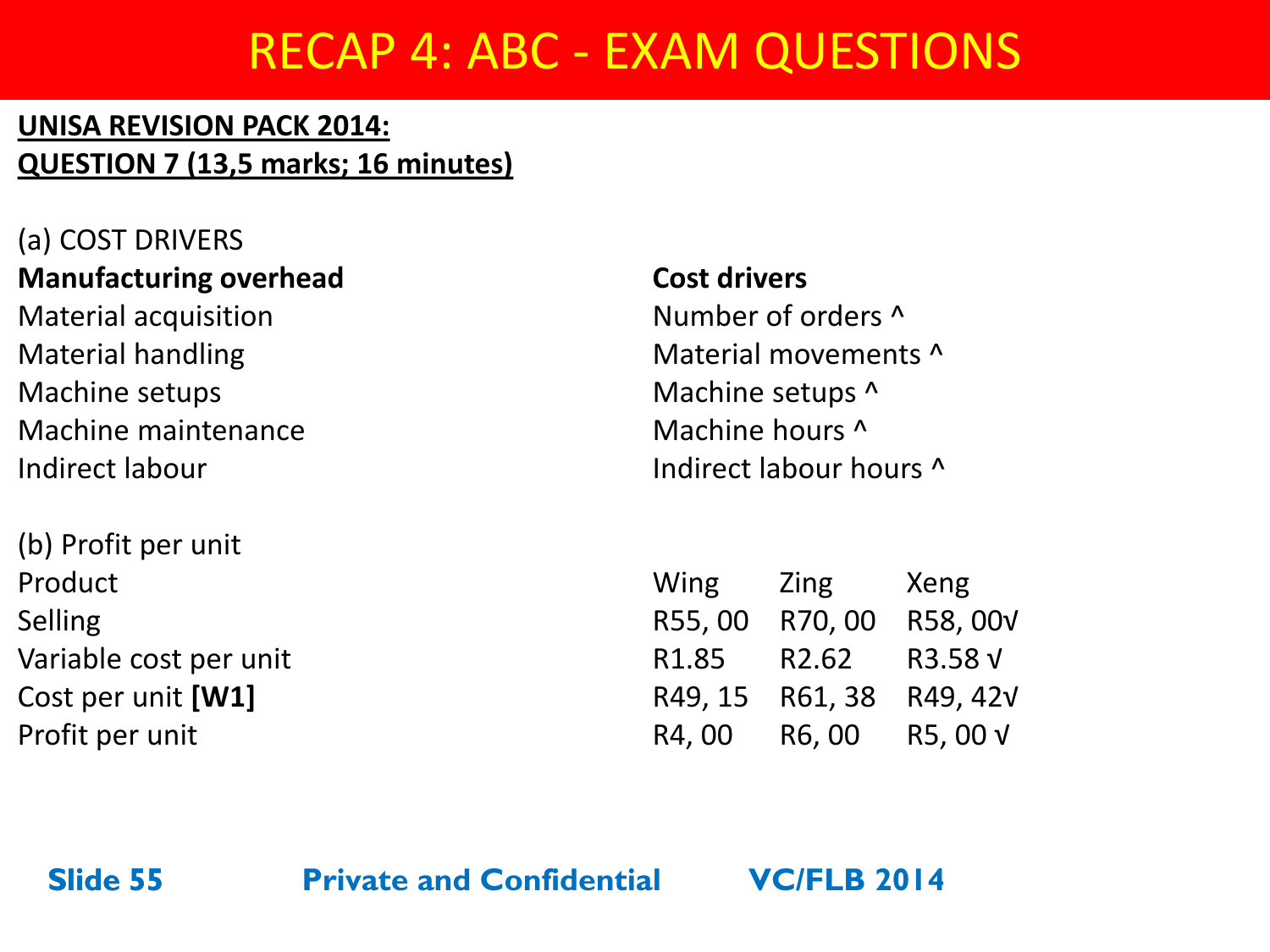#### **UNISA REVISION PACK 2014:**

#### **QUESTION 7 (13,5 marks; 16 minutes)**

#### **Cost per unit**

| <b>Material acquisition</b> | (R100000/10) |
|-----------------------------|--------------|
| <b>Material handling</b>    | (R50000/6)   |
| Machine setups              | (R80000/6)   |
| Machine maintenance         | (R110000/9)  |
| Indirect labour             | (R60000/13)  |

 $=$  R10 000 per order

- $=$  R8 333,33 per movement
- $=$  R13 333,33 per setup
- $=$  R12 222,22 per machine hour
- $=$  R4 615,38 per labour hour

| <b>Product</b>                                                                                                                                                                                                                                                                                                                     | <b>Wing</b>                            | <b>Zing</b> | <b>Xeng</b>               |
|------------------------------------------------------------------------------------------------------------------------------------------------------------------------------------------------------------------------------------------------------------------------------------------------------------------------------------|----------------------------------------|-------------|---------------------------|
| <b>Material acquisition</b>                                                                                                                                                                                                                                                                                                        |                                        |             | R30 000 R50 000 R20 000 V |
| (3 X R10 000) (5 X R10 000) (2 X R10 000)                                                                                                                                                                                                                                                                                          |                                        |             |                           |
| <b>Material handling</b>                                                                                                                                                                                                                                                                                                           | R <sub>16</sub> 667 R <sub>8</sub> 333 |             | R25 000 V                 |
| (2 X R8 333, 33) (1 X R8 333, 33) (3 X R8 333, 33)                                                                                                                                                                                                                                                                                 |                                        |             |                           |
| Machine set ups                                                                                                                                                                                                                                                                                                                    |                                        |             | R13 333 R40 000 R26 667 V |
| $(1 \times R13 \, 333, 33)$ (3 $\times R13 \, 333, 33)$ (2 $\times R13 \, 333, 33)$ )                                                                                                                                                                                                                                              |                                        |             |                           |
| Machine maintenance                                                                                                                                                                                                                                                                                                                |                                        |             | R24 444 R36 667 R48 889 V |
| (2 X R12 222, 22) (3 X R12 222, 22) (4 X R12 222, 22)                                                                                                                                                                                                                                                                              |                                        |             |                           |
| Indirect labour                                                                                                                                                                                                                                                                                                                    |                                        |             | R13 846 R18 462 R27 692 V |
| (3 X R4 615, 38) (4 X R4 615, 38) (6 X R4 615, 38)                                                                                                                                                                                                                                                                                 |                                        |             |                           |
| $\mathsf{G}$ $\mathsf{G}$ $\mathsf{G}$ $\mathsf{G}$ $\mathsf{G}$ $\mathsf{G}$ $\mathsf{G}$ $\mathsf{G}$ $\mathsf{G}$ $\mathsf{G}$ $\mathsf{G}$ $\mathsf{G}$ $\mathsf{G}$ $\mathsf{G}$ $\mathsf{G}$ $\mathsf{G}$ $\mathsf{G}$ $\mathsf{G}$ $\mathsf{G}$ $\mathsf{G}$ $\mathsf{G}$ $\mathsf{G}$ $\mathsf{G}$ $\mathsf{G}$ $\mathsf{$ | VALI D'ALI                             |             |                           |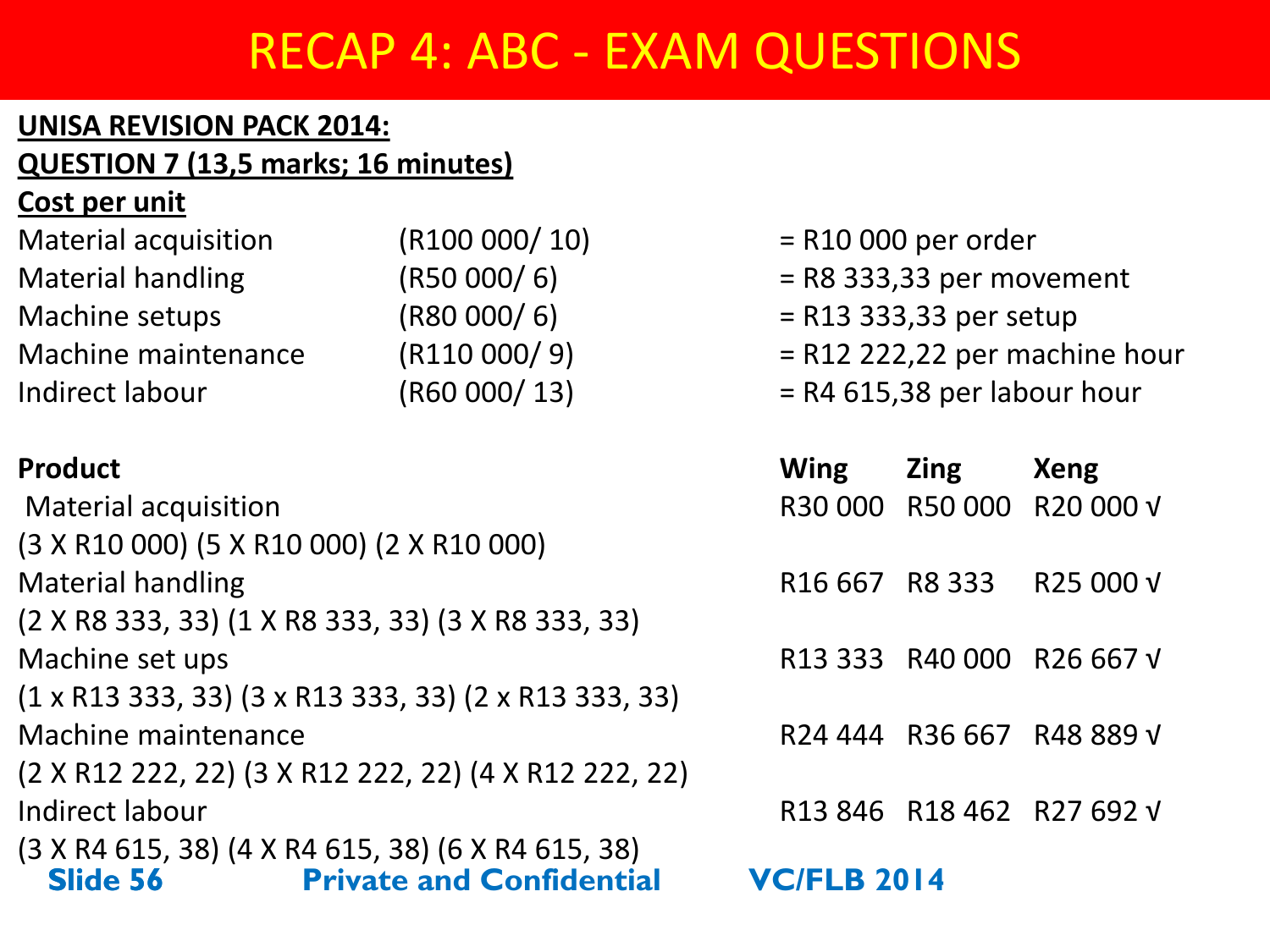#### **UNISA REVISION PACK 2014: QUESTION 7 (13,5 marks; 16 minutes)**

| <b>Product</b> | Wing    | <b>Zing</b> | Xeng      |
|----------------|---------|-------------|-----------|
| <b>Total</b>   | R98 290 | R153 462    | R148 248V |
| <b>Units</b>   | 2 0 0 0 | 2 500       | 3 000     |
| Cost per unit  | R49, 15 | R61, 38     | R49, 42 V |

![](_page_56_Picture_3.jpeg)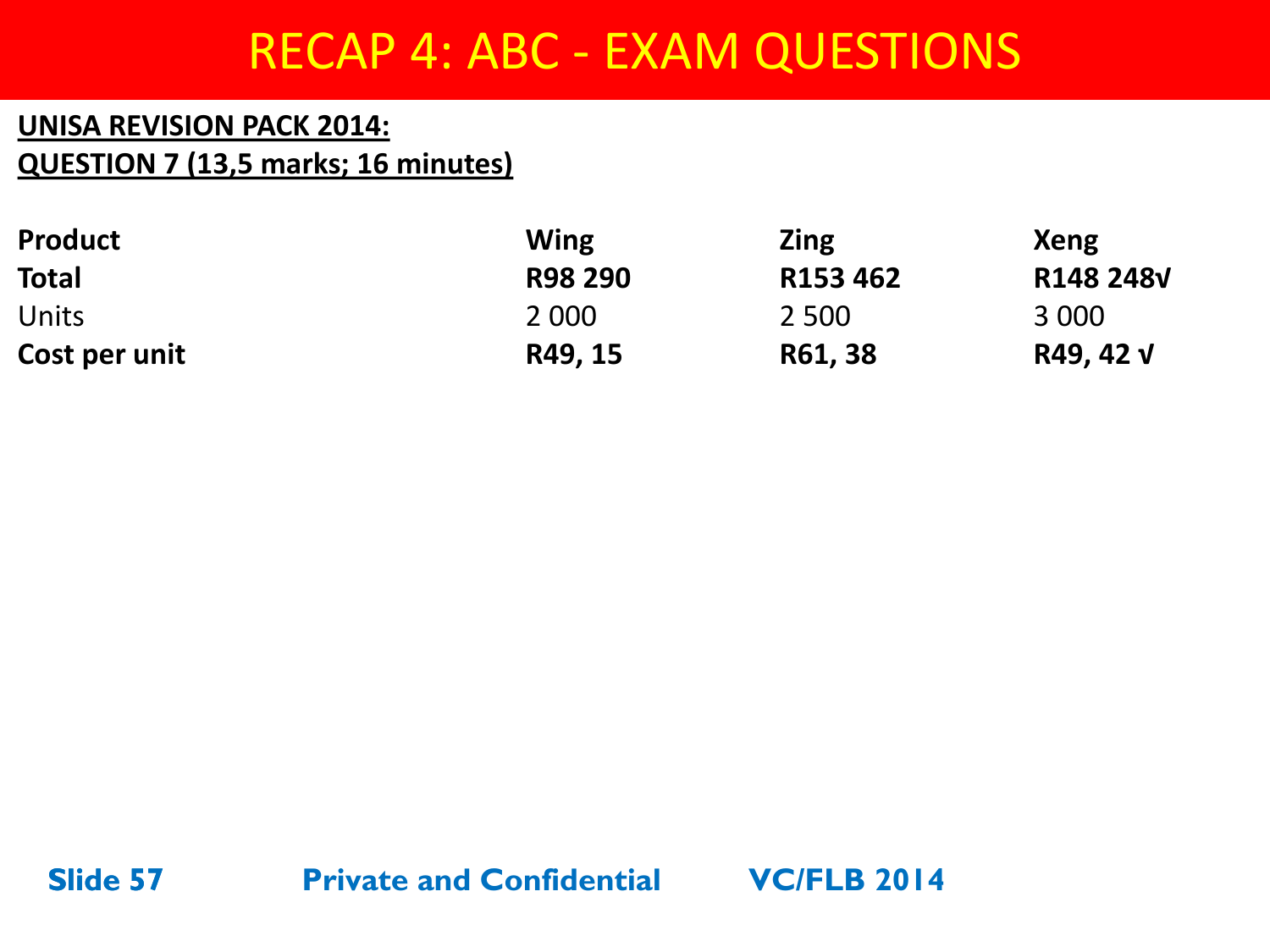### **3. COST ESTIMATION AND COST BEHAVIOUR**

• Learning curve

![](_page_57_Picture_2.jpeg)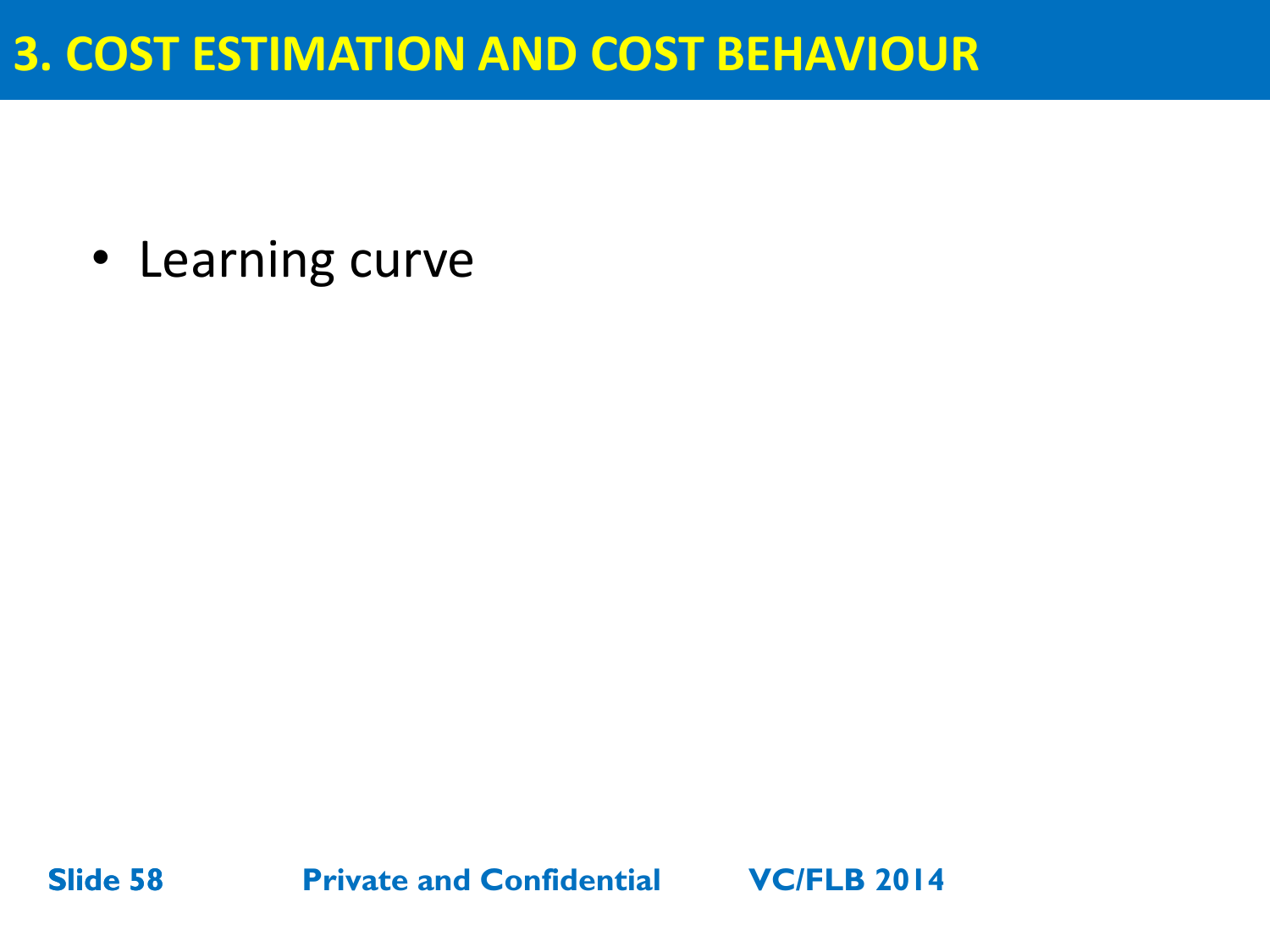### **LEARNING CURVE**

When a new product or process is developed, learning takes place. As the total output increases, the time required to produce each additional unit/batch decreases. The effect of this learning on output is often depicted by a learning curve. A learning curve is a graphical expression of the decrease in the average time required to produce each unit as cumulative output increases. The time taken to learn a job has a nonlinear (curve) effect on costs. This information enables management to calculate cost changes as the process matures.

**Each time cumulative production is doubled, the average time taken to produce each unit of cumulative production is estimated to be a certain percentage of the average time per unit of the previous cumulative production** 

**Slide 59 Private and Confidential VC/FLB 2014**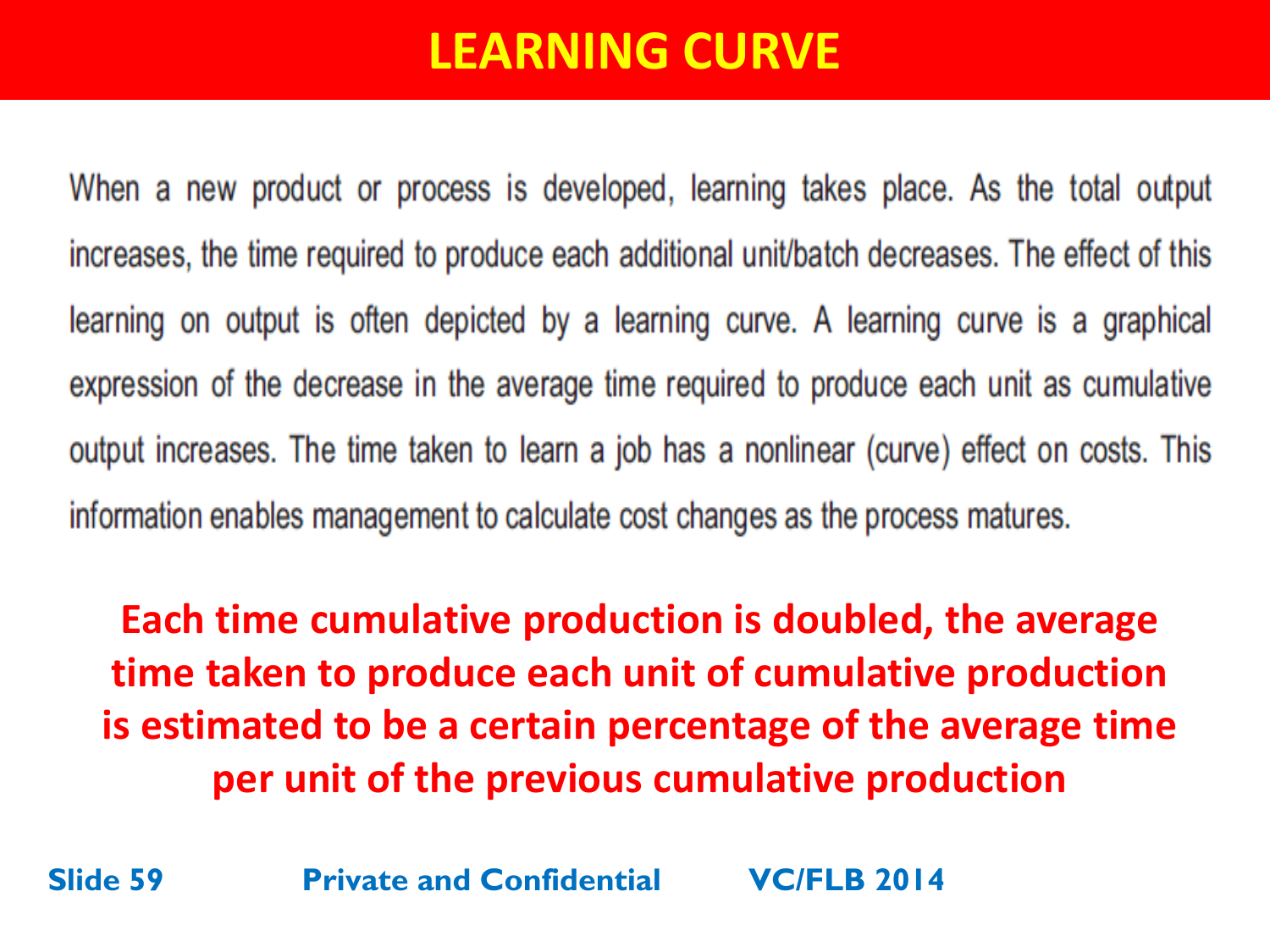### LEARNING CURVE THEORY – EXAMPLE

![](_page_59_Figure_1.jpeg)

**Slide 60 Private and Confidential VC/FLB 2014**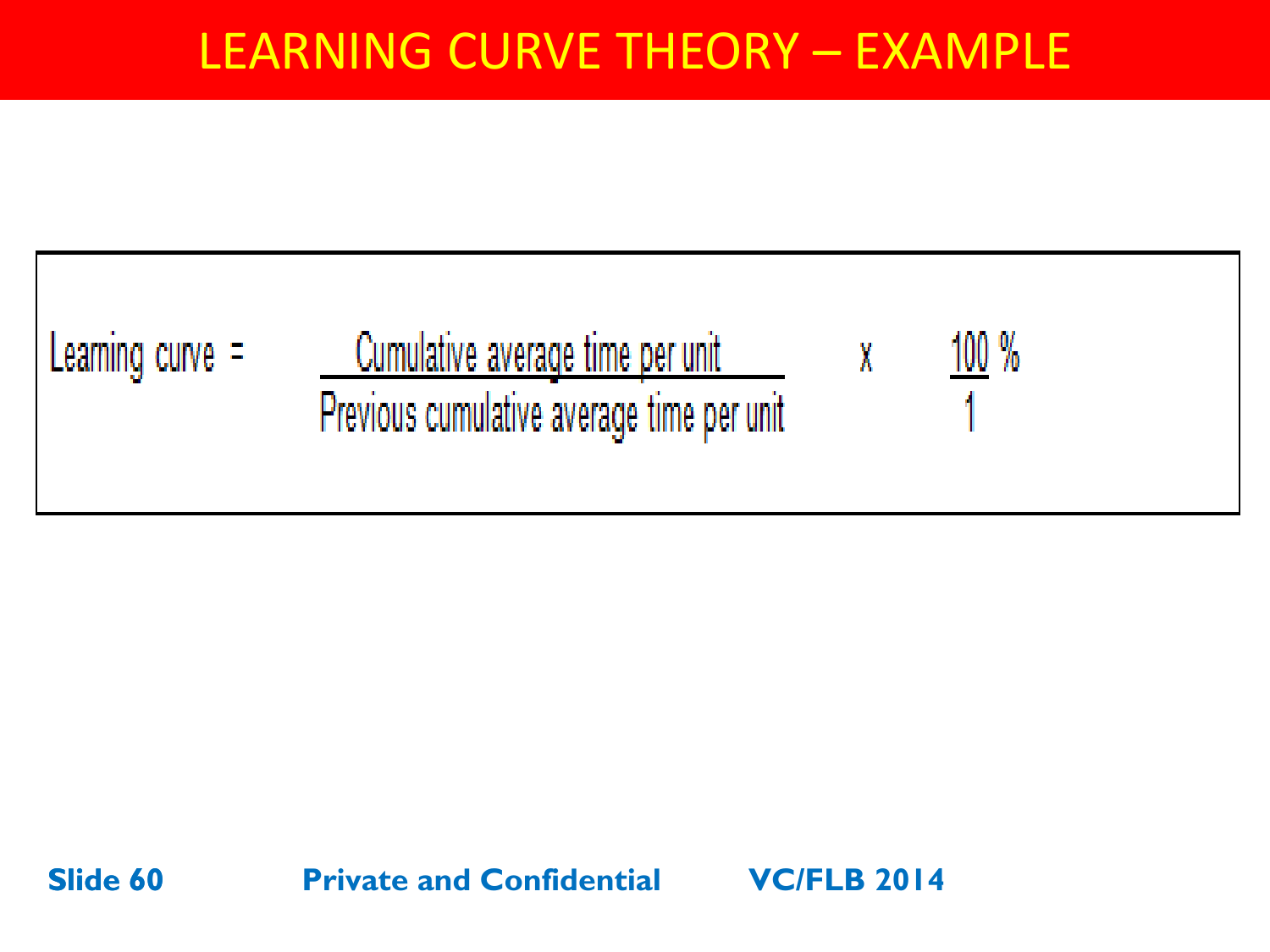This is used to measure how the incremental cost per unit of output continues to fall for each extra unit produced.

**Y = aX<sup>b</sup>**

- b = learning coefficient: Log of learning rate/Log of 2
- a = Time required to produce the first unit of output
- $X =$  Cumulative number of units
- Y = Cumulative average number per unit to produce X units **Slide 61 Private and Confidential VC/FLB 2014**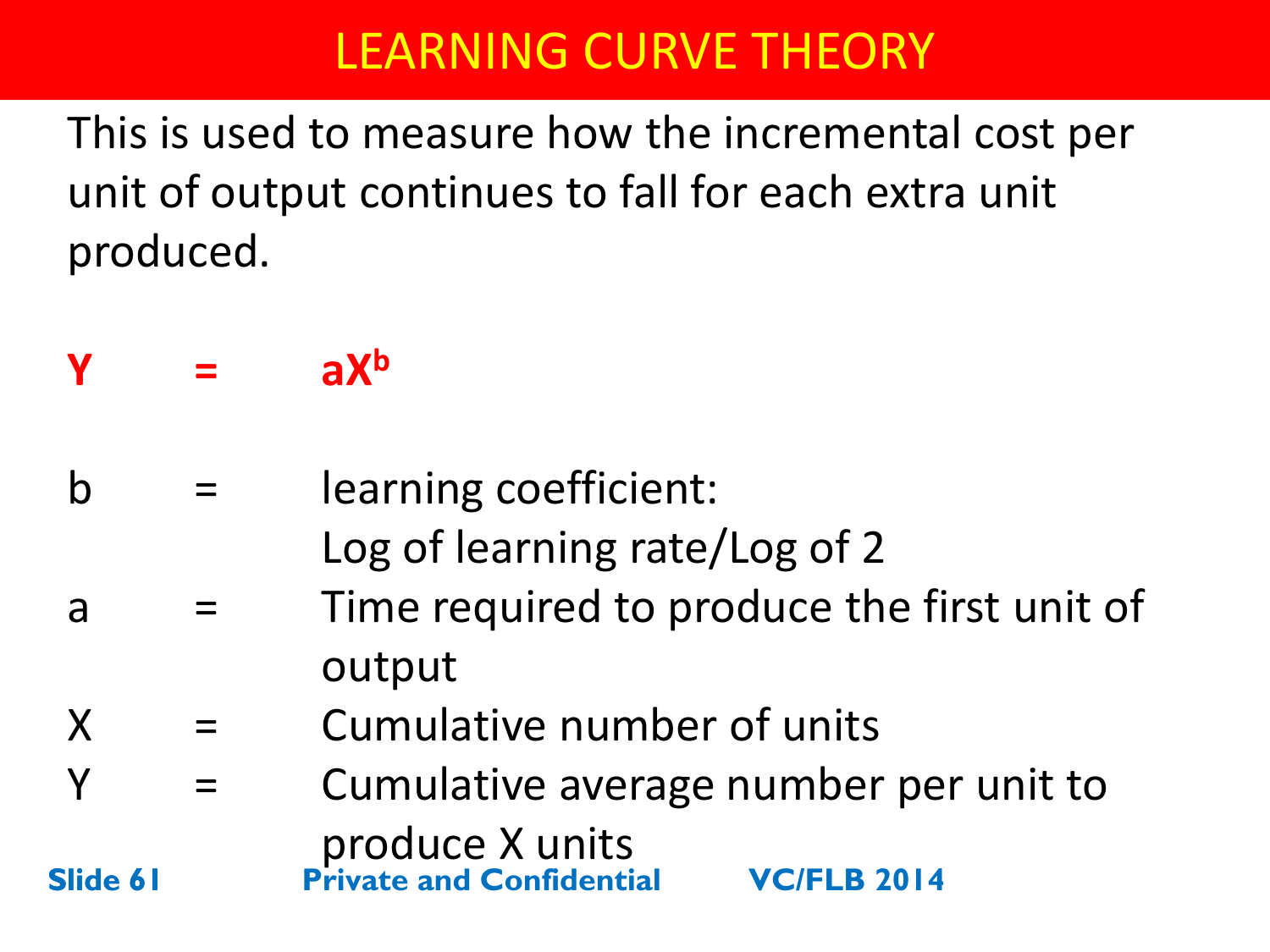- •Job fairly repetitive in nature. Worker become more confident and knowledgeable about the work as experienced is gained, to become more efficient – work more quickly
- •Made largely by labour effort rather than by a highly mechanised process
- •Brand new or relatively short-lived product
- •Complex and made in small quantities for special orders

**Slide 62 Private and Confidential VC/FLB 2014**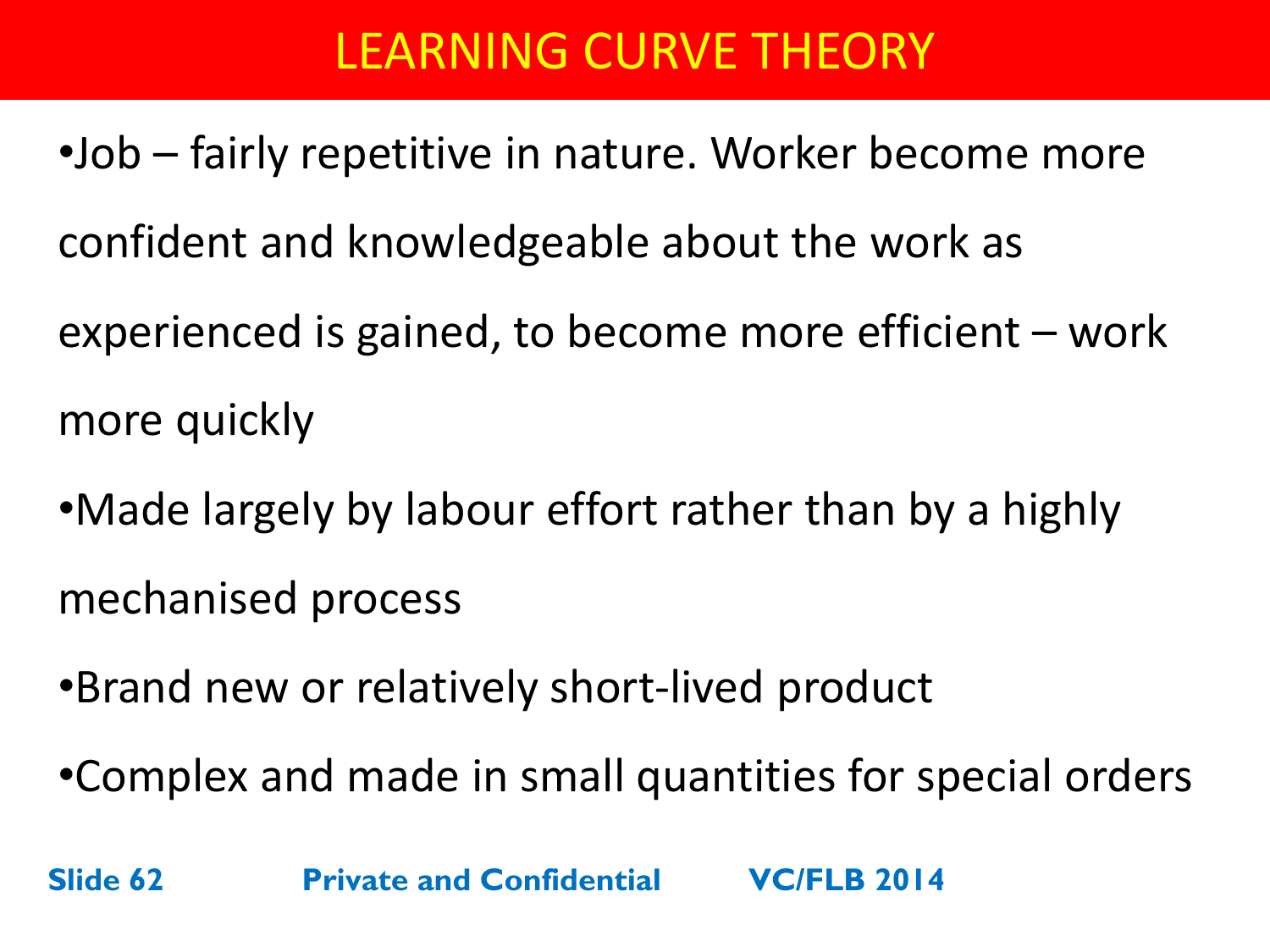Suppose for an example, that an 80% learning curve applies to production of item ABC. To date (the end of June) 230 units of ABC have been produced. Budgeted production for July is 55 units

The time taken to produce the very first unit of ABC, in January, was 120 hours.

Required: Calculate the budgeted total labour time for July.

**Slide 63 Private and Confidential VC/FLB 2014**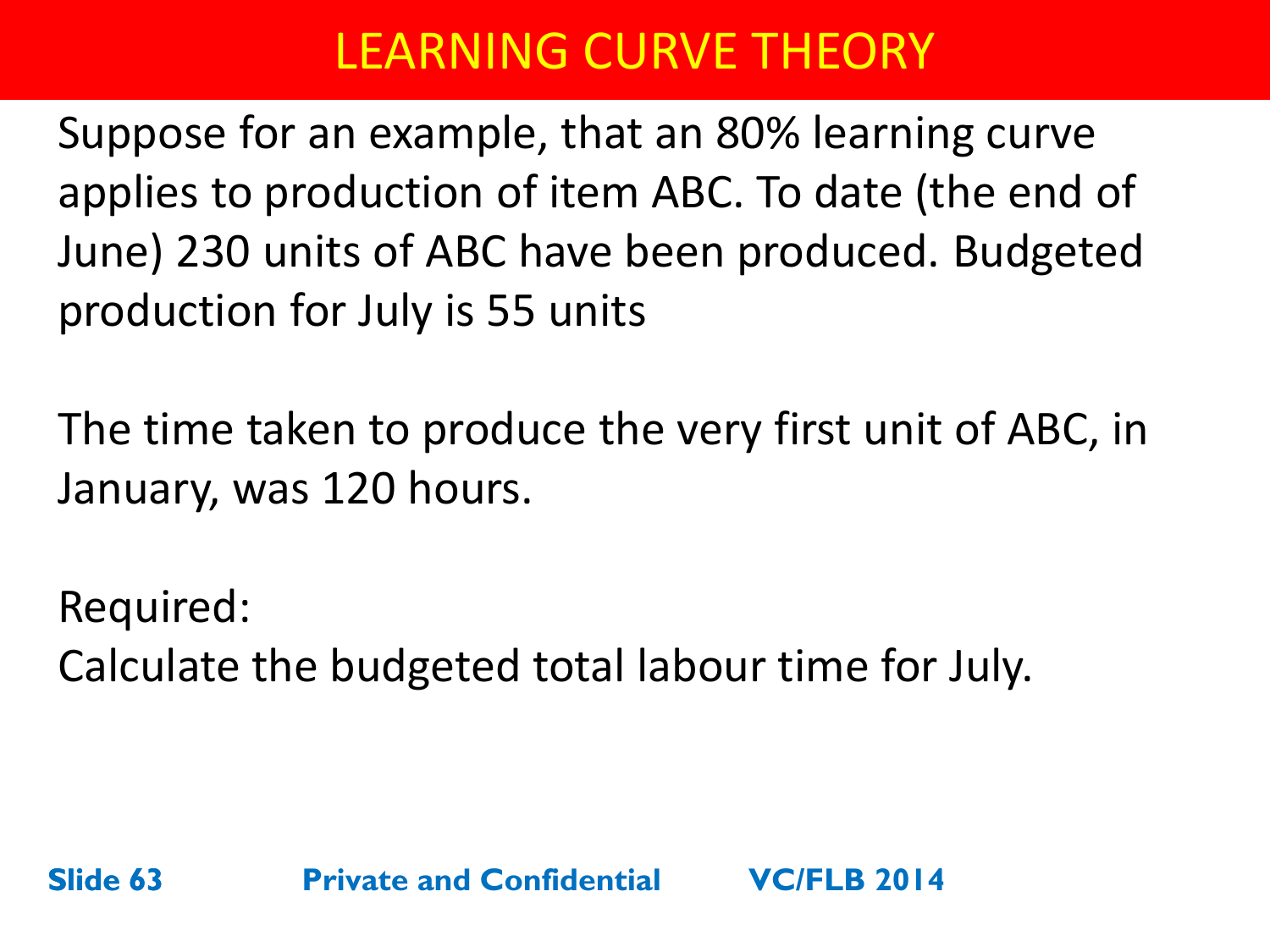To solve problem, we need to calculate three things:

- 1. The cumulative total labour time need so far to produce 230 units of ABC
- 2. The cumulative total labour time need to produce 285 units of ABC, that is adding on the extra 55 units for July
- 3. The extra time need to produce 55 units of ABC in July, as the difference between (2) and (1).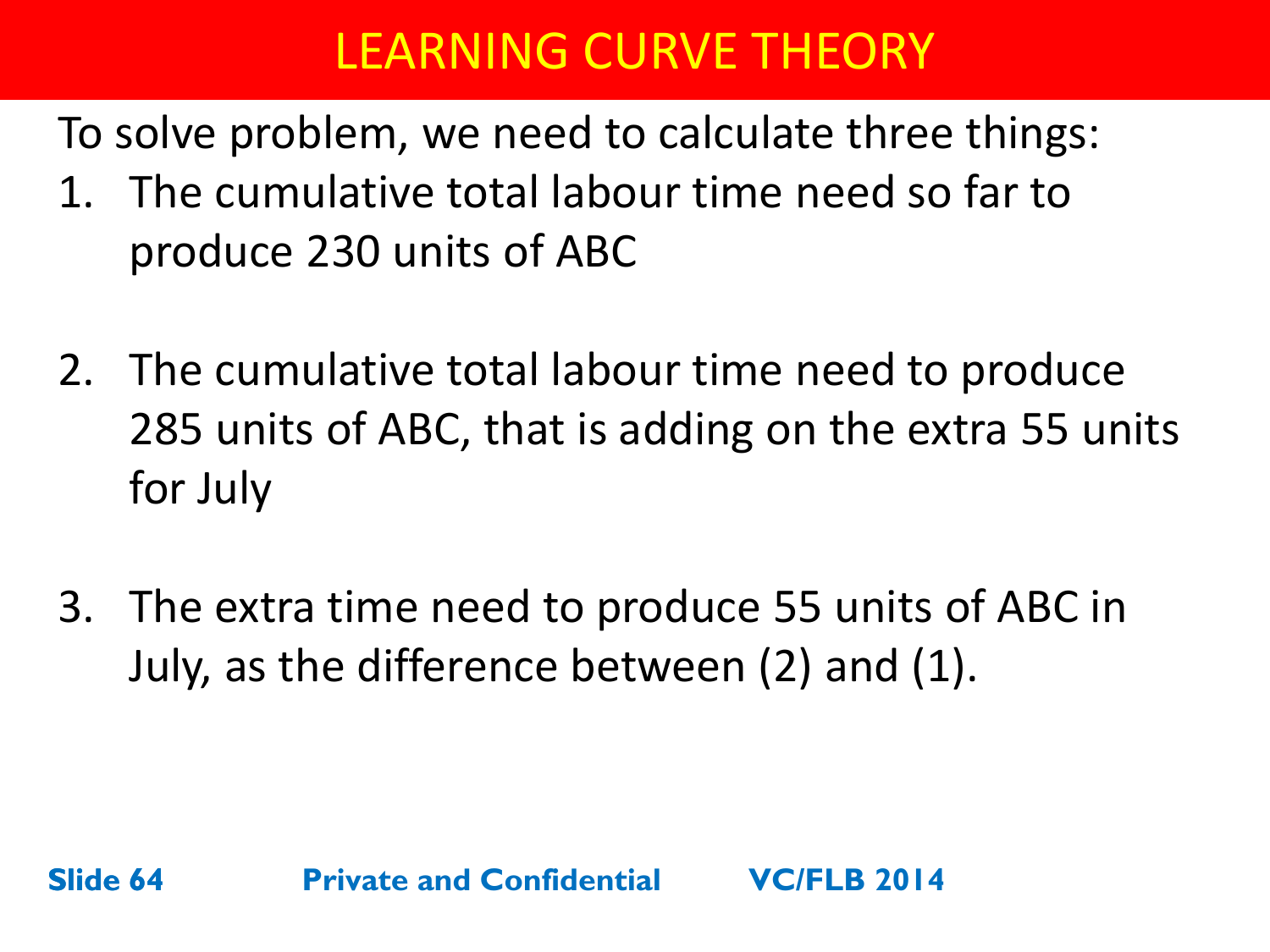- 1. The cumulative total labour time need so far to produce 230 units of ABC:
- $Y = aX^b$
- $a = 120$ hrs
- $X = 230$  and
- $b = log0.8/log2$ 
	- $= -0.322$
- **Y = (120) x (230-0.322) = 20.83**

**So when X = 230 units, the cumulative average time per unit is 20.83 hours**<br>**Private and Confide Slide 65 Private and Confidential VC/FLB 2014**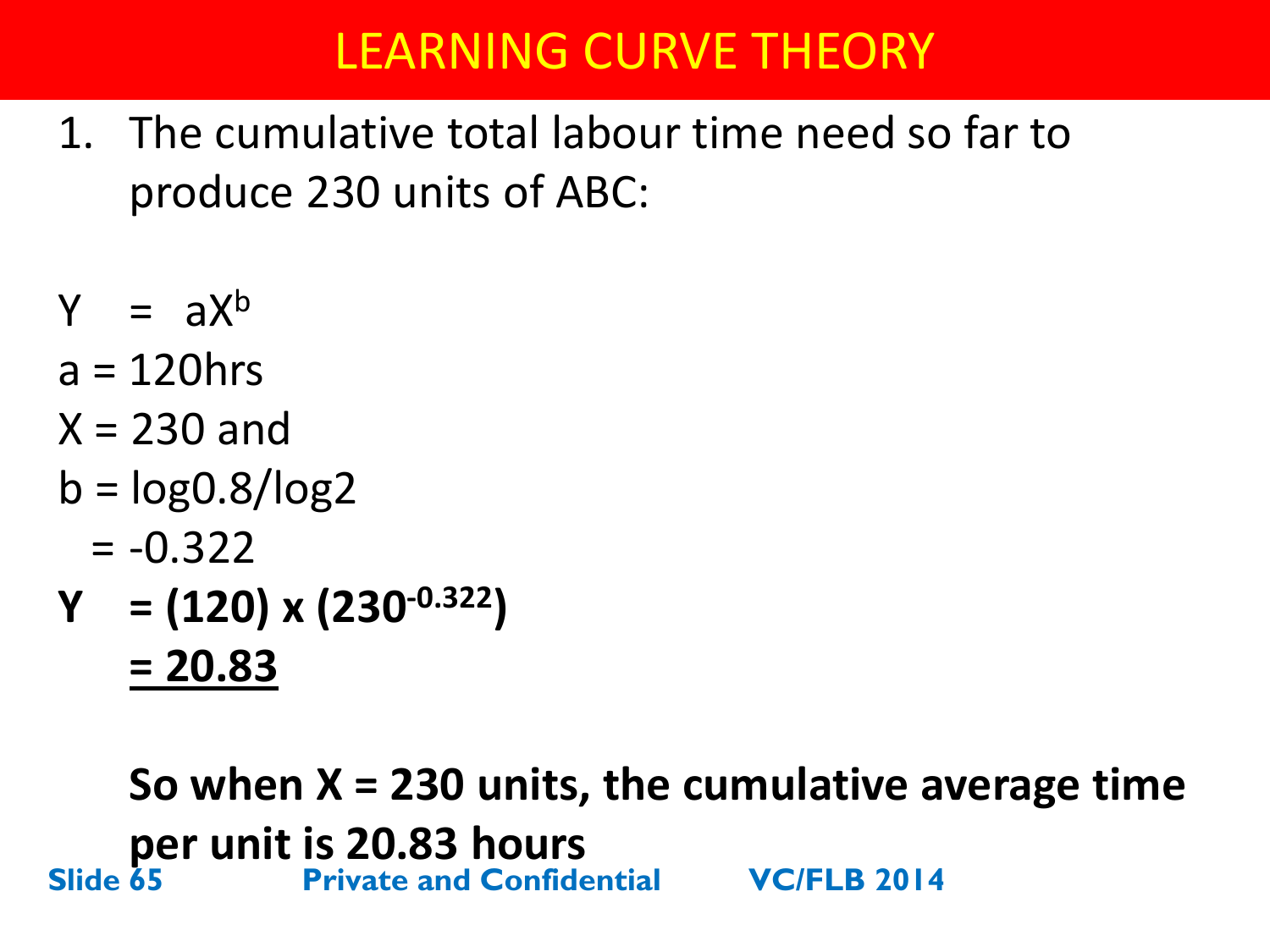2. The cumulative total labour time need to produce 285 units of ABC, that is adding on the extra 55 units for July

Now we do the same calculation for  $X = 285$ :

- $Y = aX^b$
- $a = 120$ hrs
- $X = 285$  and
- $b = log0.8/log2$ 
	- $= -0.322$
- **Y = (120) x (285-0.322) = 19.44**

**So when X = 285 units, the cumulative average time per unit is 19.44 hours**